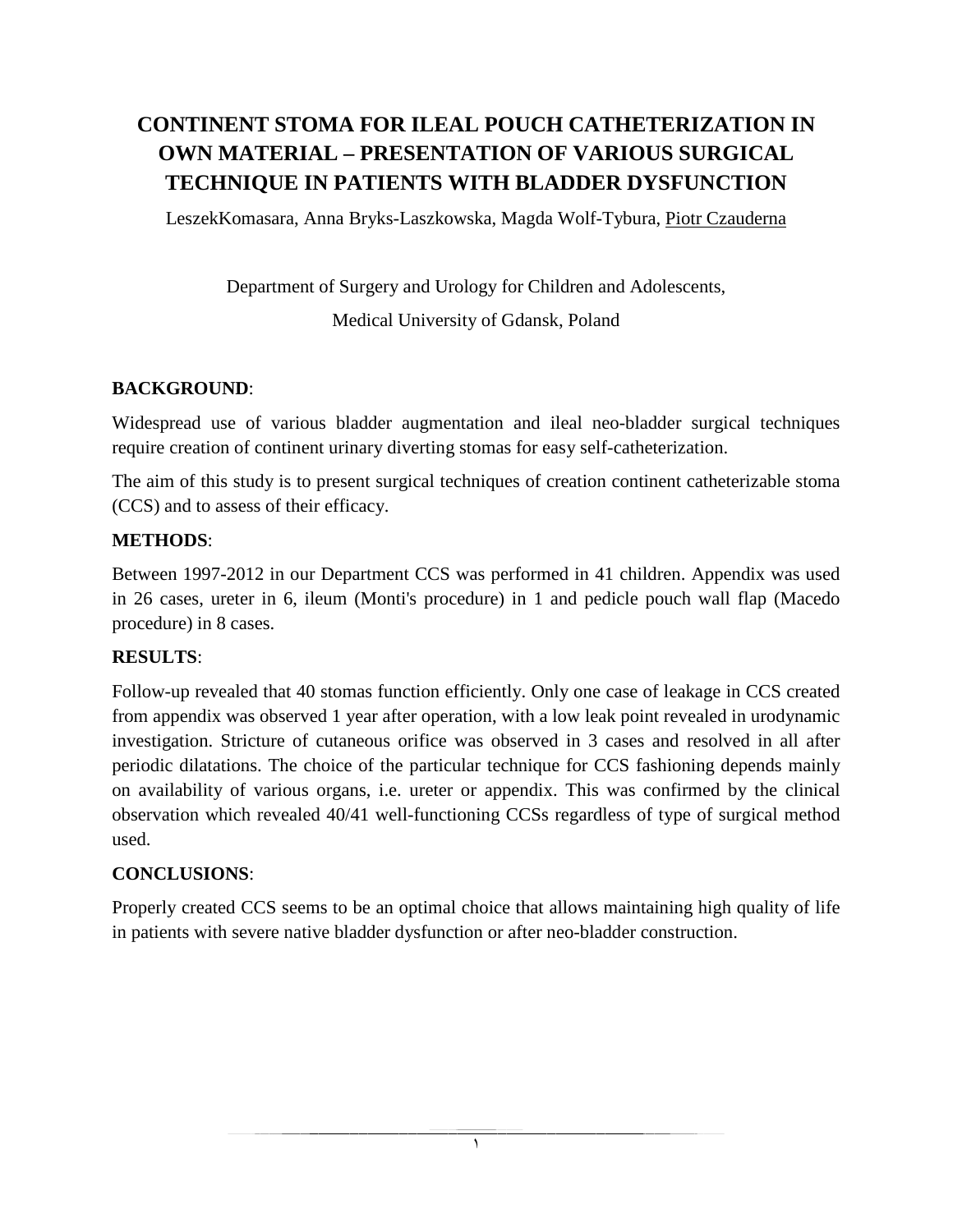### **Fetal Hydronephrosis as a Predictor of Neonatal Urologic Outcomes**

Alireza A. Shamshirsaz, MD, Samadh F. Ravangard, DO, James F. Egan, MD, Ann Marie Prabulos, MD, Amirhoushang A. Shamshirsaz, MD, Fernando A. Ferrer, MD, John H. Makari, MD, Heidi K. Leftwich, DO, Katherine W. Herbst, MS, Rachel A. Billstrom, MD, Allison Sadowski, MS, Padmalatha Gurram, MD, Winston A. Campbell, MD

**Objectives:** The ability to predict surgically relevant fetal renal hydronephrosis is limited. We sought to determine the most efficacious second- and third-trimester fetal renal pelvis anteroposterior diameter cutoffs to predict the need for postnatal surgery.

**Methods:** We retrospectively reviewed the medical records of mothers and neonates who had a prenatal sonographic examination in our Perinatal-Pediatric Urology Clinic and received followup care. Hydronephrosis was defined as a renal pelvis anteroposterior diameter of 5 mm or greater in the second trimester and 7 mm or greater in the third trimester. Hydronephrosis was subdivided into mild, moderate, and severe.

**Results:** Of 8453 fetuses, 96 met the criteria and were referred to our clinic. Isolated hydronephrosis was diagnosed in 74 fetuses, of which 53 received postnatal follow-up evaluations. The areas under the receiver operating characteristic curves for predicting postnatal surgery in the second and third trimesters were 0.770 and 0.899, respectively. The secondtrimester renal anteroposterior diameter threshold that best predicted postnatal surgery was 9.5 mm (sensitivity, 71.4%; specificity, 81.1%). The third-trimester threshold that best predicted postnatal surgery was 15.0 mm (sensitivity, 85.7%; specificity, . $($ % 9 $\epsilon$ , $\tau$ )

**Conclusions:** The fetal renal anteroposterior diameter on second- and third-trimester sonography is predictive of an increased risk for neonatal urologic surgery. Surgical risk is best predicted by a third-trimester renal anteroposterior diameter threshold of 15 mm.

۲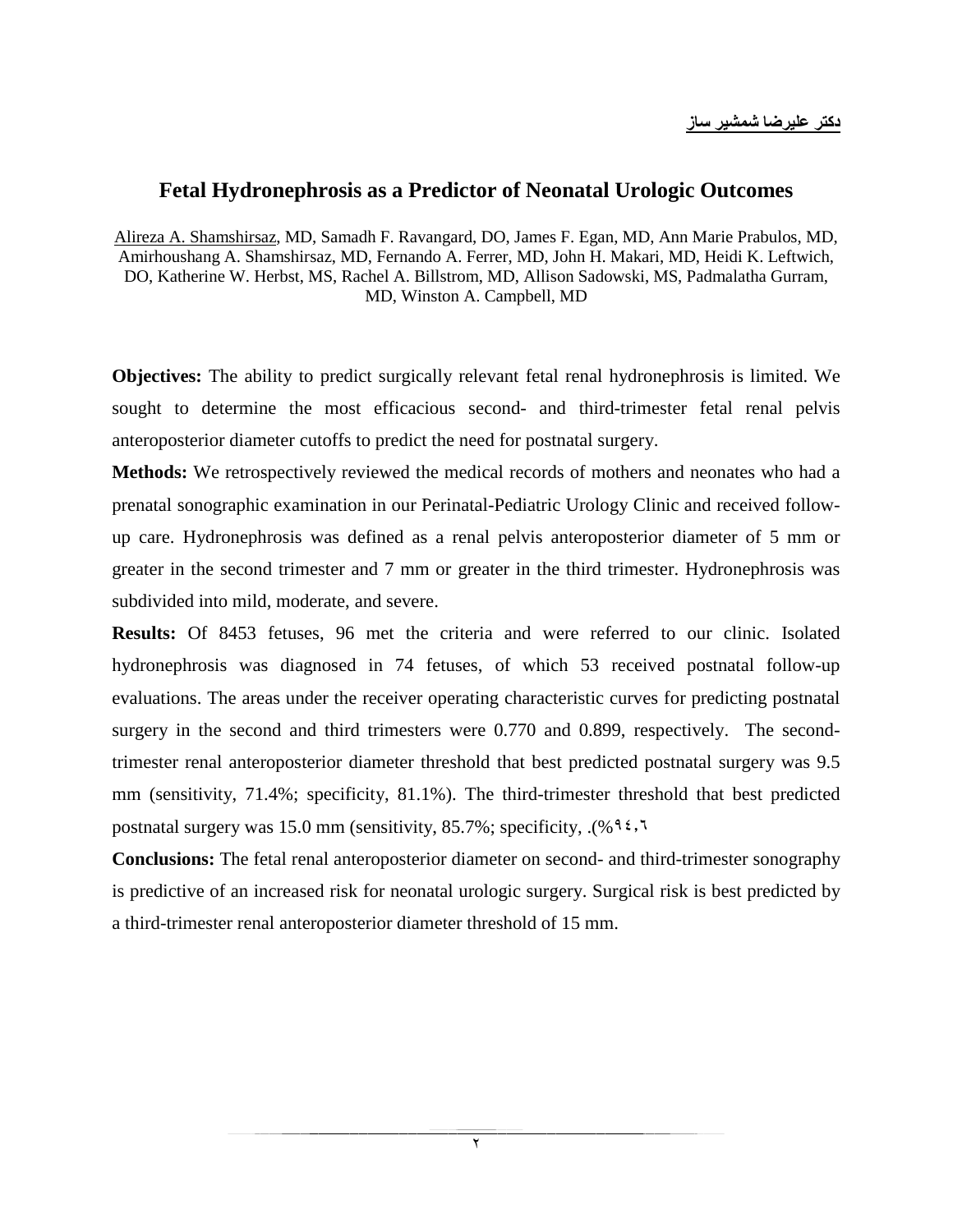**دكتر بهار اشجعي، دكتر جواد احمدي**

### **Urogenital and extra-urogenital anomalies associated with hypospadias in children who were operated in children's medical center from January 2008 to January 2013**

Ashjaei B, Ahmadi J

#### **Background:**

Hypospadias is a congenital anomaly which can be associated with other urogenital or extraurogenital anomalies. Some of these anomalies need surgical intervention before or after hypospadias repair.

#### **Materials and methods:**

We reviewed the patients who were operated for hypospadias repair in children's medicinal center from January 2008 to January 2013.this is a retrospective study and the urogenital and extra-urogenital anomalies that were written in the files of cases were included in our study.

#### **Results:**

We had 352 cases that were operated for hypospadias. we found Undescended testis in 35 cases (9.94%), inguinal hernia in 28 cases (7.95%), bifid scrotum in 14 cases (3.97%). Extra-urogenital anomalies that were associated with hypospadias in our patients were congenital heart diseases in 18 cases (5.11%), anorectal malformation in 10 cases (2.8%), musculoskeletal anomalies in 8 cases (2.27%), cleft palate in 6 cases (1.7%) and cerebral palsy in 3 cases (0.85%).

#### **Conclusion:**

Hypospadias is a congenital disease that can be associated with urogenital and extra-urogenital anomalies and we must consider these anomalies in our examination and prepare the cases for surgical repair by considering these anomalies.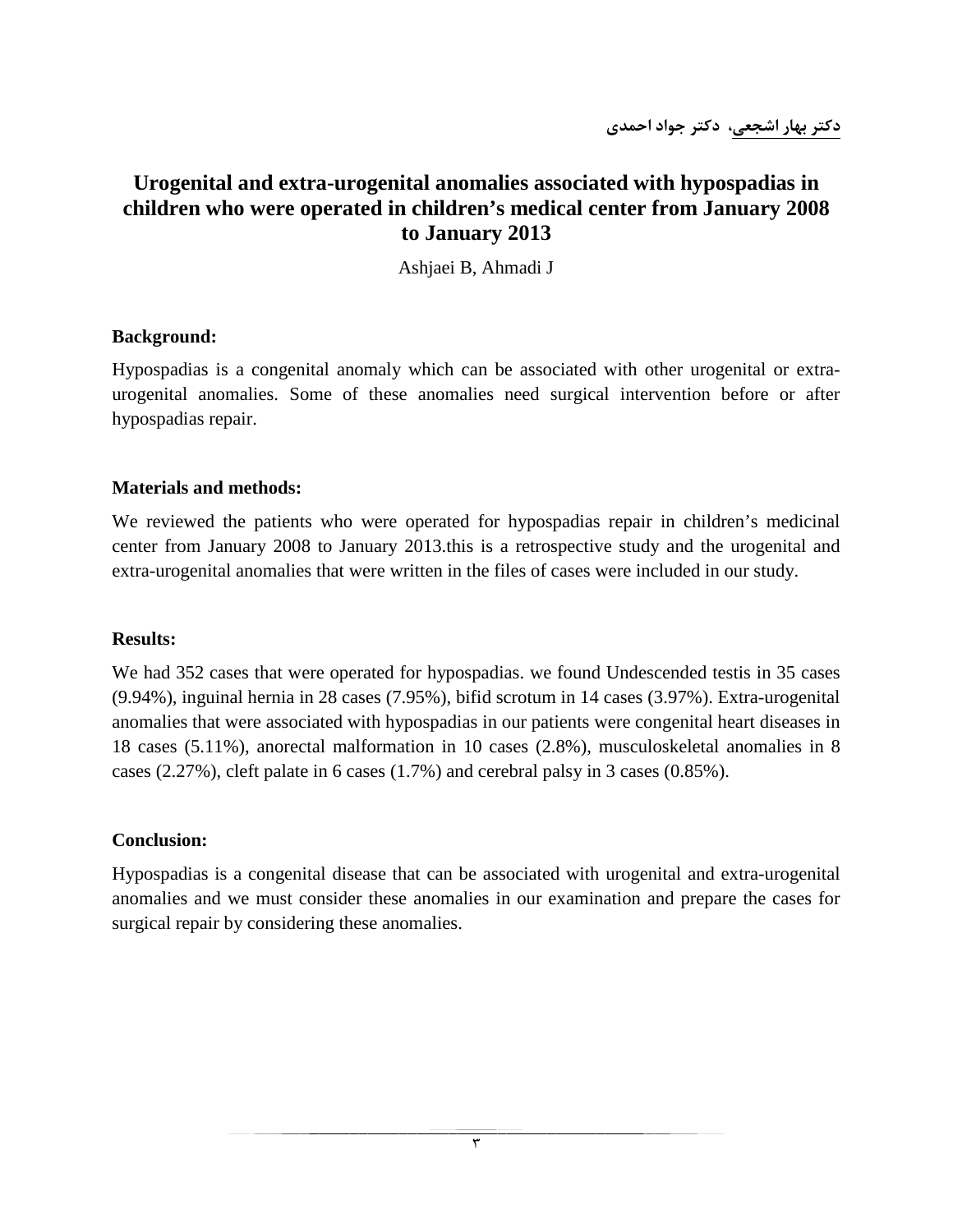### **Hypospadias in Zanjan, clinical and surgical review**

Naomi Diaz D

Assistant Professor of Pediatric Surgery, Zanjan University of Medical Sciences

**BACKGROUND:** Hypospadias is the most common congenital anomaly of the penis. It occurs as a result of a birth defect resulting in a urethral opening anywhere from the glans penis along the ventral aspect of the shaft of the penis up to the scrotum or the perineum in extreme cases. The condition has a huge impact on the patient's psychological, emotional and sexual well being. This study aimed to evaluate the current trend in the treatment of hypospadias in Zanjan. Iran.

**METHODS:** This is a retrospective study done in Zanjan University Hospital, department of Pediatrics Surgery, for patients who underwent hypospadias surgical repair in the period March 2009 to March 2012.

**RESULTS:** There were 31 patients in this study. Regional distribution of the patients showed that 49% of the patients live in Zanjan city, while 51% were from the peripheries; 52% were of low socioeconomic status. Anterior hypospadias was the commonest type (45%), and associated chordee occurred in most of the patients (87%). The most common associated anomalies found were undescended testicles (21%) and inguinal hernia only in 3%. The most common type of repair was MAGPI (meatal advancement and glanuloplasty) with 45% of cases and an overall complication rate of 26%. Chordee was the most prevalent association in 87% of cases.

**CONCLUSIONS**: Associated chordee and other anomalies are in keeping with other reports. Corrective surgery for hypospadias is associated with high complication rate in our setting. Collaboration between surgical specialties such as plastic surgeons, pediatrics urologist and general surgeons may improve the present complication scenario.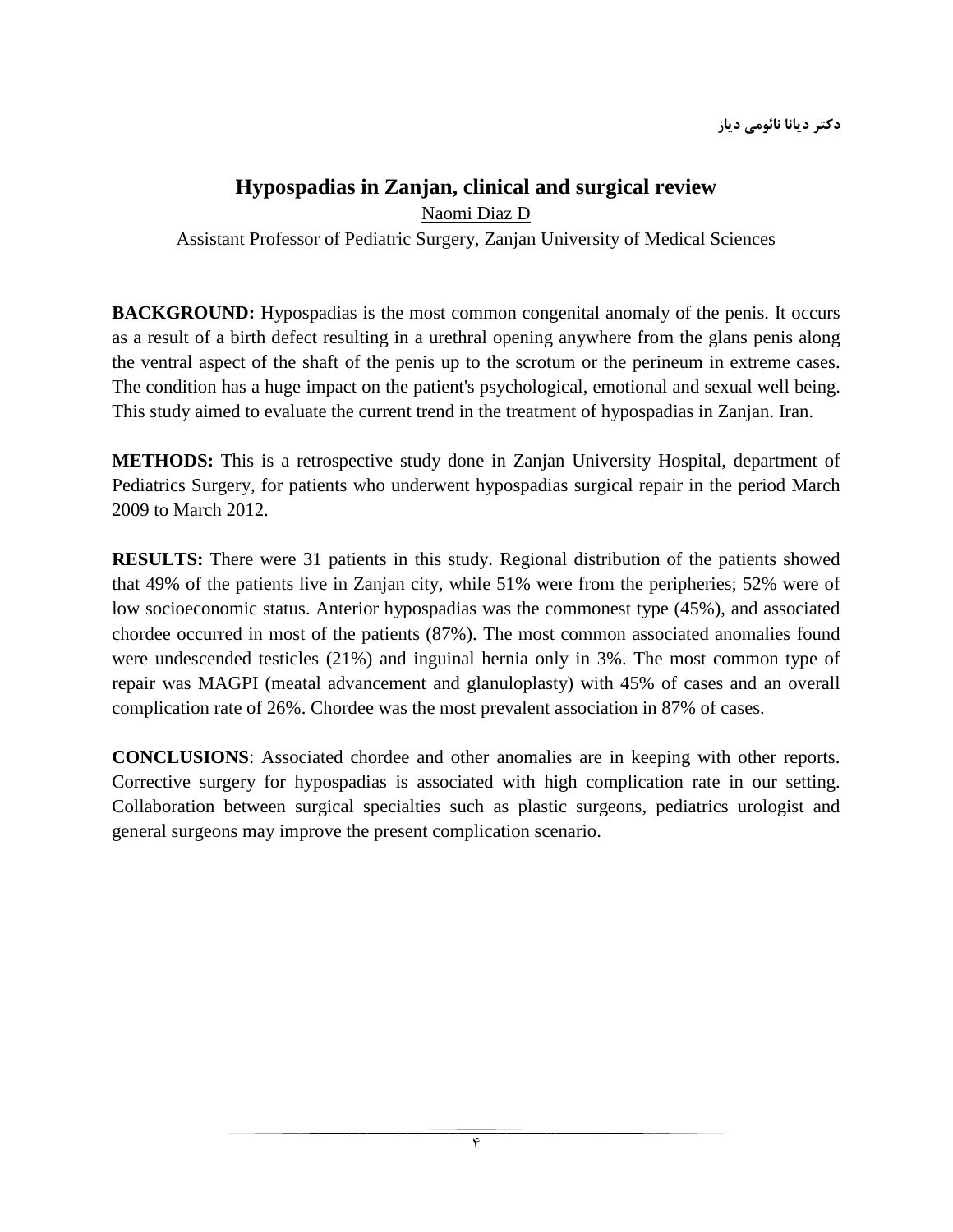**دكتر ليلي مهاجرزاده، دكتر احمد خالق نژاد طبري، دكتر محسن روزرخ،دكتر عليرضا ميرشميراني، دكتر پرند غفاري**

## **Evaluation of onlay island flap in repair of Hypospadias**

Mohajerzadeh L, Khaleghnejad Tabari A, Rouzrokh M, Mirshemirani A, Ghaffari P

Pediatric Surgery Research Center,

Shaheed Beheshti University of Medical Sciences, Tehran, Iran

**Aim:** To assess the results of using onlay island flap in the repair of hypospadias, with regard to meatal stenosis, urethrocutaneous fistula and esthetic outcome.

**Patients and methods:** This prospective study from June 2012 to January 2013 at Mofid Children's Hospital, involved 12 patients with mean age 18 months(range 10-24 month); all had a shallow urethral plate<6 mm, 5 had a small glans, 9 with chordee and one had a previous operation but still had accessible preputial skin. 3 were distal shaft, 3 mid shaft and 6 proximal. Surgery was starting with penile degloving and then harvesting the transverse island preputial flap provides a flap about 1 cm longer than the urethral plate. We established Nesbit's dorsal placation procedure For 9 patients with chordee. Two lateral incisions are made along the urethral plate with deep dissection into the glanular wings except in 3 cases with very small glance that we did not perform it. The onlay flap is sutured completely to the urethral plate, except in mentioned 3 cases that leaved 1 cm distal to the tip of the glans, which sutured to the edges of the glanular wings.

**Results:** There were no cases of meatal stenosis or requirement for urethral dilatation. One patient without glansoplasty had an urethrocutaneous fistula that need surgical repair in future. Regarding esthetic appearance, except 3 patients without glansoplasty the other were satisfactory.

**Conclusion:** This technique offers acceptable results regarding meatal stenosis, urethrocutaneous fistula and esthetic outcome.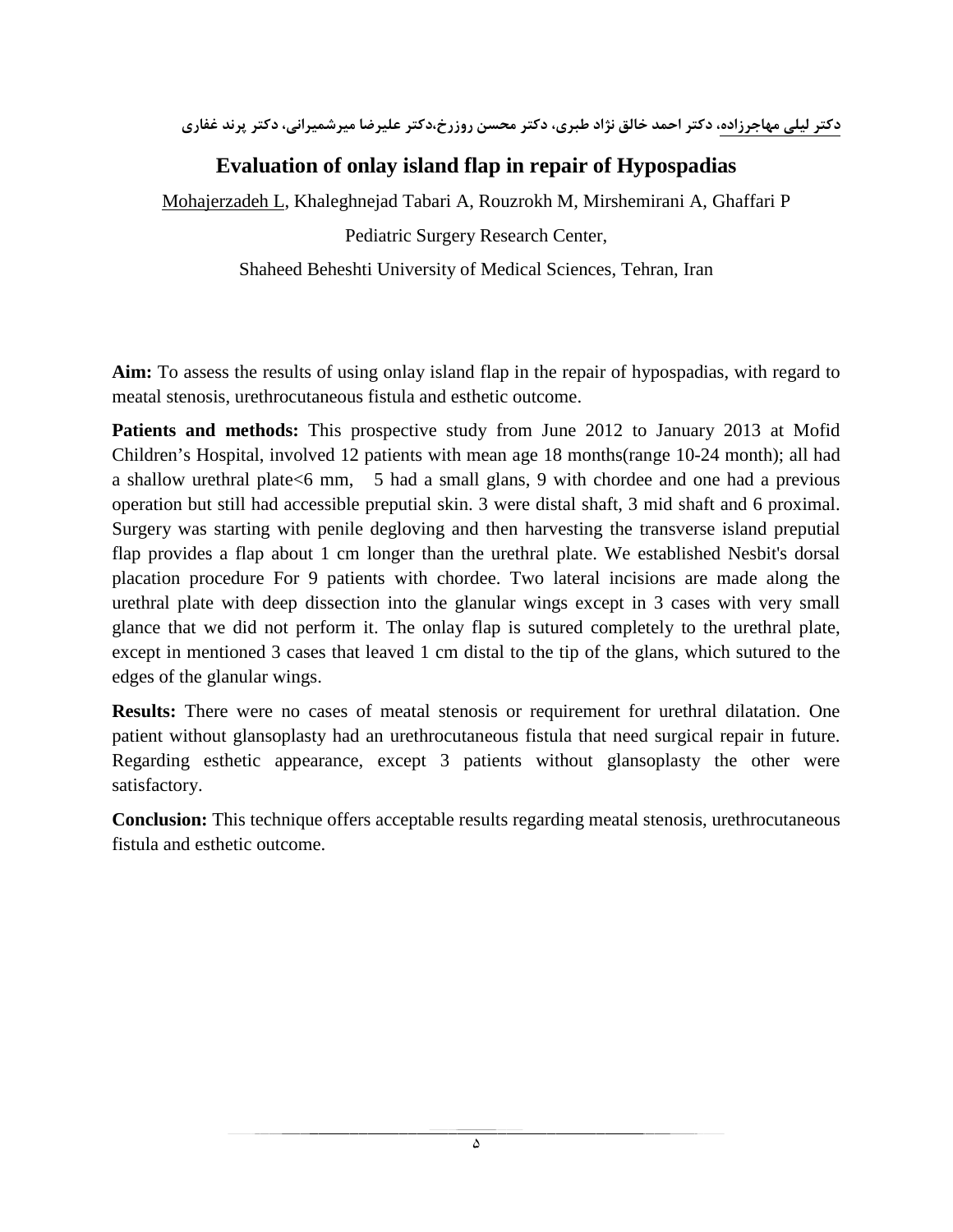### **Malformations of epididymis in undescended testis in patients who were operated in children's medical center from October 2010 to October 2013**

Ahmadi J, Ashjaei B

#### **Background:**

Male infertility is one of challenging problems after in cases who were operated because of undescended testis in childhood period. This problem is more due to epididymal and vassal anomalies rather than surgical complication. Common epididymal anomalies associated with undescended testis are elongated epididymis, epididymal atresia and separation of epididymis from testis.

#### **Materials and methods:**

We studied the patients who were operated because of undescended testis in children's medical center from October 2010 to October 2013.this is a retrospective study and the data are written from surgical reports in patients' files.

#### **Results:**

We operated 493 patients with undescended testis from October 2010 to October 2013 that were included 624 testis. In our study we found simple epididymal elongation in 224 cases (35.89%), complete disruption between the testis and epididymisin 118 cases (18.9%) and atresia of epididymis in 37 cases (5.9%).

#### **Conclusion:**

Epididymal anomalies can be the cause infertility in male adults without any deformity in testis and sperm production. If we write these anomalies in our surgical reports it can be a guide for infertility management of the patients and sperm transportation in the future.

۶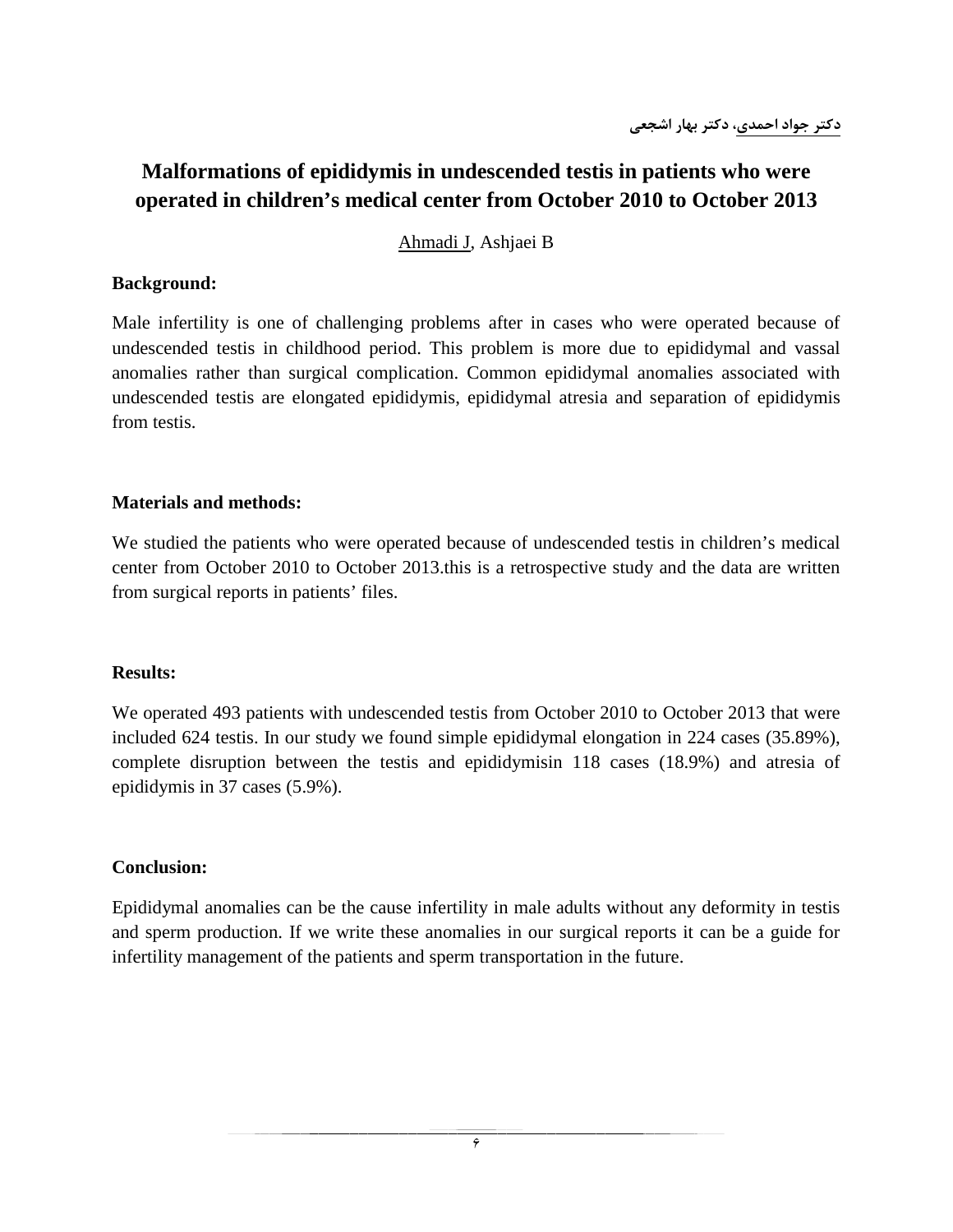# **Tube and Tubeless repair of Hypospadias by Tip Procedure**

Sheikh M, Khaleghnejad Tabari A

Pediatric Surgery Research Center, Shaheed Beheshti University of Medical Sciences

### **Purpose:**

The treatment of hypospadias has recently changed with different procedures.

This technique has accepted as a good approach in different kinds of hypospadias. This study were aimed the report our experience in Tube and Tubeless repair in Tip Procedure.

### **Method:**

14 patients with distal and sub coronel hypospadias were operated on during 2011 – 2012 by this method. Meddling age 17 Months (7m -36 m)

#### **Result:**

A total of 14 children Treated for distal hypospadias with or without chordee.8 patients were with mild chordee and remaining were without chordee.

Patients were divided in the two groups. 6 of these patients operated on tubeless and remaining with tubes the mean follow-up period was 12 month (8m -16m) In comparison these two methods the result was the same (in tube method one patient complicated by fistula and in tubeless method one patient complicated by meatal stenosis and without any fistula.

### **Conclusion:**

1- Although there are many methods to repair distal hypospadias but the Tip method, is the preferred method by many experienced Surgeons.

2- The Complication and morbidity and hospital stay in Tubeless method is less and has better cost effectiveness.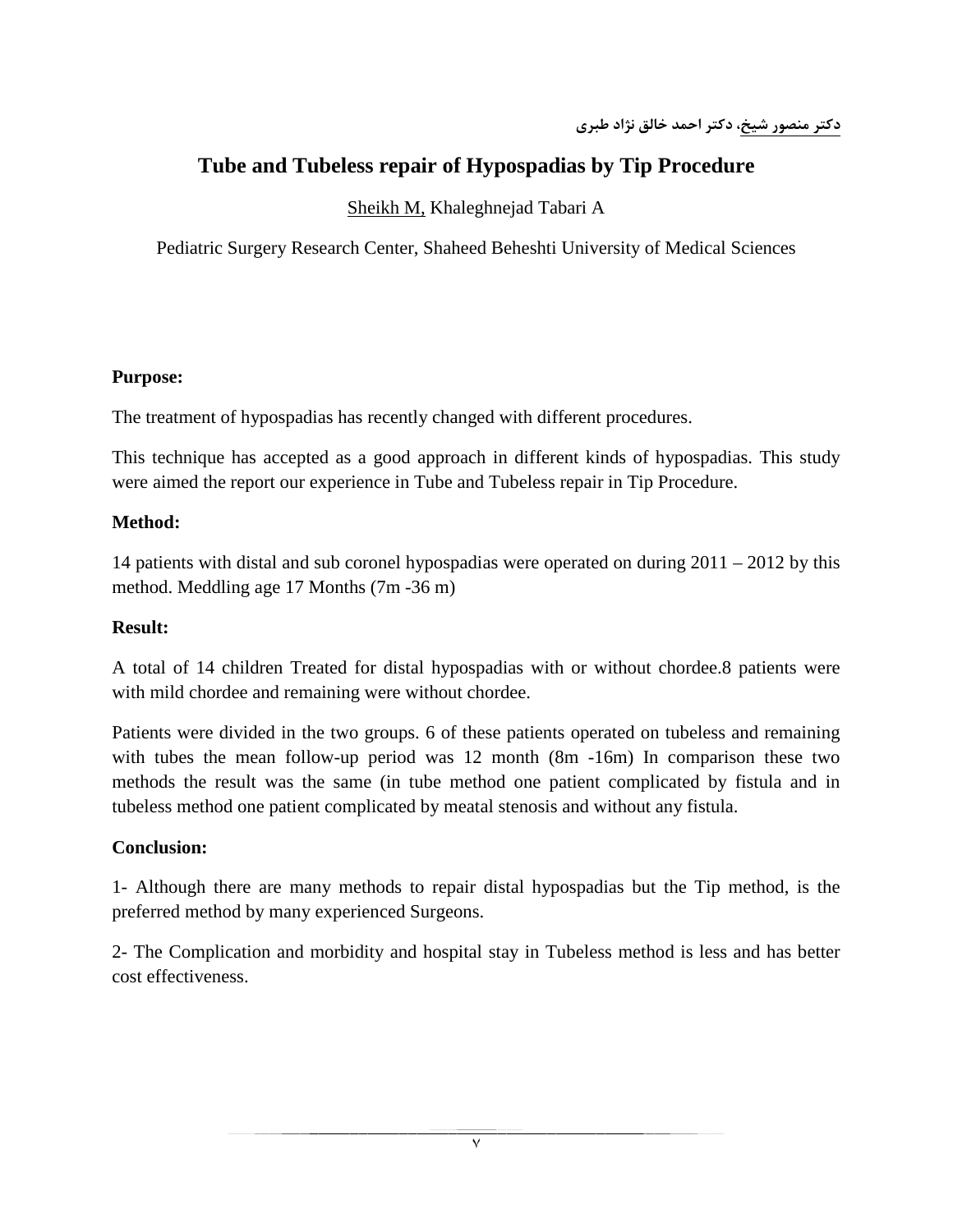### **Use of Preputial Island Flap for skin closures in Hypospadias Reconstruction**

Mollaeian M, Eskandari F,Sheikh M, Mollaeian A

Department of Pediatric Surgery, Bahrami Children's Hospital,

Tehran University of Medical Sciences

 The ventral preputial deficiency found in most hypospadias patients includes its inner "mucosal" surface, which normally provides coverage between the corona and shaft skin. Instead, shaft skin occupies the space from margins of the open glans wings to the urethral plate and meatus. To create the appearance of a normal circumcised penis this shaft skin must be removed and there are various options for covering the ventral surface of the penis.

 The preputial island flap is a good material for coverage of the ventral skin defect. This flap may be used for covering of more than half of penile shaft surface. We present the results of this option and its complications in about 100 cases.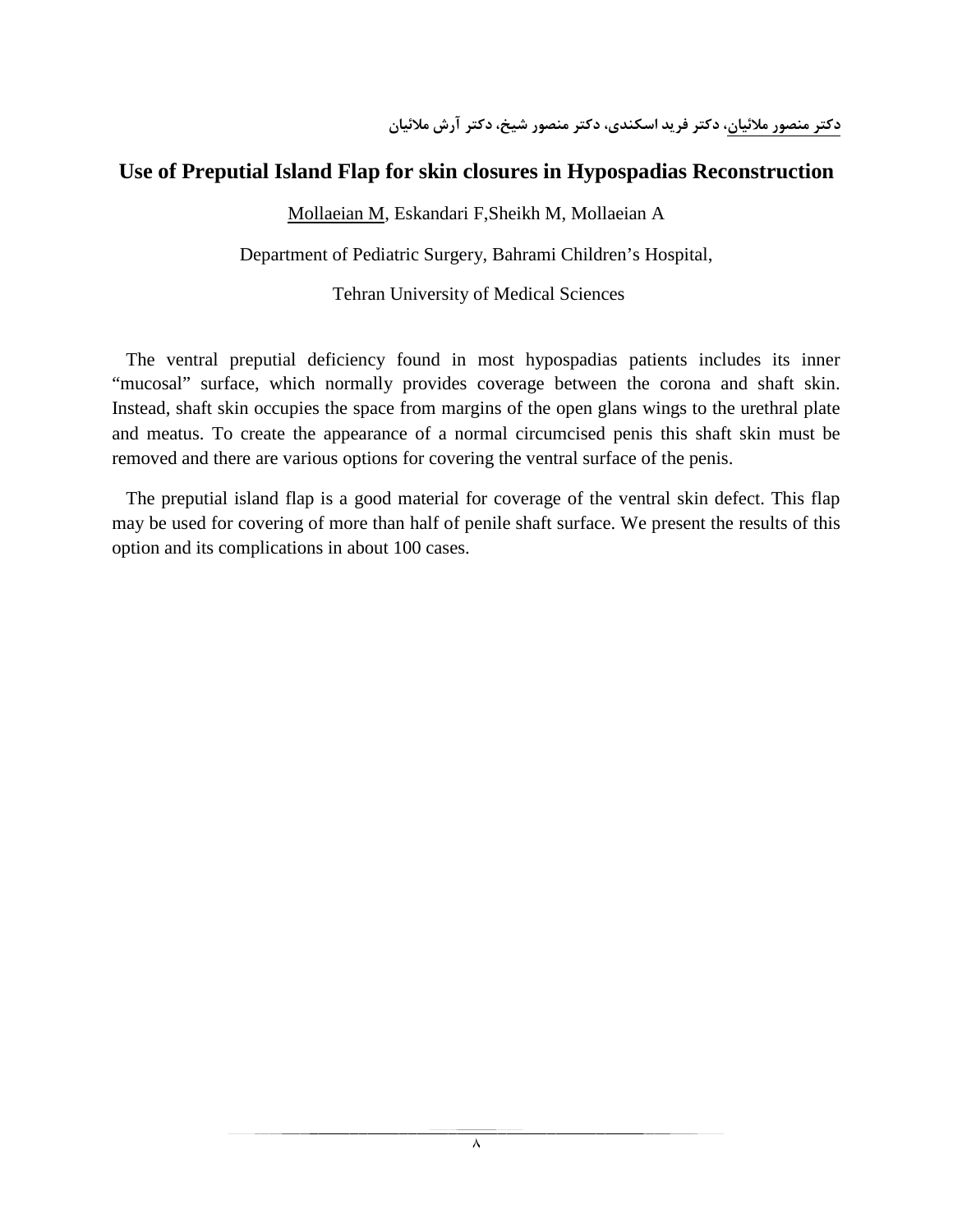# **Comparative Assessment of Sutureless Circumcision and Conventional Circumcision with Suture in Children**

Amanollahi O, <sup>2</sup>Soleimani A

Associate professor of pediatric surgery

Pediatric surgery ward, Mohammad Kermanshahi Hospital Kermanshah University of Medical Sciences, Kermanshah, Iran

**BACKGROUND:** Circumcision is one of the most common surgical procedures in Iran and many other countries of the world, its dating back to the fifteen thousand years ago. Several methods have been developed to do it until now, each method has its own advantages and disadvantages and comparison of the various methods is still subject of discussion. In this study we compared conventional method (excision of prepuce with knife and suture hemostasis with absorbable stitches( with new method) cutting. Prepuce and hemostasis by low voltage electrocautery alone without any stitches

**METHODS:** 80 children who underwent circumcision in Emam-Reza Hospital of Kermanshah between1389-1390 included in this study. Children divided in two groups. 40 children in each group Control group underwent conventional method (cutting prepuce with a scalpel knife and suture and hemostasis with chromic suture).in Study group we used only low voltage electrocautery for cutting prepuce and hemostasis without any stitches and sutures, then results of two methods were compared.

**RESULTS:** No significant complications occurred in both groups, there was no difference in this regard. Time spending and procedure cost was significantly lower in study group but appearance and cosmetic results was better in control group.

**CONCLUSIONS:** we recommend cutting of prepuce and hemostasis with low voltage electrocautery and using only 3-4 fine stitches with 5-0 chromic suture for better cosmetic results.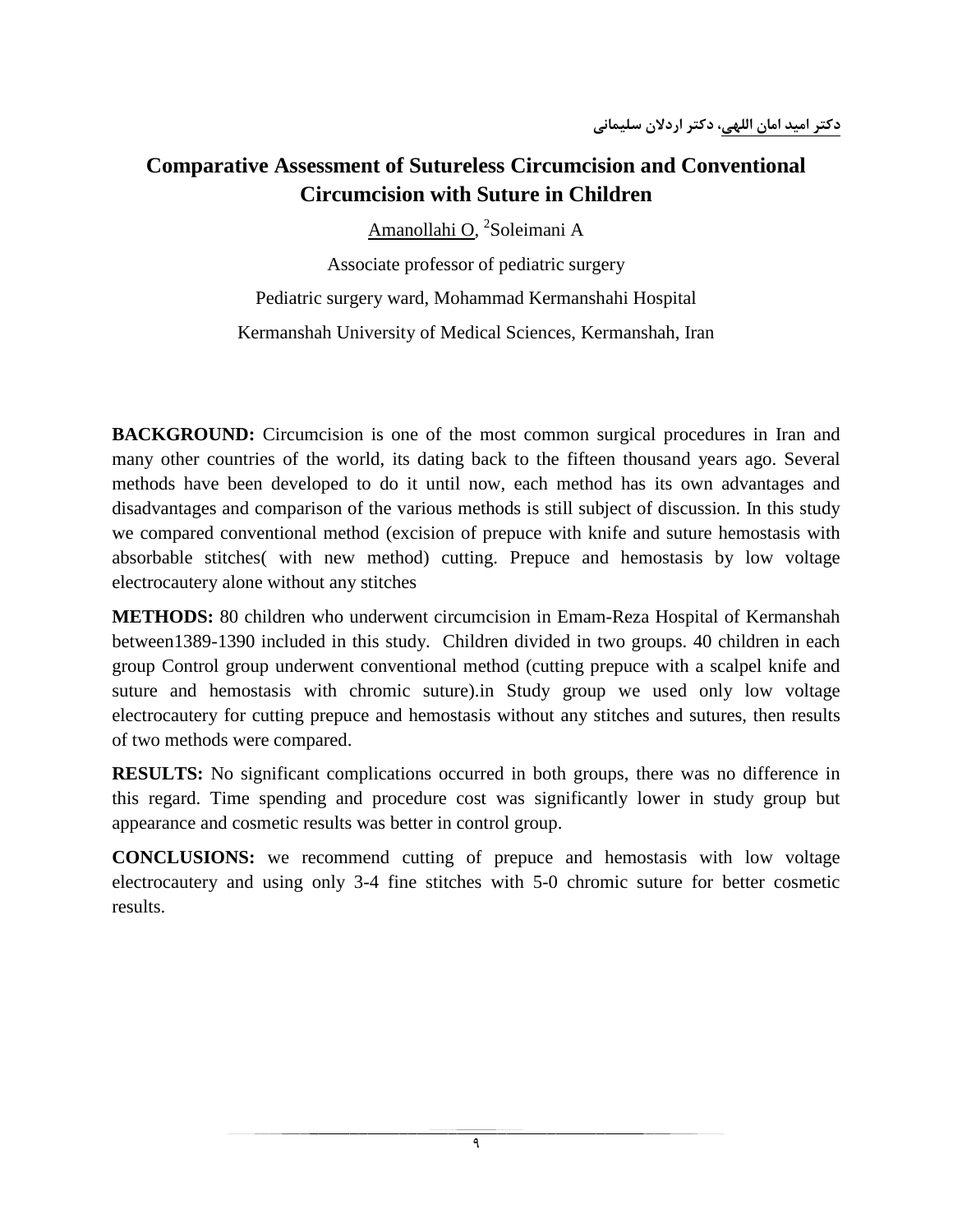**دكتر ليلي مهاجرزاده، دكتر احمد خالق نژاد طبري، دكتر محسن روزرخ، دكتر عليرضا ميرشميراني، دكتر ناصر صادقيان، دكتر فتح اله روشن ضمير، دكتر جواد غروبي، دكتر شقايق حساس يگانه، دكتر پرند غفاري**

### **Results of hypospadias repair in Mofid children Hospital**

Mohajerzadeh L, Khaleghnejad Tabari A, Rouzrokh M, Mirshemirani A, Sadeghian N, Roshanzamir F, Ghoroubi J, Hassas yeganeh SH, Ghaffari P

Pediatric Surgery Research Center,

Shaheed Beheshti University of Medical Sciences, Tehran, Iran

**PURPOSE :**Considerable controversy exists regarding the optimal surgical technique for the repair of hypospadias, we collected results of hypospadias repair in last 6 years ago, to evaluate differences in surgical preferences among pediatric surgeons in our center and compare the consequences. We want to compare our results whit other centers for identifying our pitfalls.

**Material &Method:** From1385 until 1391 we had 572 patients with hypospadias that repaired primary in Mofid Children's Hospital. Referral patients with complication removed from our study. We provided hypospadias sheet and collected all information from files. Then we called and requested them for visit and uroflowmetery in children more than 3 years old.

**Results:** We had 572 patients with mean age 36 months(3-168month).Classification included:153Glanular(26.7%),87subcoronal(15.2%),254distal

penile(42.8%),34midshaft(5.9%)11proximal(1.9%),25penoscrotal(4.4%),4scrotal(O.7%),

2Megaureter(0.3%)and10unknown(1.7%).Most common associated anomaly was inguinal hernia(7.5%).18.2%had penile chordee, and 4.2%had been circumcised in other center. Preoperative hormone therapy established in 11 cases (1.9%).Primary surgical technique **included:** MAGPI in 215(37.6%),TIP307 (53.7%),Smith(3.5%),Matheu(1%),Two stage Inlay(1%),Duckett(0.2%),Pyramid(0.2%).27.8%repaired without urinary catheter and 4patients(0.7%) underwent retrograde cystostomy. Most common complication after surgery was urethrocutaneous fistula (19.1%) and we had 1.7%complete failure.65% of patients with fistula underwent redo repair one time, 19.3%two times, 10.1%three times, 3.7%four times and 0.9% five times.70% of fistula was after TIP repair and 23% of our TIP repairers led to urethrocutaneous fistula.57.9%of patients received Oxybutinin after surgery, and 49% of repairs were done with magnifying loupe.

**Conclusion:** The only way to improve results is to gain more experience, assess the complications met, and learn from other.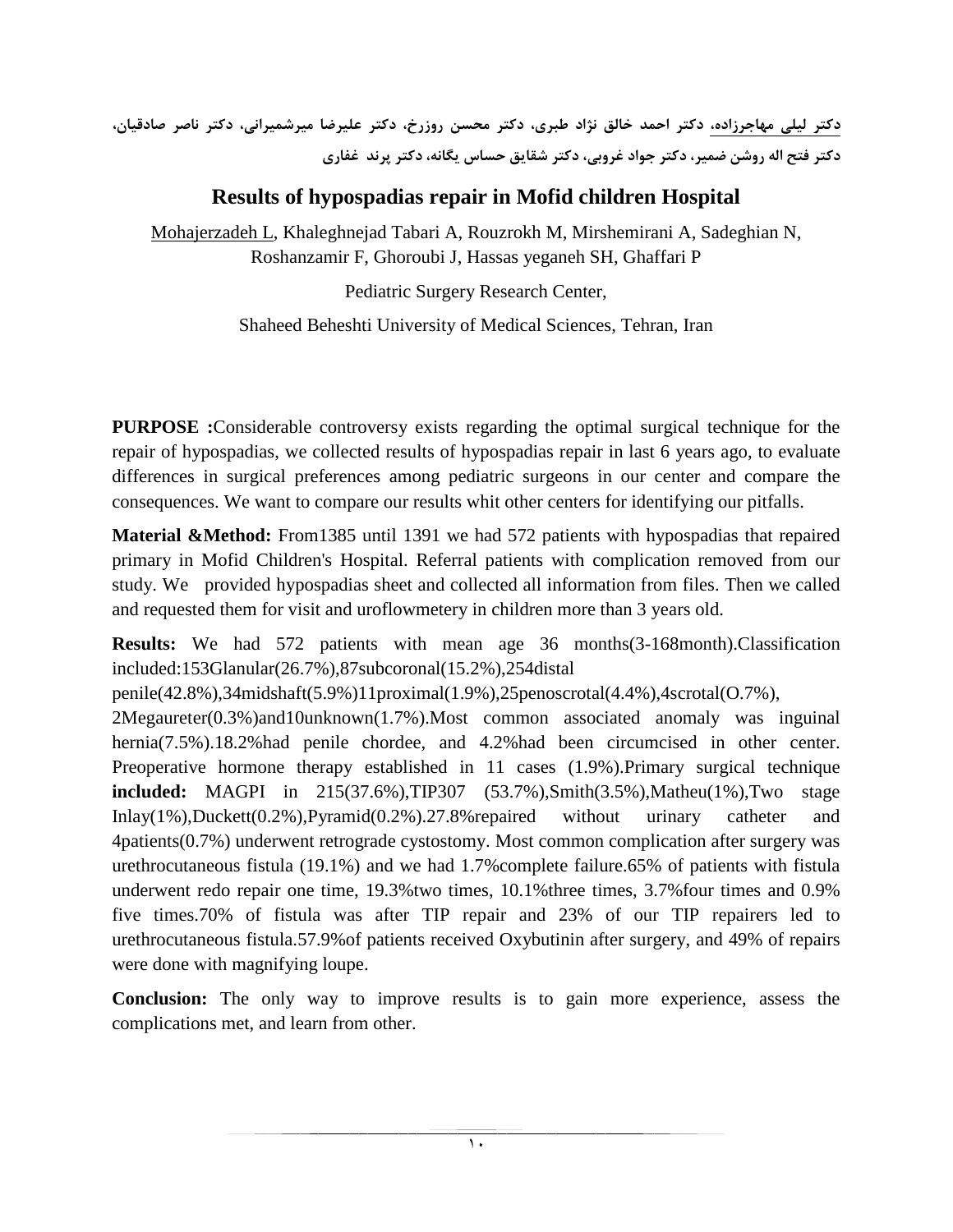### **A New Modification of Tubularized Plate Urethroplasty**

### **(The Report of 25 cases)**

Mohammadipour A

#### Golestan University of Medical Sciences-Gorgan, Iran

Tips method (SNODGRASS) for repair of hypospadiasis is one of the effective methods for hyopspadisis repair. Short–term result has been excellent, and this procedure is enjoying extensive popularity. Theoretically one concern is the possibility of meatal stenosis from scarring; direct-vision internal urehrotomy often leads to recurrent stricture. For reducing rate of this complication we have done two modification in our patient: first we have separated full thickness mucosal free graft from prepuce and suture to incised plate with 6/0 vicryle longitudinally then insert two layer stent before doing of urethroplasty, after repair of urethra outer layer of stent was extracted, and inner layer of it stay in place for 6 days Two layer stent has made from 8F silastic foley catheter and 10F or8FNelaton intra-operative. In 25 patients in this study there is no stricture or fistula in 18 months period of follow up. Two layer stent and mucosal full thickness graft reduce rate of stricture and fistula formation and perhaps reduces need for supra-pubic drainage.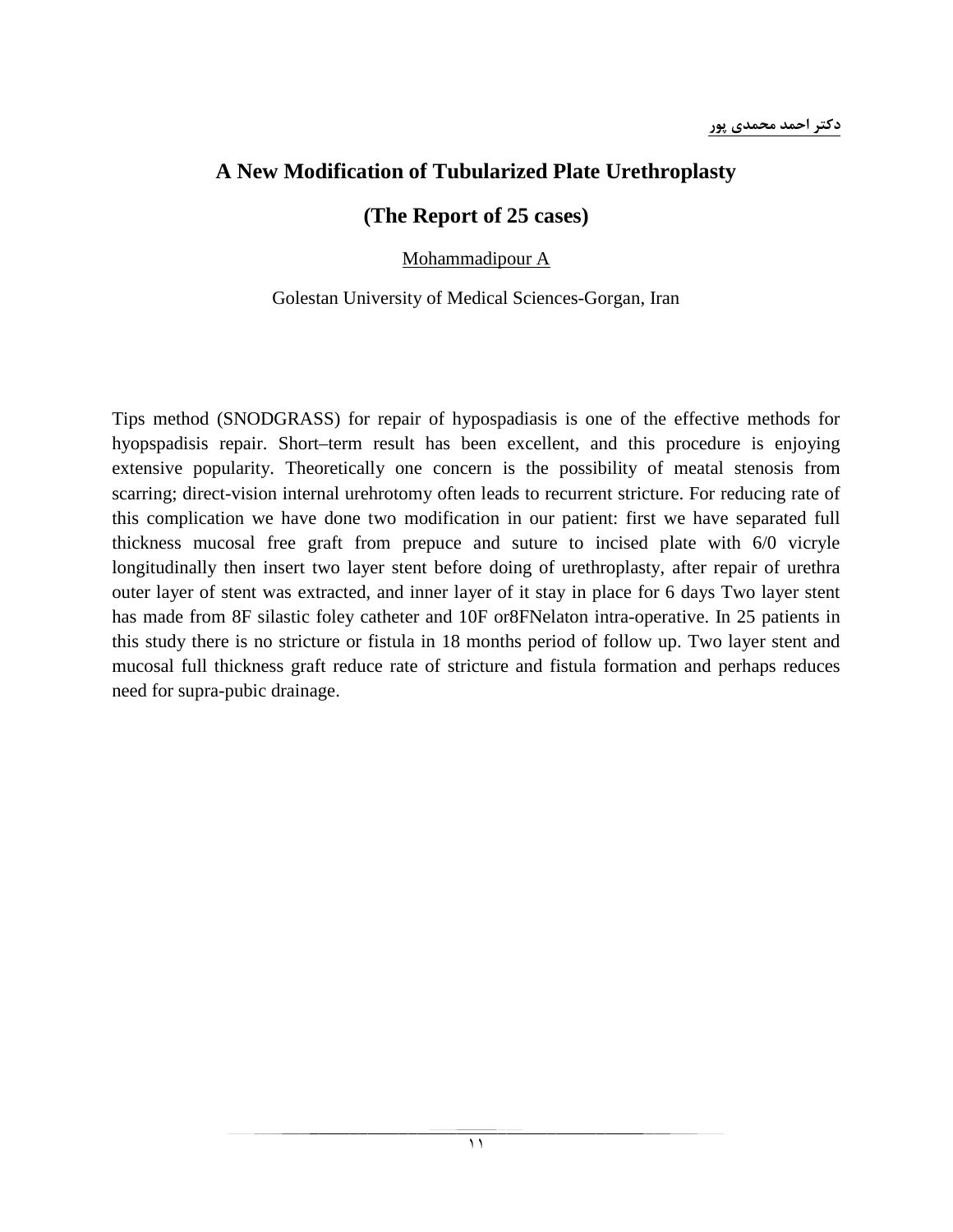### **Cosmetic results in a simple method for preputal skin defect repair**

### Ghavami Adel M, Mollaeian M

Ali Asghar Children's Hospital, Tehran University of Medical Sciences, Tehran- Iran

**Background:** Hypospadias is a common birth defect of the penis. Besides the abnormal position of the urethral opening there is usually a ventral preputial defect with preputial redundancy in dorsal shaft. There are many flap procedures for correcting this defect. Here we explain our experience about a procedure for skin coverage with a better cosmetic result.

**Material &Method:** It is a prospective study on patients with mid shaft to glandular hypospadias between June 2008 to December 2012 It was performed by one surgeon in two centers and cosmetic results were evaluated by parents and another pediatric surgeon. In this procedure inner prepuce incised curvilinear remaining 5 mm in medial and 8 mm in lateral aspects of the inner prepuce. And for skin repair dorsal flaps were approximated in midline in continuity of median raphe.

**Results:** There were 63 patients with mean age  $25.75 \pm 8.46$  (7-93 months) with mean 7.06  $\pm$ 3.34 (2-15 months) follow up. There were 4 complications. Overall satisfaction for penile skin coverage was 93.7% in parents and 98.4% in surgeons' opinion. Patient age and primary site of meatus have a meaningful correlation with cosmetic results. (p values=0.01 & 0.005 accordingly) While urethroplasty techniques and post operative complications had little effect. (P value=0.195  $&$  0.135 accordingly)

**Conclusion:** Re-approximation of dorsal flaps in midline is a simple method and can be used in most cases of uncomplicated primary hypospadias. By this technique we can achieve a more near normal appearance.

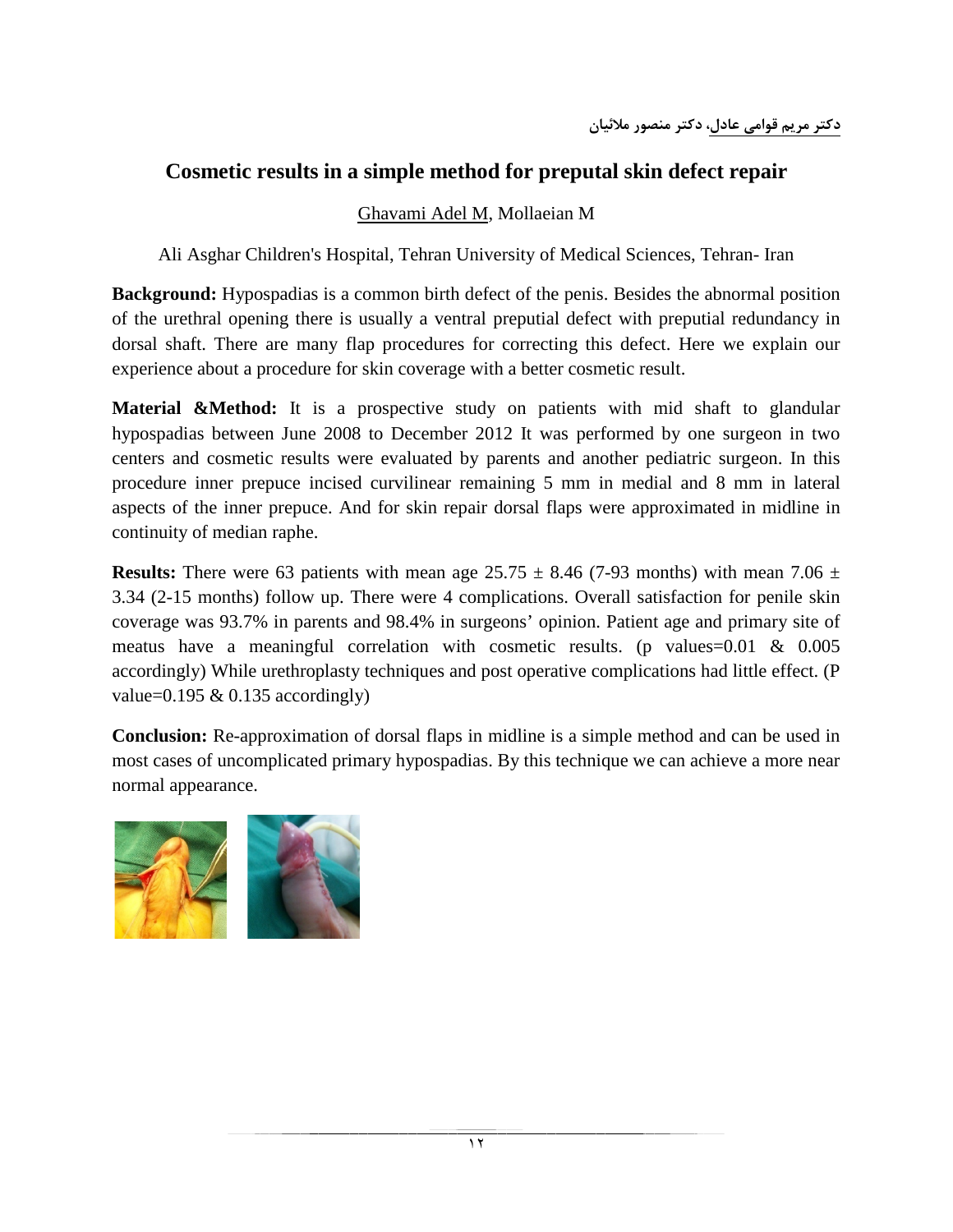### **Urethral Mobilization and Advancement with Distal Triangular Urethral Plate [DTUP] Flap for Midshaft to Distal Hypospadias Experience with 251 Cases**

<sup>1</sup>Mollaeian M, <sup>2</sup>Sheikh M, <sup>3</sup>Tarlan S

<sup>1</sup>Department of Pediatric Surgery, Bahrami Children's Hospital, Tehran University of Medical Sciences, 2<sup>2</sup>Khonovadah Hospital, Tehran Jran God's Hospital, Chazyin University of Medical Sciences, Ghazyin, Jran  ${}^{2}$ Khanevadeh Hospital, Tehran, Iran, God's Hospital, Ghazvin University of Medical Sciences, Ghazvin, Iran

**Purpose:** All urethral reconstruction for hypospadias that involves using of local tissue or flaps or substitution, have inherent incidence of complications including fistula and meatal stenosis and urethral re-stenosis with time and recurrence of chordee. In order to avoid these complications, a urethral mobilization and advancement with distal triangular urethral plate flap technique for repairing distal and selected cases of midshaft hypospadias with or without chordee was developed and used for 10 years. A description of the procedure and the results are presented.

**Materials and methods:** From 1993 to 2004 251 boys, 2 to 16 years of age, Underwent repair of glanular (62), subglanular (128), midshaft (28), recurrent (33), hypospadias. Chordee was present in 201 patients, the procedure initiated with penile skin degloving and correction of chordee, mobilization of meatus and urethra until the meatus reach to the tip of glans without tension. The glanular urethral plate was bivalved deeply to the corpora cavernosa proximally and a distal based triangular urethral plate flap was created. The glans wings were widely mobilized laterally. The meatus was incised proximally on its dorsal wall for 5-6 mm creating a V-shaped opening and anastomosed to the triangular urethral plate flap. The glanoplasty and meatoplasty was done. Any penile ventral skin defect was covered using preputial skin flaps.

**Results:** Follow up ranged from 6 months to 10 years. None of patients had urethrocutaneous fistula or meatal stenosis. There were 2 recurrent chordee in cases of midshaft hypospadias with chordee due to inappropriate selection of cases one patient had a hematoma that resolved after emptying under GA.Cosmetic results were excellent.

**Conclusions:** This procedure is one of the most appropriate and preferable one in all distal and selected cases of midshaft hypospadias with or without chordee due to minimal complication and excellent cosmetic results.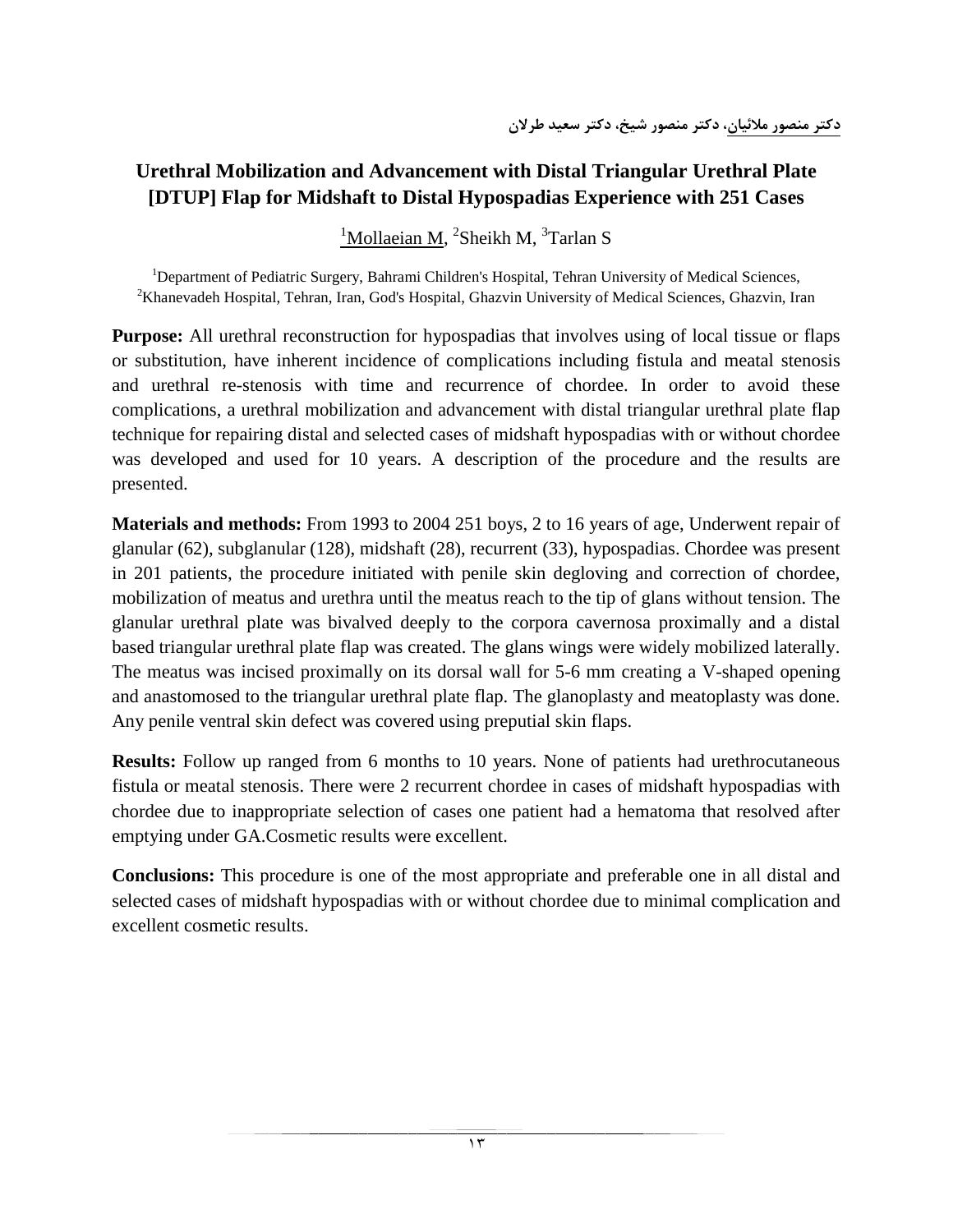### **Results of two common techniques in repairing Epispadiasis in Qods Children's Hospital**

### Tarlan S

#### Qazvin University of Medical Science

**Abstract:** Epispadiasis extends from a partial and brief malformation to a complete defect of dorsal part of penis that is accompanied by exstrophy of the bladder. This malformation is classified on the basis of meatus place in Epispadiasis: Glanular, penile and penopubic.

It is usual that in penopubic Epispadiasis, this malformation is accompanied by urinary incontinence. Its prevalence is about 1/120000 in boys and 1/500000 in girls. Accompanied anomalies are mostly related with urinary system. Different technique is innovated to repair it and for each of them benefits and complications is considered.

**Method:** in this study we compared five Epispadiasis cases that were repaired by Mitchel- Bagli technique with four cases that were repaired by Modified Cantwel –Ransley technique.

Results from these two types of surgery showed that although there is not considerable difference between the two technique in results (such as; fistula, meatus stenosis, increasing bladder volume and duration of surgery), but in Mitchel- Bagli technique in 3 cases of patients it eventuated to Hypospadiasis that needed subsequent surgery and it is clear that in patients with previous malformations of urethra, repairing of Hypospadiasis in these patients is accompanied by further problems.

**Results:** although these 2 techniques in repairing Epispadiasis are of the same success and acceptability but probability of secondary Hypospadiasis in Mitchel- Bagli technique is more than the other and therefore needs subsequent surgery, so Modified Cantwel –Ransley technique seems to be the first option to repair Epispadiasis.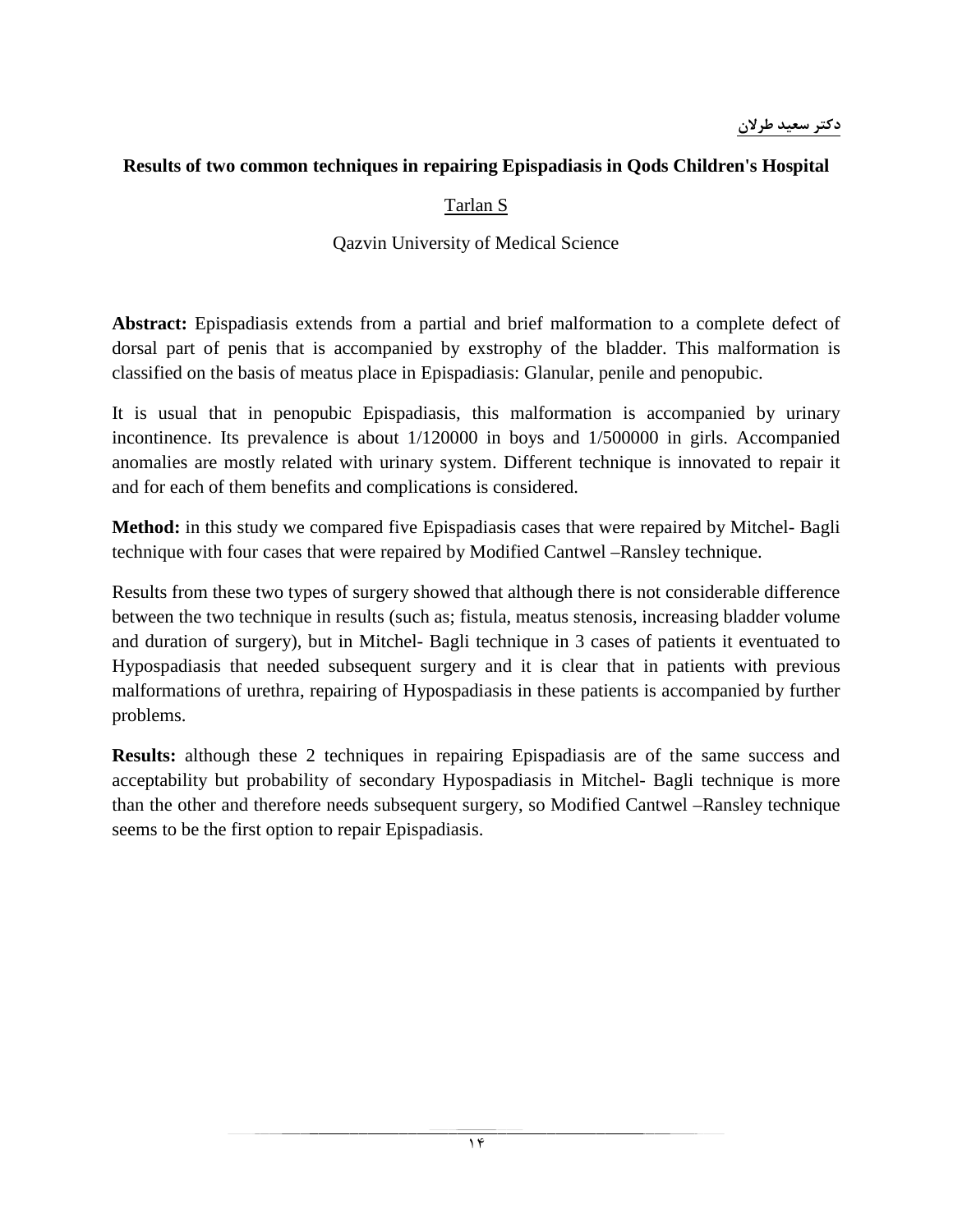# **A New Modality of Arterial Supply of Free Appendix Graft for Urethral Substitution L Report of Case and Surgical Technique**

Hiradfar M, Joudi M, Saeedi P, Bazrafshan A, Shojaeian R, Nazarzadeh R

Sheikh Children's Hospital, Mashhad University of Medical Sciences, Mashhad, Iran

**Purpose:** The best way of urethral reconstruction in cases with multiple pervious failed operations is a matter of debate. Appendix is a one of the candidates for urethral substitution. It may used as a pedicle flap or a free graft. We report the use of inferior epigastric artery as an arterial supply of free graft appendix for urethral substitution for the first time.

**Material and Methods**: A 3 years old boy was referred to our unit due to failure of multiple reconstruction techniques for proximal urethral injury. He had an iatrogenic urethral injury 18 mo ago. Previous attempts at reconstruction of the urethra failed including end to end anastomosis, urethroplasty with skin graft and also buccal mucosal graft. Imaging study revealed a long, 5 cm defect in proximal urethra. We used appendix for urethral substitution. As it was not possible to bring the appendix to the perineal area on the base of mesenteric vessels, we had to cut the blood supply, and anastomose it to the transposed inferior epigastric artery that was released from the posterior wall of rectus sheet and pulled through the inguinal canal to perineal area. Saphenous vein was used for drainage. Appendix was retained in the scrutom for 3 weeks and urethral reconstruction was done after this period.

**Results:** One year follow up showed spontaneous voiding through the neo -urethra. Urethrotomy was done 3 times during this period to achieve the best caliber.

**Conclusion:** Appendix is one of the alternatives for urethral substitution. It may not be possible to bring it to perineal area at the base of mesenteric vessel in every case. In this situation free appendix graft may be used. Inferior epigasteic artery not only has good diameter and flow rate as an arterial blood supply but also prevents inadvertent compromise of the lower limb blood supply.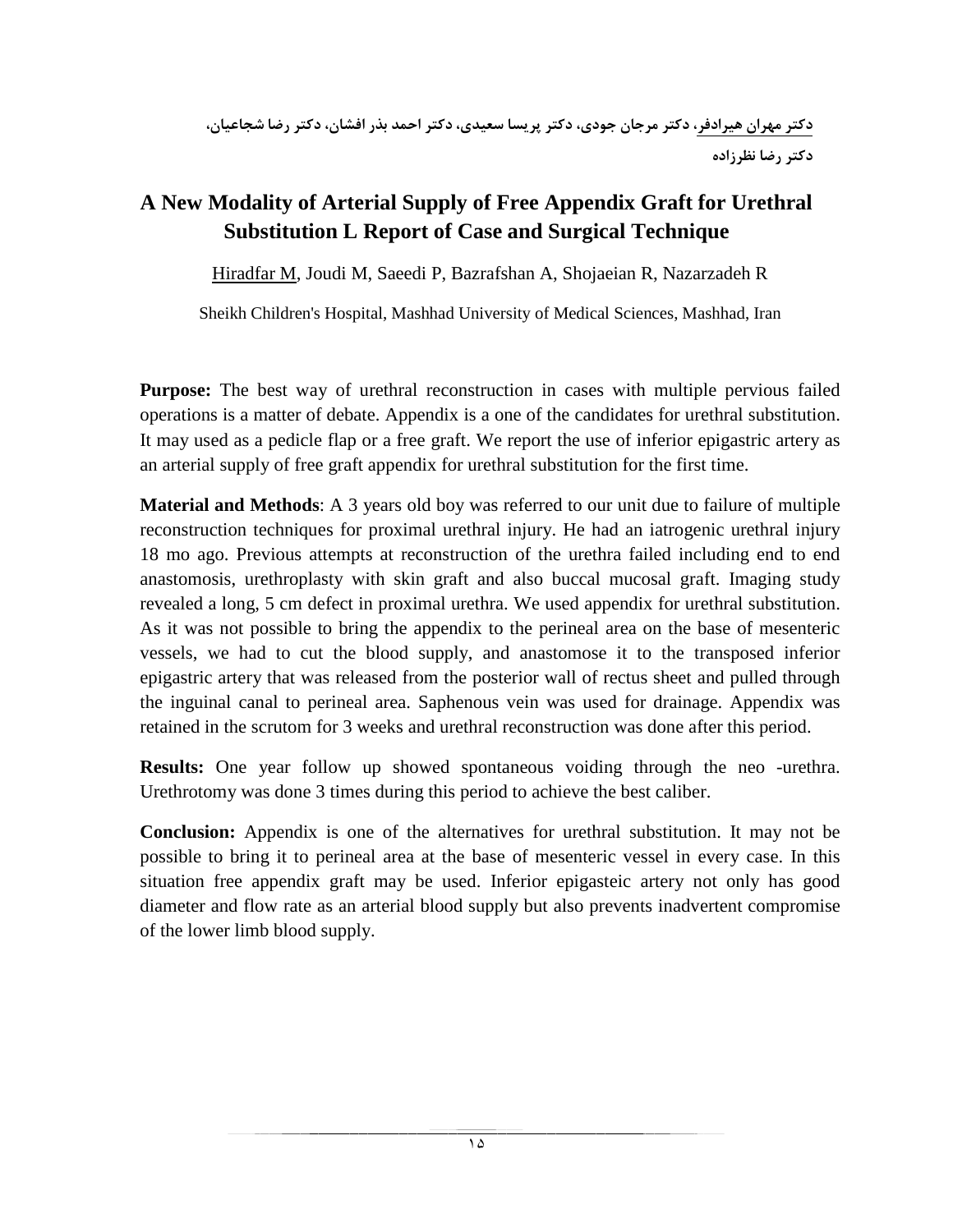# **A comparative study on effect of two types of urine drainage cares (open/closed System) on early complications after hypospadias repair in 6-36 months old children hospitalized at Mofid Children's Hospital in 1390**

Fatemian M (BS in nursing) Alaee F (PhD nursing) Pediatric Surgery Research Center, Shaheed Beheshti University of Medical Sciences

**Background:** Hypospadias is one of the most common malformations of the penis that affects 1/250 live male births and the correction of Hypospadias is a common surgical procedure. The best time for repair of hypospadias is 6 to 18 months that has the least effect emotional trauma. The main purpose of this study was to compare of two types of urine drainage care (open/close system), on acute complications after Hypospadias repair.

**Methodology**: This study has been conducted on 108 children between 6-36 months old diagnosed with mid-shaft and distal hypospadias and underwent the TIP procedure. Cases have been divided randomly into two different groups each including 54 patients.

In control group, once the intervention was completed a dressing was applied with open urinary drainage using the double diaper technique. In this technique, the distal end of the catheter is taken out through the inner diaper.

The tip of the stent carefully positioned so that it passes through the hole in the nappy.

In control group, the dripping stent has been attached to a urine bag. It should be noted that kinking, twisting or blocking it must be avoided.

**Finding and discussion:** Mean age of patients was  $20.4 \pm 9.7$  months. 72, 2% of total cases have been diagnosed with distal shaft and 27.8% children were mid shaft. Results showed that the mean 24-hours urine volume in 22.2% children with closed drainage method and 11.1% children with open drainage method was lower than normal. None of the children have the complications such as dehiscence of wound, surgical wound infections, and surgical wound discharge.

It was demonstrated that closed method has some advantages compared with open drainage method, namely, lower complications such as bleeding at the surgical site, fever, and positive urine culture, urinary catheter removal by the patient, fistula, and stricture of urethra. Furthermore, it was shown that the occurrence of complications resulted from urinary catheter removal by patient was significantly different between two groups (P<0.001). Statistically speaking, the mean urinary catheter irrigation between two groups was significantly different  $(P<0.001)$ .

**Conclusion:** It seems that double nappy method is more effective to decrease acute complications after surgery. This work was done on a comparative basis and further researches are recommended.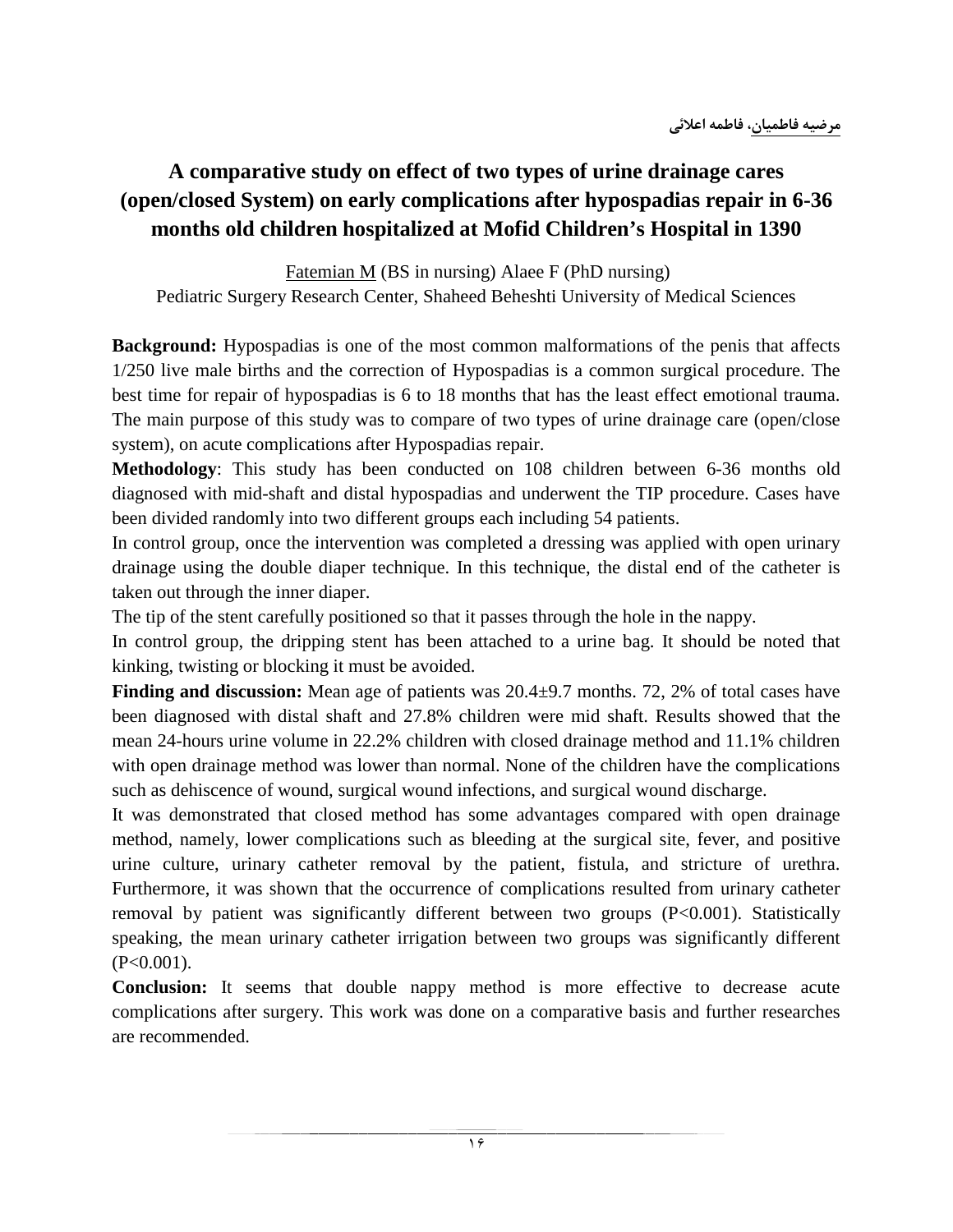#### **Association of urinary tract abnormalities in children with first urinary tract infection**

#### Peyvasteh M, [Askarpour](http://www.pakmedinet.com/author/Shahnam+Askarpour) SH, [Ahmadzadeh](http://www.pakmedinet.com/author/Ali+Ahmadzadeh) A

Imam Hospital, Jundishapour University of Medical Sciences, Ahvaz, Iran

**Background:** Urinary Tract Infections (UTI) may be a variety of presentation of underlying urinary tract abnormalities including vesicoureteral reflex (VUR), obstructive uropathy, urolithiasis, and ureteral duplication. The long-term complications of UTI with these conditions are renal scarring, hypertension, and chronic renal failure. Objective: The aim of this study was to determine the incidence of urinary tract anomalies associated with first UTI.

**Methods :** We reviewed 158 patients (aged one month to 15 years) who were hospitalized with symptomatic UTI during a 2-year period. Patients with incomplete investigations were excluded from the study. One hundred twenty six patients (100 girls and 26 boys) were included in the study. Ninety-seven (77%) were under 5 years. Confirmed cases of UTI underwent renal and urinary tract ultrasonography (US), voiding cystourethrography (VCUG), and 99mTcdimercaptosuccinc acid (DMSA) scan .

**Results:** The most common presentation was fever (83%) and dysuria (48%). The commonest causative agent was E coli (88%). VUR was found in 50 (39.6%), 39 girls, and 11 boys. Other urinary tract abnormalities were renal stone in 10 (8%) patients, pelvic ureteric junction obstruction in 8 (6.3%), neurogenic bladder in two boys and one girl, double collecting system in 2 girls, posterior urethral valves in two boys and ureterocele in one girl, respectively.

**Conclusion:** Forty percent of patients had VUR and 20% had other associated abnormalities in urinary tract. We recommend that US, VCUG and DMSA scan should be routinely performed on all patients after the first UTI.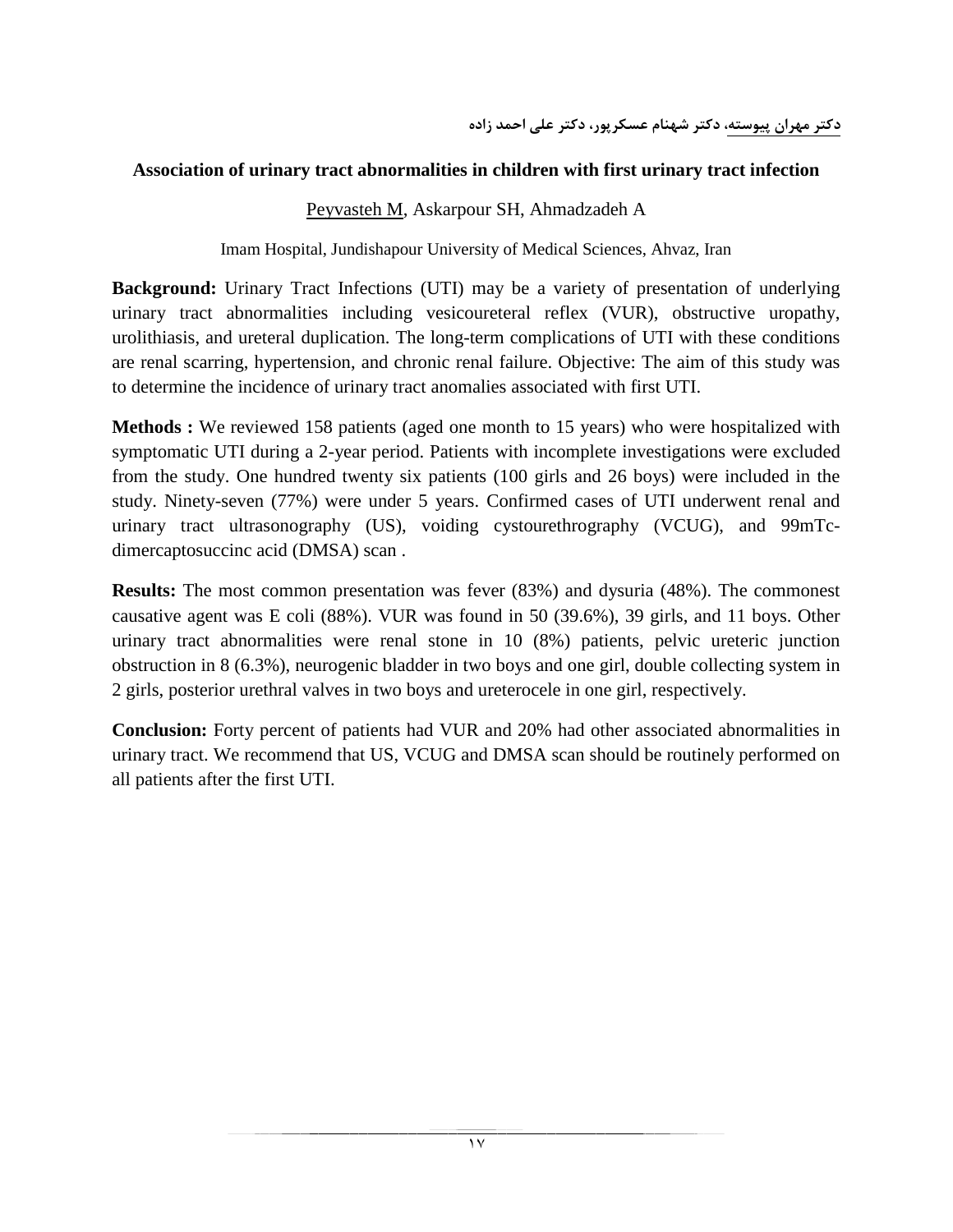**دكتر ليلي مهاجرزاده**، دكتر محسن روزرخ، دكتر احمد خالق نژاد طبري، دكتر عليرضا ميرشميراني، دكتر كيوان ملك پور، خانم سايه هاتفي

### **PATIO repair for urethrocutaneous fistula after hypspadias surgery**

Mohajerzadeh L,Rouzrokh M, Khaleghnejad Tabari A, Mirshemirani AL, Malekpoor K, Hatefi S

Pediatric Surgery Research Center, Mofid Children's Hospital,

Shaheed Beheshti University of Medical Sciences, Tehran, Iran

**Aim:** urethrocutaneous fistula after hypspadias repair remains a challenge for pediatric surgeon. A new technique has been explained in papers for management of urethrocutaneous fistula: the PATIO ('preserve the tract and turn it inside out') repair. We describe our skill with this technique in managing urethrocutaneous fistula following hypospadias repair.

**Patients and Methods:** in this prospective Children with penile urethrocutaneous fistulae <4 mm widest diameter underwent the PATIO technique of repair. Between June 2012 to January 2013 ,We established this procedure for 7 children with mean age 7.5 year(1.5-13 year) .Diameter of fistula were between 2-4 mm. Except in one patient with midshaft fistula, location of fistula were in distal. In past, Fistula underwent repair between one to five times.

**Results:** Mean duration of follow up was 4 month (3-7 month). The mean operating time was 15 min. Hospital stay was less than 12 hours and no catheter used postoperatively.

Recurrence of fistula was noted in 2 cases but 5 patients (70%) cured.

**Conclusion:** The PATIO repair is simple and easy to perform, with low morbidity, and is reliable in treating solitary urethrocutaneous fistula <4 mm in size.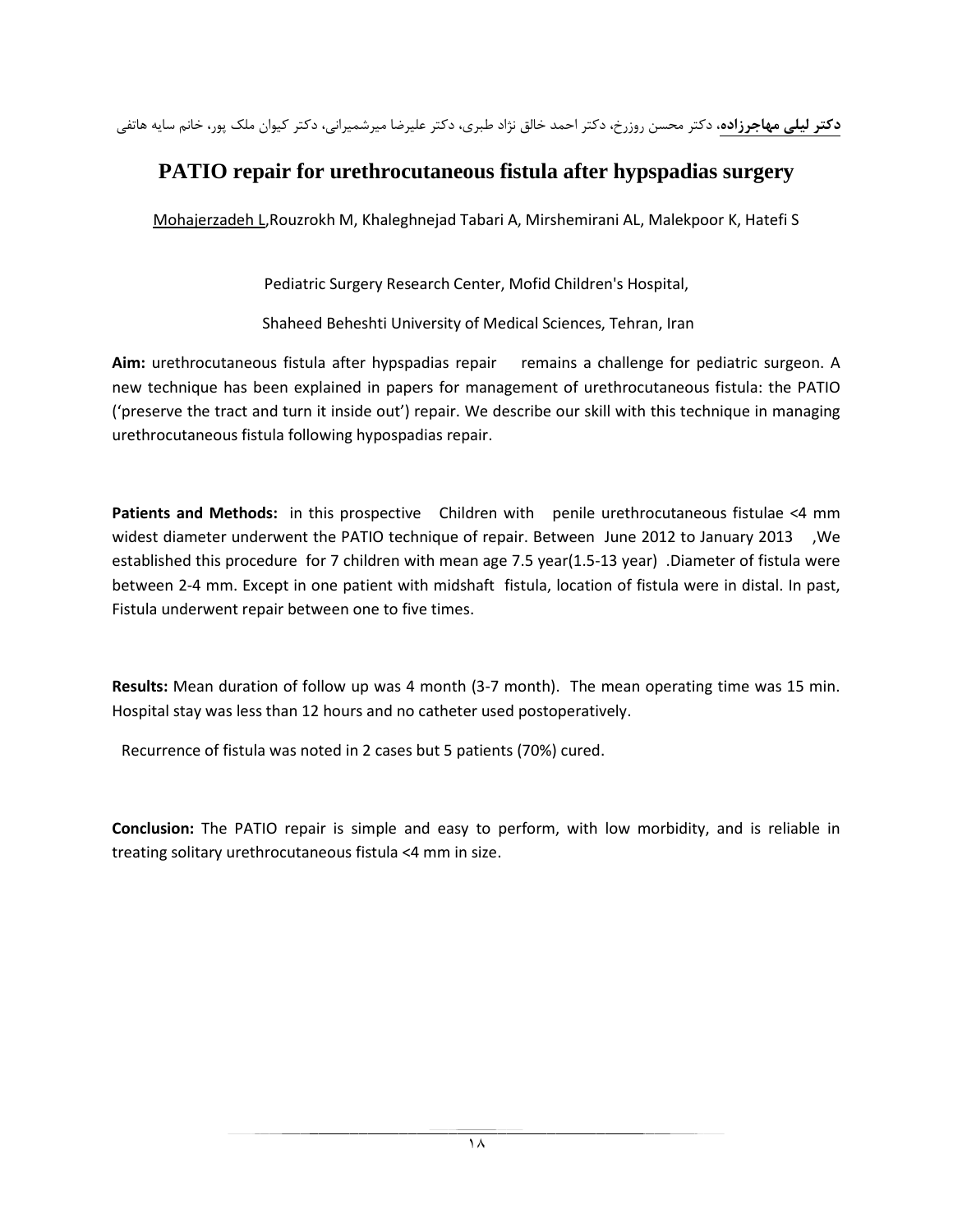### **دكتر امير حسين حسيني، دكتر علي اصغر حليمي اصل، دكتر پونه نبوي زاده، دكتر مصطفي شريفيان، دكتر عين االله آذرگشب**

# **Can Procalcitonin Reduce Unnecessary voiding Cystoureterography in Children with First FebrileUrinaryTractInfection?**

Hosseini AM (MD), Halimiasl AA(MD), Nabavizadeh P(MD), Sharifian M(MD), Azargashb E

### Shahid Beheshti University of Medical Sciences, Tehran, Iran

**Background:** Recently, new predictors of VUR in children with a first febrile UTI such as Procalcitonin(PCT) were introduced as selective approaches for cystography. This study wants to show the capability of PCT in predicting presence of VUR at the first febrile UTI in children.

**Methods:** Patients between 1 month to 15 years of age with febrile UTI were included in this prospective study. PCT values were measured through a semi-quantitative method in four grades comprising values less than 0.5, 0.5-2.0, 2.0-10.0 and above 10.0 ng/mL the independence of PCT levels in predicting VUR were assessed after adjustment for all potential confounders using a logistic-regression model

**Results:** A total of 68 patients, 54 girls (79.4%) and 14 boys (20.6%) were evaluated in thisstudy.PCT level demonstrated a significant difference between patients with positive VUR and those with negative VUR  $(p=0.012)$ . To calculate the independent factors that may predict the presence of VUR, all included variables were adjusted for age and sex. Results of logistic regression showed that a PCT level between 2.0 and 10.0 ng/mL could independently predict presence of VUR (Odds ratio=6.11, CI 95%= 1.22-30.77, p =0.028).

**Conclusion:** Our finding in this study showed that readily available semi-quantitative measures for PCT are feasible for detect in g patients with VUR. We suggest that in semi-quantitative measurements of PCT, levels between 2.0 and 10.0 ng/mL could be an in dependent predictor of positive VUR.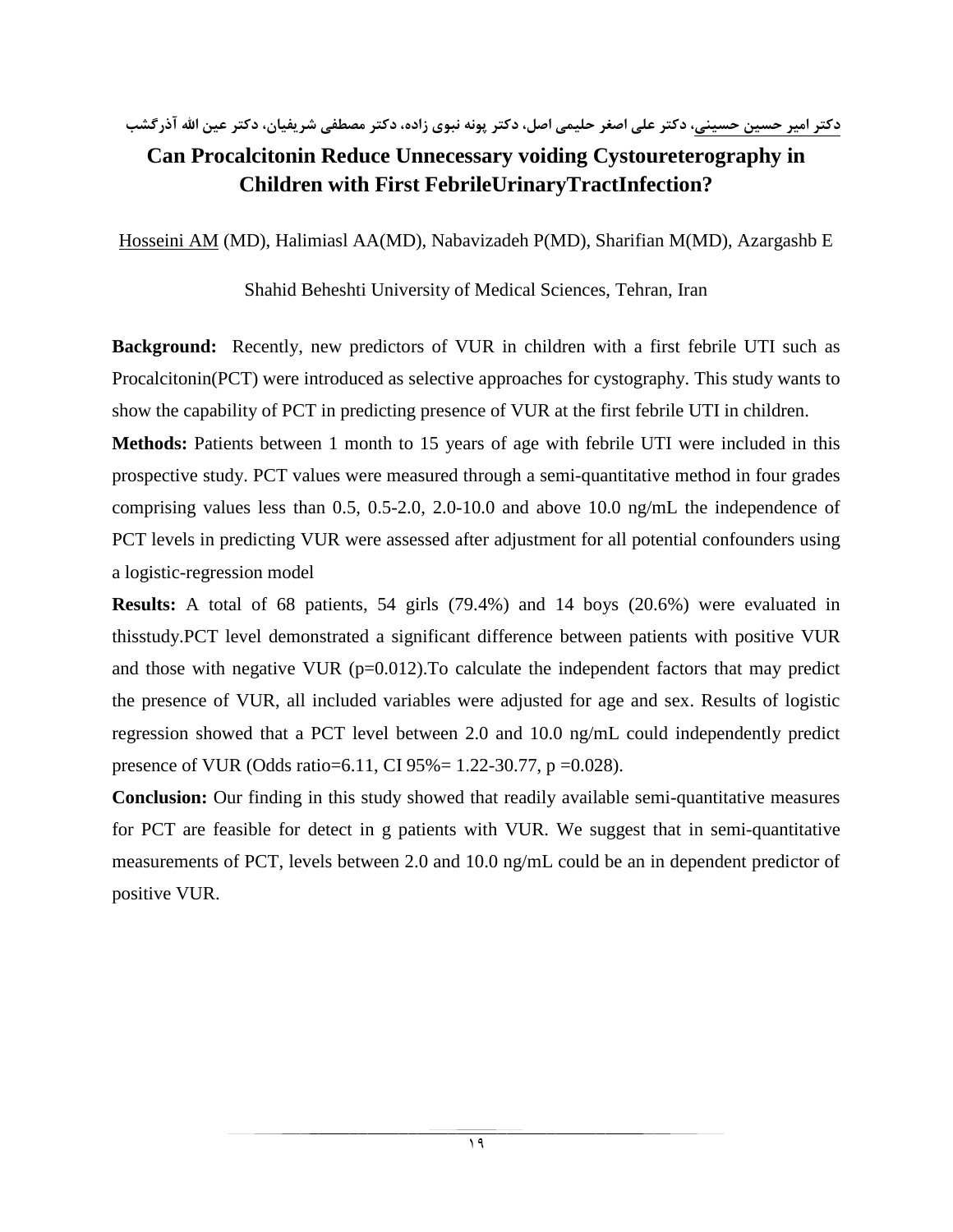# **A comparison of Radiographic Cystography (VCUG) and Isotope Cystography (DRNC) in patients with urinary tract infections and normal VCUG**

Dalirani R, Sharifian M, Mohkam M, Ghahsare Ardestani A

Pediatric Nephrology Research Center, Mofid Children's Hospital,

Shahid Beheshti University of Medical Sciences

**Introduction:** Vesicoureteral Reflux (VUR) is the back flow of urine from the bladder into the ureter and kidney mainly due to the failure of the normal function of valve at the junction of the ureter to the bladder. Ureteral reflux is an important risk factor for renal scarring in patients with or without urinary tract infection. In long term, renal scarring may lead to secondary hypertension and chronic renal failure. Early detection of VUR has an important role in the prevention of these complications. Radiographic cystography (VCUG) and isotope cystography (DRNC) are two common methods for detection of VUR. In some patients with strong evidence of VUR in clinical finding, ultrasound and DMSA, VCUG is normal. For this reason and the overall higher sensitivity of DRNS in detection of reflux, this study compares the result of VCUG and DRNC in patients who had evidence of VUR, but had normal VCUG.

**Materials and Methods:** In this study, 35 children (5 males, 30 females) with urinary tract infection and normal VCUG who had hydroureteronephrosis in ultrasound (without evidence of obstruction in the urinary tract) or significant involvement in DMSA scan or recurrent urinary tract infections had undergone isotope cystography (DRNC).

**Results:** After the DRNC among 70 ureteral units, reflux was observed in 33 units. Mild reflux in 17 units (51%), moderate reflux in 14 ureteral units (42%) and sever reflux in 2 units (6%).In 29 units of the 33 refluxing units, positive findings compatible with renal involvement in DMSA renal scan were observed.

**Conclusion:** This study showed that the DRNC is more sensitive in detecting VUR than VCUG. Therefore in patients with normal VCUG and high suspicion of VUR using DRNC is helpful. Although larger studies are necessary to this recommendation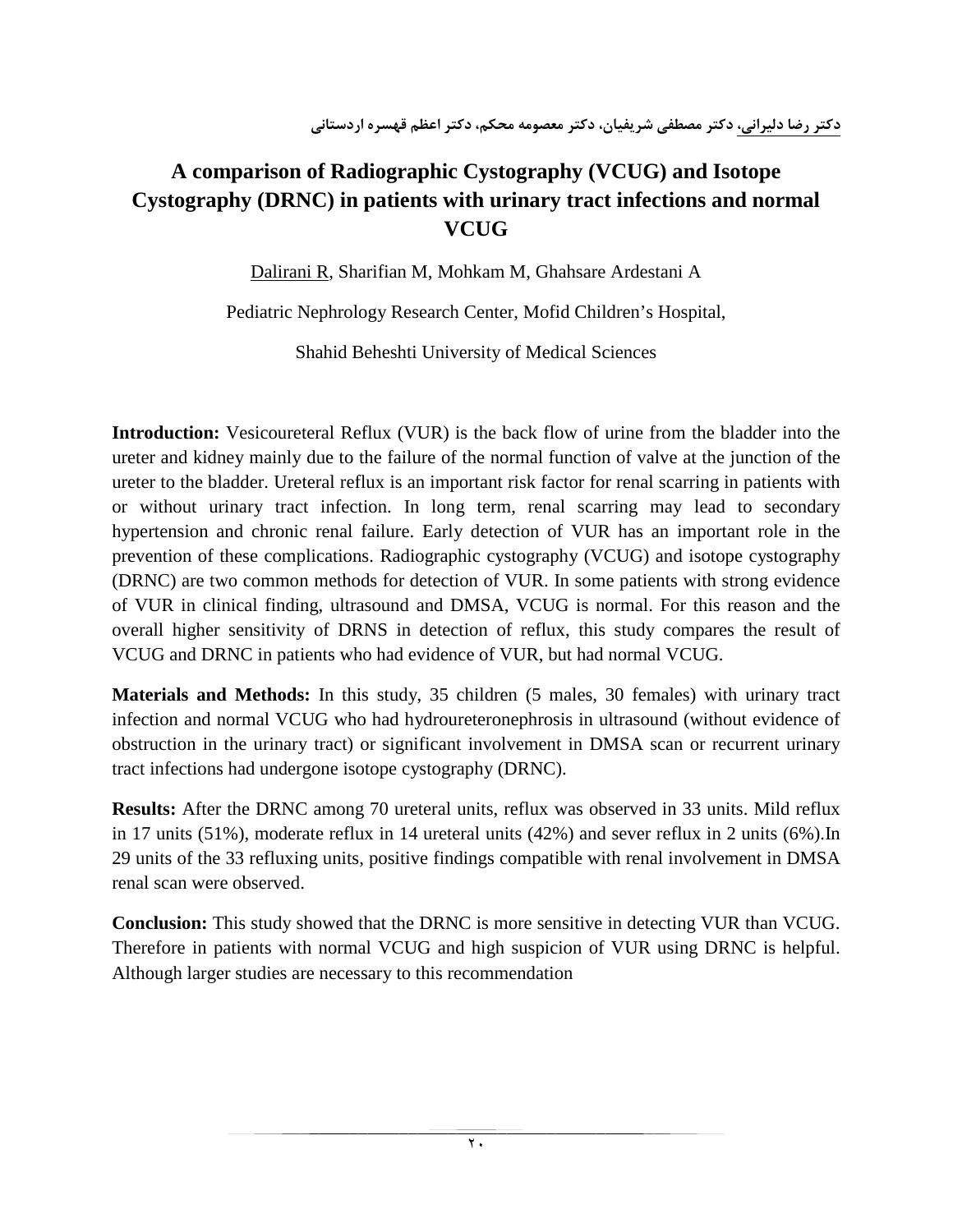**دكتر مهران هيرادفر، دكتر مرجان جودي، دكتر پريسا سعيدي، دكتر احمد بذر افشان، دكتر رضا شجاعيان، دكتر رضا نظرزاده**

### **Impact of children voiding habits on urodynamic studies**

Hiradfar M, Joudi M, Saeedi P, Bazrafshan A, Shojaeian R, Nazarzadeh R

Sheikh Children's Hospital, Mashhad University of Medical Sciences, Mashhad, Iran

**Background:** Many of the patients, who are evaluated by pediatric urologist because of urinary tract dysfunction, need urodynamic studies including urinary flow rate and bladder capacity for complimentary diagnosis.

One of the important problems in urodynamic evaluation of these patients is the nervousness and excitement of child while voiding in a strange style (western style) which causes unreliable results. Considering the above points, we decided to study and compare the uroflowmetery pattern and data of western style of voiding (the style which urodynamic devices are designed) with eastern style of voiding (The usual voiding style in eastern countries) and find the answer of this question that if there is any difference between these two styles or not.

**Method:** This research was a prospective cohort study on healthy preschool and school children and without any urologic diseases or complain or any other important disease. The cluster sampling was from boys and girls of some kindergartens and schools. Uroflowmeteric study was done for 15 girls and 15 boys in both eastern and western style of voiding and the results were compared. Those cases with pathologic (staccato) pattern were excluded.

**Results:** There was considerable difference between uroflowmeteric pattern of eastern and western style of voiding, especially in maximum flow rate, voiding volume and voiding time which can confirm the important role of child's habits and usual voiding behavior in uroflowmeteric pattern.

**Conclusion**: Considering the important role of urodynamic studies in diagnosis, screening and follow up of the patients with dysfunctional voiding problems and the direct impact of reliability of the data on physician's clinical judgment, it is important to attend to the usual and familial style of voiding in describing the uroflowmeteric data.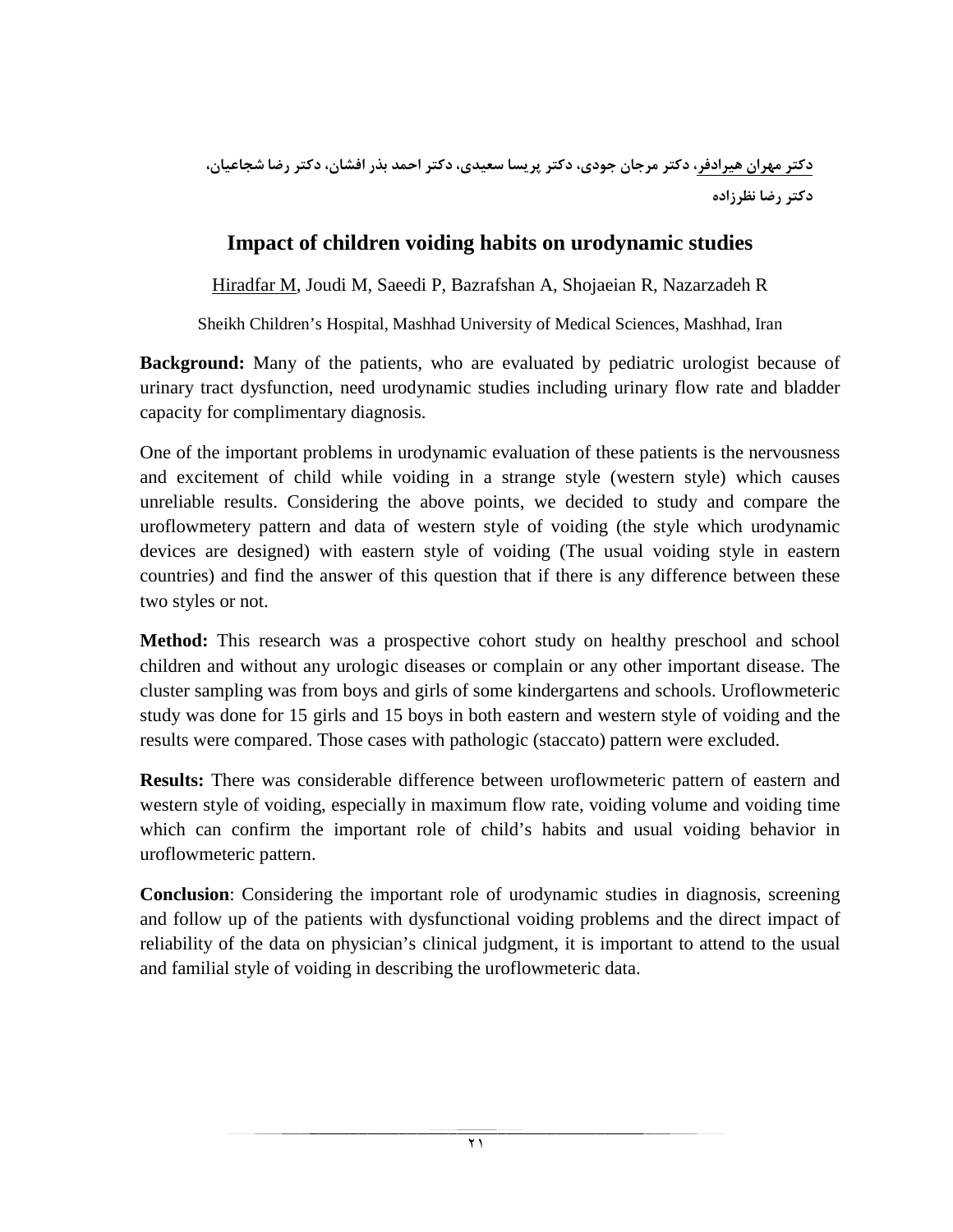# **Evaluation of prenatal hydronephrosis and its outcome at the end of neonatal period in Ghazvin provinc**

Sadeghipour Roudsari S, Moshiri A, Mohmmadi N, Qavami Q, Aboturabi SH

Qods Children Hospital, Qazvin University of Medical Sciences, Qazvin, Iran

**Background:** Prenatal hydronephrosis is a relatively common finding on ultrasonographies of pregnant women after 20<sup>th</sup> weeks and could be a sign of anatomical anomalies of neonatal genitourinary system. Early diagnosis may result prevention of irreversible injuries to kidneys.

**Methods:** A sample of 62 pregnant women whom were diagnosed with unilateral or bilateral dilatation of *pyelocaliceal* system recruited to the study. Follow up ultrasonographies were performed at 30 and 34 weeks of pregnancy as well as 7, and 30 days after birth. VCUG and DTPA scan performed for all newborns with hydronephrosis at birth for diagnosis of Vesico-Ureteral Reflux (VUR), urinary obstruction, and other anomalies.

**Results:** Among 62 patients (45 males and 17 females), 19 bilateral, 29 left, and 14 right hydronephrosis were diagnosed. Oligo- and polyhydramnious diagnosed in only 2 cases and others were normal. VUR were reported in 11 newborns, mostly grades IV and V. Among all cases, 20 patients had a considerable obstruction and nine of them have operated due to obvious indications. Five of operated patients who followed up had successful outcome. After one year, 24 cases had normal ultrasonographies while 37 patients had some degree of dilatation.

**Conclusion:** follow up of prenatal hydronephrosis is recommended due to high rates of considerable obstruction and high grades of VUR after birth. Benefits include performing necessary interventions and prevention of serious injuries to kidneys.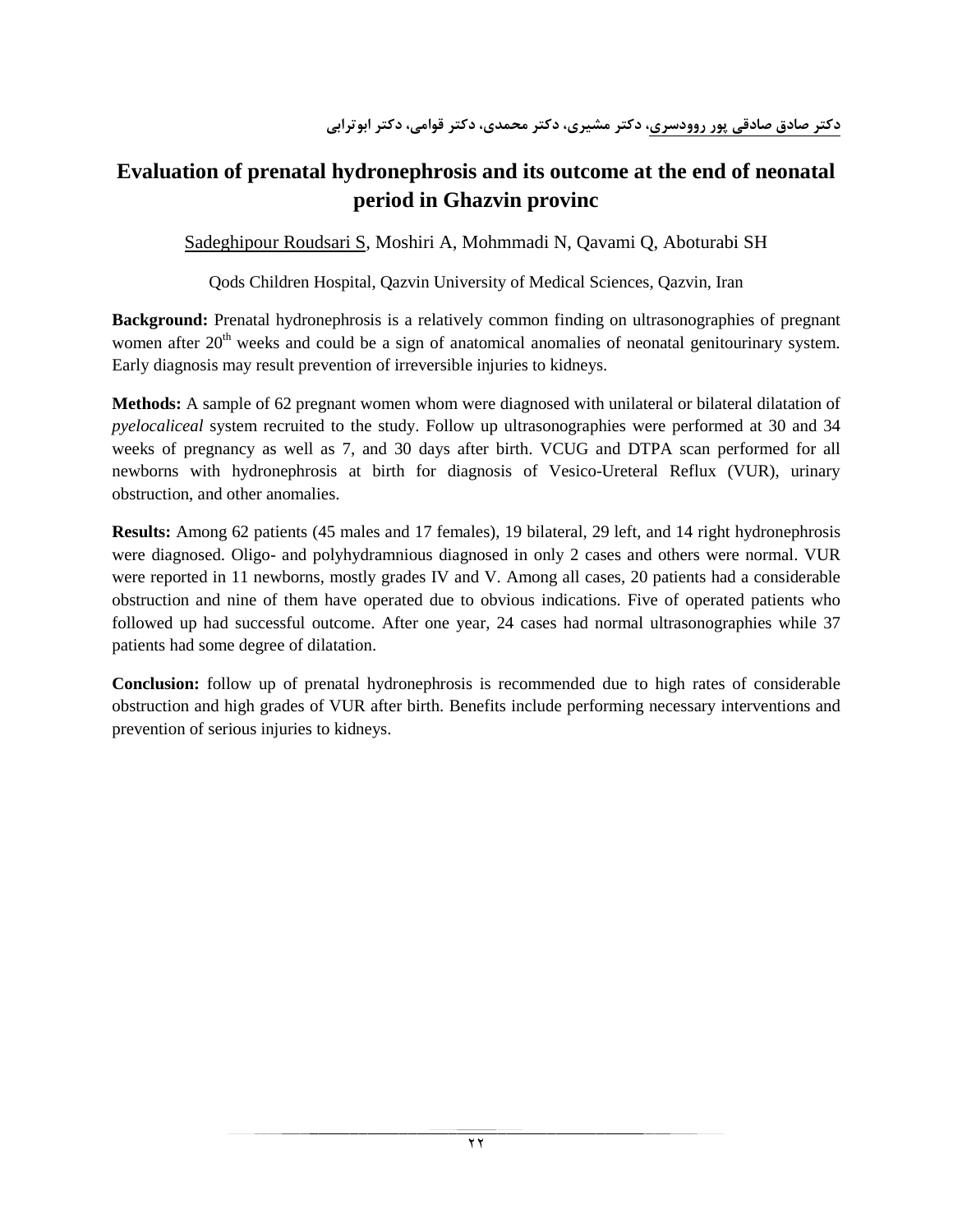# **Laparoscopic extravesical transperitoneal approach in the treatment of vesicoureteral reflux in children**

Mohajerzadeh L, Khaleghnejad Tabari A, Rouzrokh M, Ghaffari P

Pediatric Surgery Research Center,

Shaheed Beheshti University of Medical Sciences, Tehran, Iran

**Introduction:** Many centers reported Laparoscopy in the management of vesicoureteral reflux (VUR).We report

Our initial experience in the treatment of VUR by laparoscopic extra-vesicaltransperitoneal approach

Following the Lich-Gregoir technique to explain the development and to assess the consequences and Benefits of this method for these patients

**Materials and Methods:** Between September 2012and February 2013, 4 children (3 female

&1 male) at Mofid Children's Hospital with VUR and deterioration of renal function on isotope scan and recurrent UTI (3 unilateral and 1bilateral) were treated with Laparoscopic approach, and in 2cases with unilateral VUR we could completely treated in this approach .The mean age was 6 (range, 4 to 10) years.3 cases had unilateral VUR grade III –IV. One case had bilateral reflux and neurogenic bladder with recurrent symptomatic urinary infection while receiving adequate antibiotic therapy and appropriate catheterization techniques and drug.

**Results:** 2 cases with unilateral VUR were successfully completed laparoscopically, and the reflux was corrected

In all 2 patients the mean surgical time was 120 minutes .Hospital stay was 2 day the follow-up was 6 months, without recurrence of VUR. cystogram was performed 5 months post operation . In case of bilateral VUR and neurogenic bladder detrusor muscle flap were freed but because of uncontrolled bleeding converted to open. In one case with unilateral VUR despite completely freeing detrusor muscle flap because prolonged duration of surgery converted to open.

**Conclusion:** With this limited experience we have convinced that laparoscopic extra vesical transperitoneal approach (Lich-Gregoir technique) in the treatment of VUR is a safe and acceptable approach this technique results in a shorter hospital stay, less postoperative discomfort, and a low morbidity.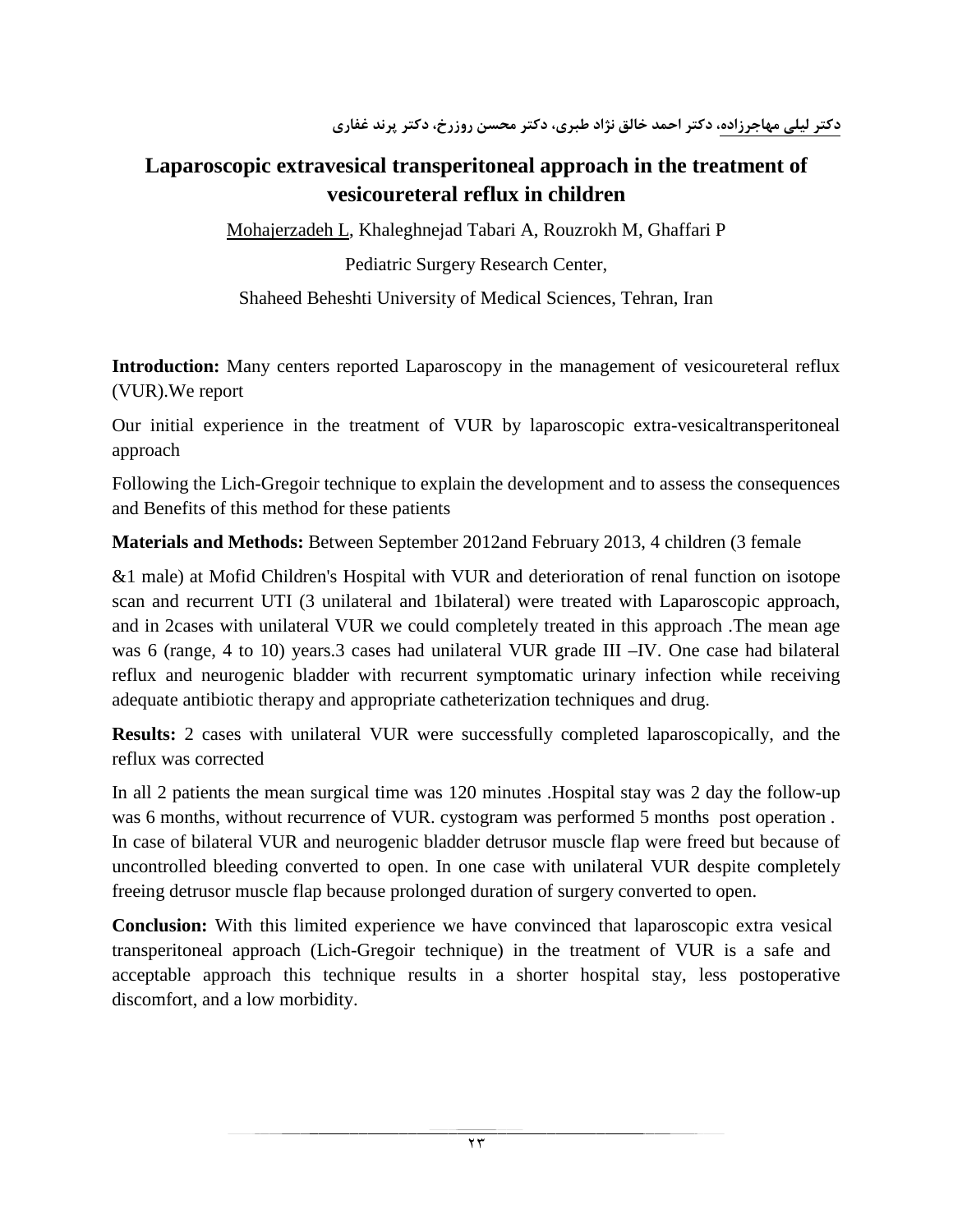# **Pediatric laparoscopic pyeloplasty with extra-corporal anastomosis: easier, less gas insufflations and shorter time**

Hiradfar M, Joudi M, Saeedi P, Bazrafshan A, Shojaeian R, Nazarzadeh R

Sheikh Children's Hospital, Mashhad University of Medical Sciences, Mashhad, Iran

**Aim:** Laparoscopic pyeloplasty is rapidly becoming acceptable as a minimally invasive alternative to open pyeloplasty for treatment of ureteropelvic junction obstruction (UPJO) in children but gaining perfect results in this field needs advanced laparoscopic skills and instruments. According to unique tissue characteristics in children and hypermobility of organs and small abdominal cavity, we have modified the standard laparoscopic approach to facilitate the procedure.

**Methods:** Modified laparoscopic UPJO repair was performed in 36 cases (40 units of kidneys) from 2008 to 2011. Age range was from 8 days to 4 years. This modified intraperitoneal method is performed by insertion of a 5 mm port for camera and two stabs for portless instrument insertion. After finding and mobilizing the UPJ, it was pulled out through the nearest stab wound which was dilated a little by a clamp. Stenotic segment resection, dismembered pyeloplasty and anastomosis were done extra-corporally over a double J stent. After removal of the DJ stent all cases were followed by ultra-sonography and finally by DTPA scan after 10 months.

**Results:** Five cases were excluded from the study due to missed follow up. In all cases except 2, significant reduction in antroposterior diameter of kidney pelvic was observed (Preoperative= 76.4 to postoperative=43.2, P value<0.01). 2 cases needed reinsertion of DJ stent and one of them finally needed an open redo pyeloplasty. Mean operative time was 97.4 $\pm$ 6.33 mins. Mean gas insufflations time was  $34.5\pm$ 11.7 mins.

**Conclusion:** It seems that this modification can improve the time of operation, lessens gas insufflations' time and made minimally invasive pyeloplasty more feasible with acceptable results.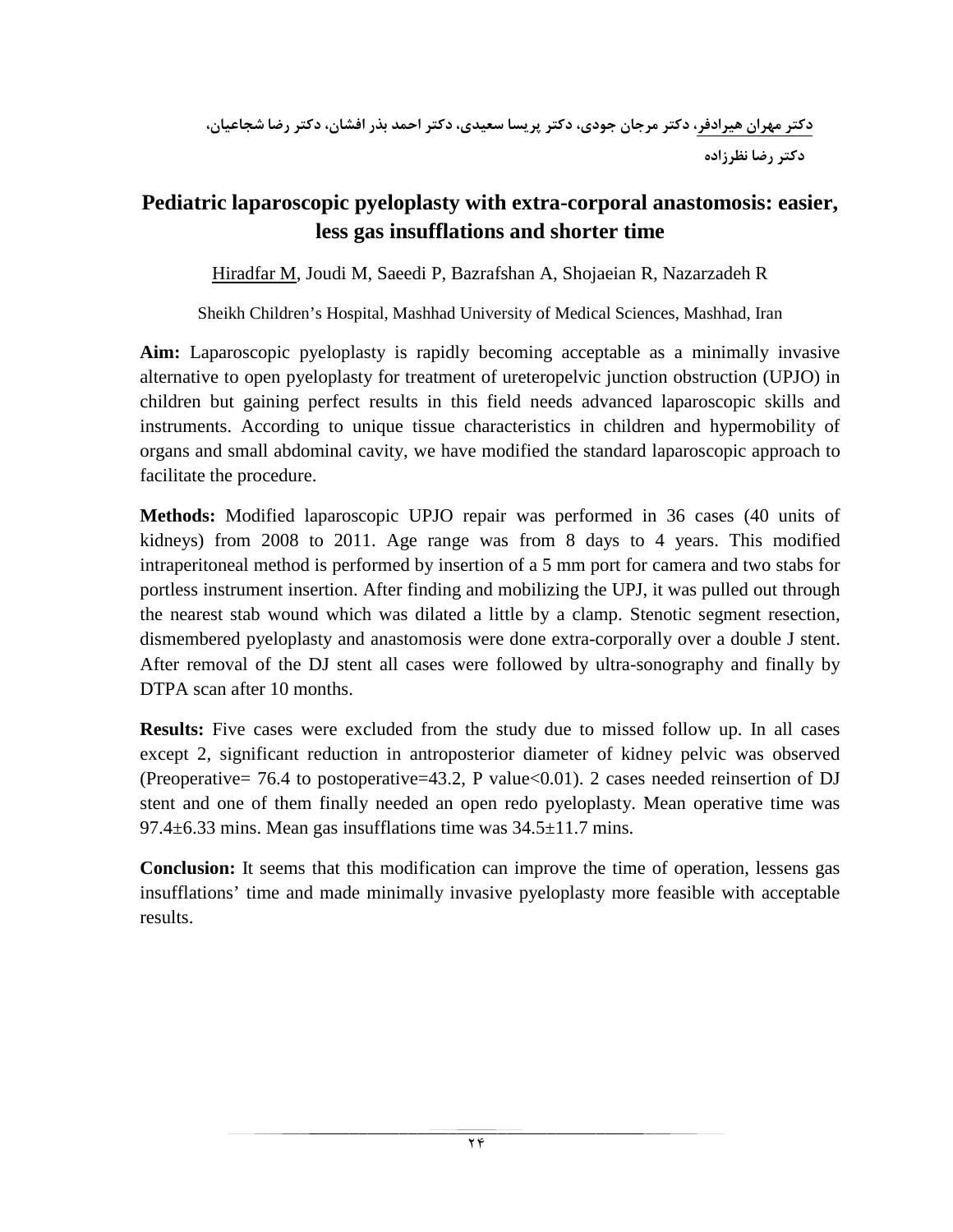# **Protective temporary vesicostomy for upper urinary tract Problems in children: A five-year experience**

 $\frac{1}{1}$ Mirshemirani A, <sup>1</sup>Rouzrokh M, <sup>1</sup>Khaleghnejad-Tabari A, <sup>1</sup>Sadeghian N,

 $1$ Mohajerzadeh L,  $2$ Sharifian M,  $2$ Mohkam M,  $1$ Hasas-yeganeh SH

<sup>1</sup> Pediatric Surgery Research Center, Shaheed Beheshti University of Medical Sciences, Tehran-Iran <sup>2</sup><br><sup>2</sup> Pediatric Naphrelogy Research Center, Shaheed Beheshti University of Medical Sciences, Tehran Iran <sup>2</sup> Pediatric Nephrology Research Center, Shaheed Beheshti University of Medical Sciences, Tehran-Iran

**Abstract:** Background: Temporary vesicostomy is a urinary diversion procedure for patients with upper urinary tract (UUT) dilatation, secondary to bladder outlet obstruction or dysfunction. The aim of this study is to evaluate our experience in children undergoing such diversion, analyzing its efficacy to prevent urinary tract infection (UTI), improve or resolve hydronephrosis, stabilize or improve kidney function and restoring the health of UUT.

**Materials/Methods:** In this retrospective study 53 patients underwent vesicostomy by Blocksom1 technique due to bladder outlet obstruction or dysfunction in Mofid children's hospital From March 2007 to March 2012. The reason for applying this procedure was failure in clinical treatment. Data regarding gender, age, diagnosis, time of any surgical intervention, associated anomalies, primary/secondary complications and mortality were collected using a questionnaire, and evaluated by giving a grade that ranged from 0(worst) to 10 (best) based on Lickert's scale. Data analysis was carried out using SPSS 16 software.

**Results:** From a total number of 53 patients, 47(88.7%) were male and 6(11.3%) female, with a mean age of 225 days (range, 2 days to 6 years). Thirty three (62.3%) cases had posterior urethral valve (PUV) and 15(28.3%) neurogenic bladder (NGB).UTI was present in all cases (100%), hydronephrosis in 52(98.1%), and vesico-ureteral reflux (VUR) only in 45(84.9%) patients. The most common associated anomalies were multicystic kidney disease, myelomeningocele, PDA and kidney hypoplasia or dysplasia. Valve ablation was performed in 17 cases, and clean intermittent catheterization (CIC) in14 patients which were unsuccessful. We performed vesicostomy in all patients. Complications related to vesicostomy were dermatitis in 10 cases, mild stomal stenosis in 3 patients and mucosal prolapse in 2 cases. Four patients had renal failure, one of them still is under treatment, and our mortality rate was 4(7.5%). Vesicostomy was closed in 35 patients. The mean period of having vesicostomy was 13.8 months. Mean follow-up was 35 months. Cure rate was 84.3% in UTI, 82.3% in hydronephrosis, 80% in VUR, and 85% in kidney function.

**Conclusion:** Vesicostomy is a simple procedure that protects upper urinary tract, decreases hydronephrosis, and improves kidney function. The procedure is well tolerated and reversible, with less complication and should be considered in children in whom conservative and medical treatment has failed.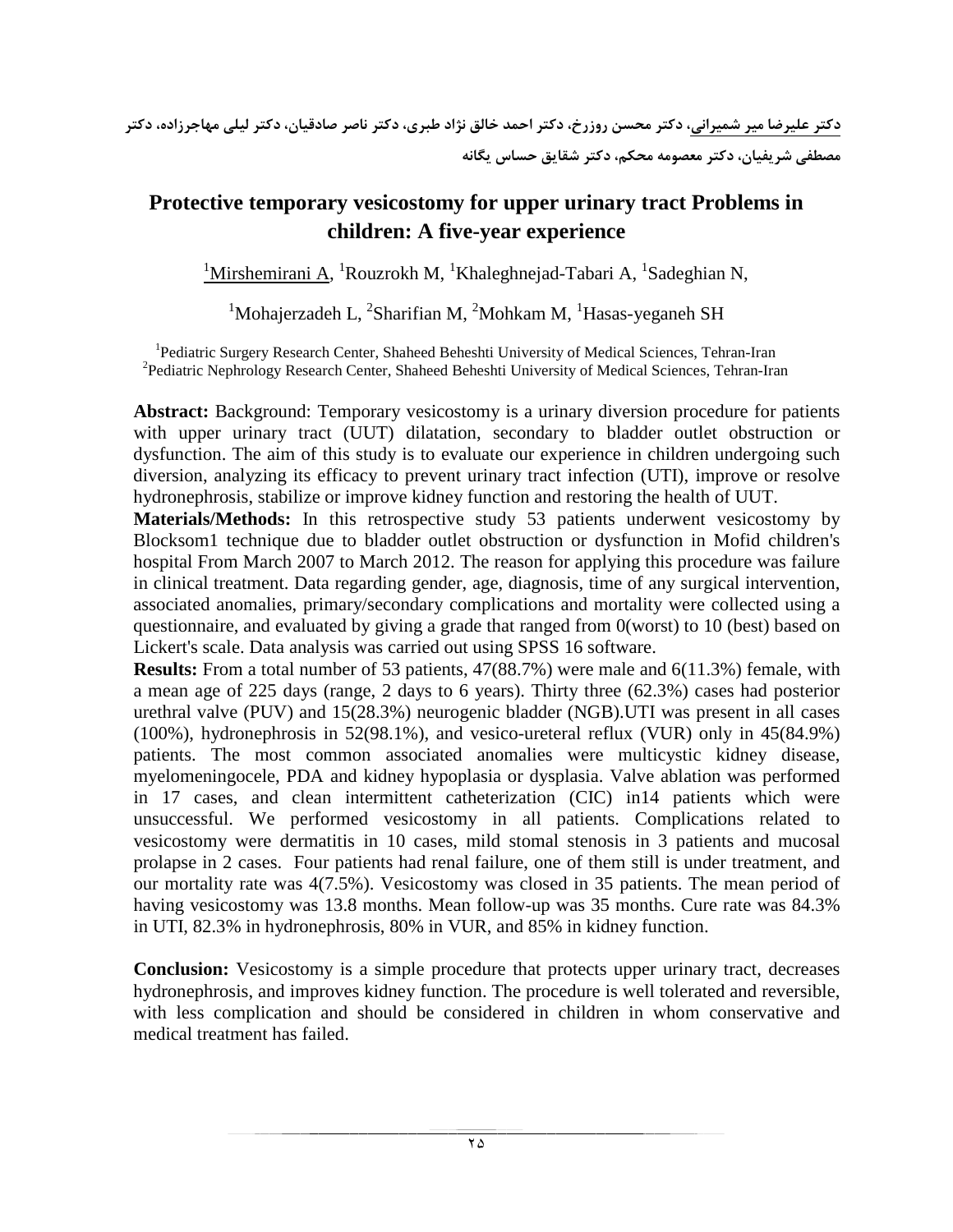### **Surgical Treatment of 70 Patients Under 15 Years with Vesico Ureteral Reflux in Alzahra Hospital in Isfahan**

### Rafiee MH

Department of Pediatric Surgery, Isfahan University of Medical Sciences, Isfahan, Iran

**AIM:** Vesico ureteral reflux is common among population (1-2%). In the presence of UTI its incidence reaches 30-50%. In the event of lack of suitable treatment this disease may cause renal failure hypertension, growth failure and in advanced forms need to dialysis and kidney transplantation.

**Materials and methods:** In this study 70 patients under 15Y with VUR being hospitalized in Al –Zahra Hospital between 1996 -2006 were reviewed. Data were analyzed in computer. Chisquare test has been used in this study and  $P<0.05$  has been supposed as significant.

**Results**: The average age of the patients was 6Y (Ranging 1 month -13Y).61% of patients were female and 39% were male. Reflux was bilateral in 61% and unilateral in 39% of patients. 78% of patients had primary VUR and 22% had secondary VUR. Grading of VUR consisted of: GI (4.3%), GII (7.14%), GIII (20%), GIV (55.7%) and GV (12.8%).

62 patients were treated surgically and 8 patients were treated medically. Type of operation in 30(48/3%) of patients was Gil–vernet method, 15 patients (24.1%) politano –lead better, 7 patients Cohen 3 patients Glen –Anderson, 3 patients common sheet reimplantation and 4 patients lich –Gregoir. Post operative complications consisted of: urethral obstruction 3 cases, bleeding 2 cases, bladder stone I case neuropathic bladder I case . Recurrence after 9 months was zero in Gil-vernet, 3 cases in Politano lead better and I case in Cohen method.

**Conclusion:** The total success rate after open surgery is very high (95-99% in texts and 90% in the present study). We did not do sting operation in our patients. Sting operation is success full in 75-90% of cases. We have to do open surgery in the event of recurrence after sting operation.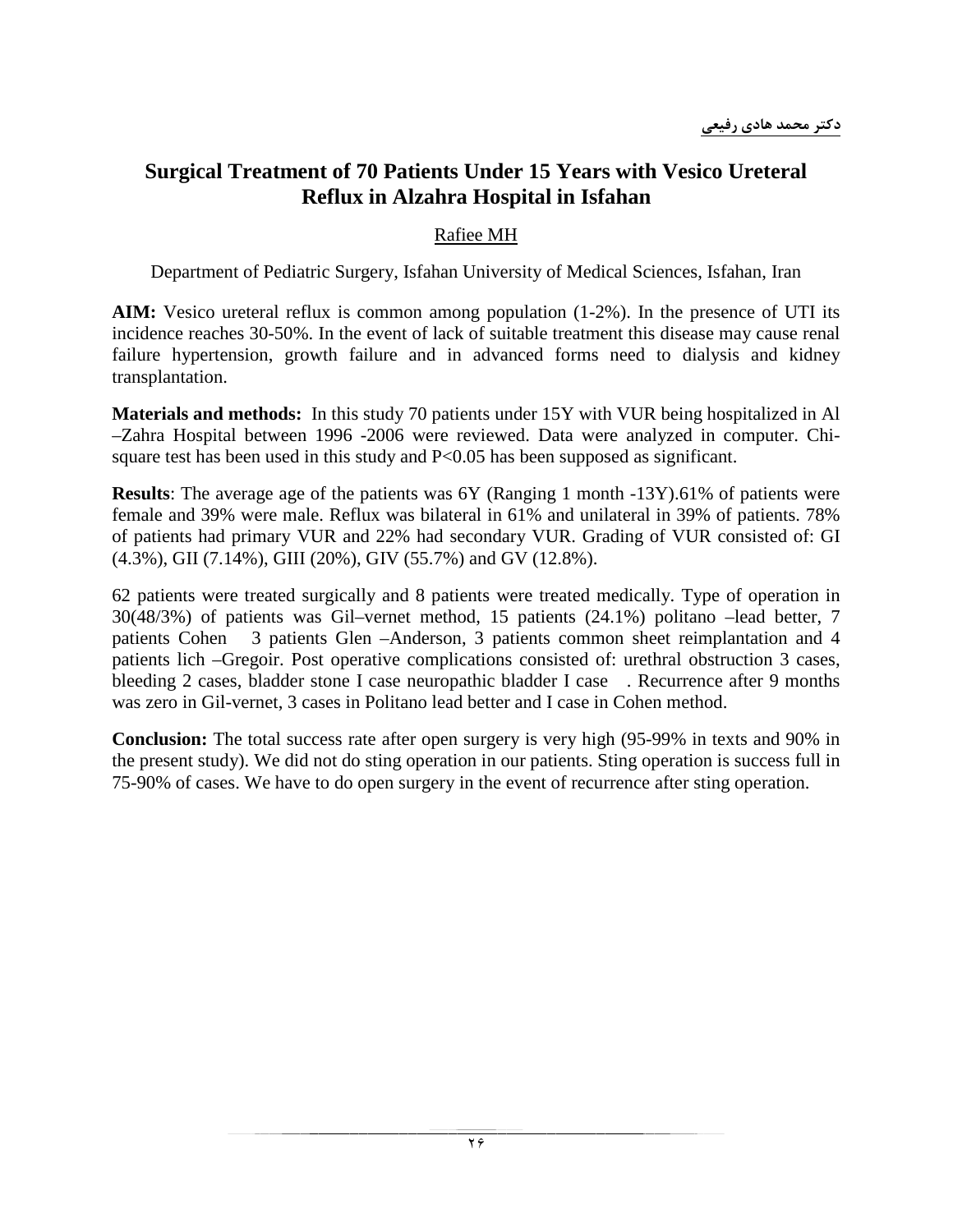### **Interventional Options in the Management of Primary Obstructive Megaureters (POM), Ureterovesical Junction Obstruction (UVJO), Unilateral and Bilateral Type with Emphasis in JJ Urethral Insertion, Experience in 30 Patients**

#### <sup>1</sup>Bazrafshan A, <sup>2</sup>Davachi B, <sup>3</sup>Tabatabaee A

<sup>1</sup>Department of pediatric surgery, Mashhad University of Medical Sciences, Mashhad, Iran <sup>2</sup>Department of Radiology, Mashhad University of Medical Sciences, Mashhad, Iran <sup>3</sup>Department of Pathology, Mashhad University of Medical Sciences, Mashhad, Iran

**BACKGROUND:** The aim of this study is shown that when intervention is necessary for POM, excision of the obstructed segment, tapering of the distal ureter and anti reflux reimplantation in the patients  $> 4$  months age with success rate greater than 80% is the first choice. If this technique is impossible, JJ ureteral stenting (cystoscopic or open) is the first temporary intervention for urinary diversion, then anti reflux surgery (till  $>$  4 months age) with more than 75% success rate. End ureterostomy is better to forgot because of poor prognosis especially in bilateral POM.

**METHODS:** 30 patients with POM (Diagnosed and proved by prenatal and postnatal ultrosonography, VCUG, DMSA and DTPA isotope renal scan, Urinalysis ...) that were eligible for interventions (ages: 2 days – 12 years, median age 9 months) admitted to the pediatric surgical ward of Mashhad university of Islamic republic of Iran.

| Table 2 : Results                          |                                                                 |
|--------------------------------------------|-----------------------------------------------------------------|
| Interventions                              | Results                                                         |
| primary antireflux surgery10               | Ipsilateral nephrectomy 1(10%), Vesicoureteral reflux           |
|                                            | after antireflux surgery 1 (10%), Good and excellent 8          |
|                                            | $(80\%)$                                                        |
| End ureterostomy and antireflux surgery 12 | Mortality 1<br>$(8.33\%)$ ,<br>2<br>vesicotomy<br>$(16.66\%)$ , |
|                                            | Enterocystoplasty 2 (16.66%), Vesicoureteral reflux             |
|                                            | after antireflux surgery 2 (16.66%), Good and excellent         |
|                                            | $(41.66\%)$                                                     |
| JJ stenting and antireflux surgery         | Vesicoureteral reflux after antireflux surgery 2 (25%)          |
| 8: (cystoscopic 4, open 4)                 | Good and excellent 6 (75%)                                      |

**RESULTS:** Demographic of these patients and interventions are presented in table

1. Early diagnosis of UVJO and start prophylactic antibiotics

2. Work up for confirming UVJO as soon as possible (by: ph. Exam, US, VCUG, Isotope scan, rarely I.V.P)

3. Primary anti reflux surgery (can do in patients older than 4 months, urodynamic outcome in patients who underwent ureteral reimplantation before or after 1 year of age no significant difference in bladder capacity, compliance or instability was found) $^{(25)}$ 

- 4. If not possible, JJ insertion (cystoscopic or open) is the second choice (especially in bilateral type that have small bladder) then antireflux surgery (if necessary).
- 5. Ureterostomy is the last option (because have many complications and poor results specially in bilateral type)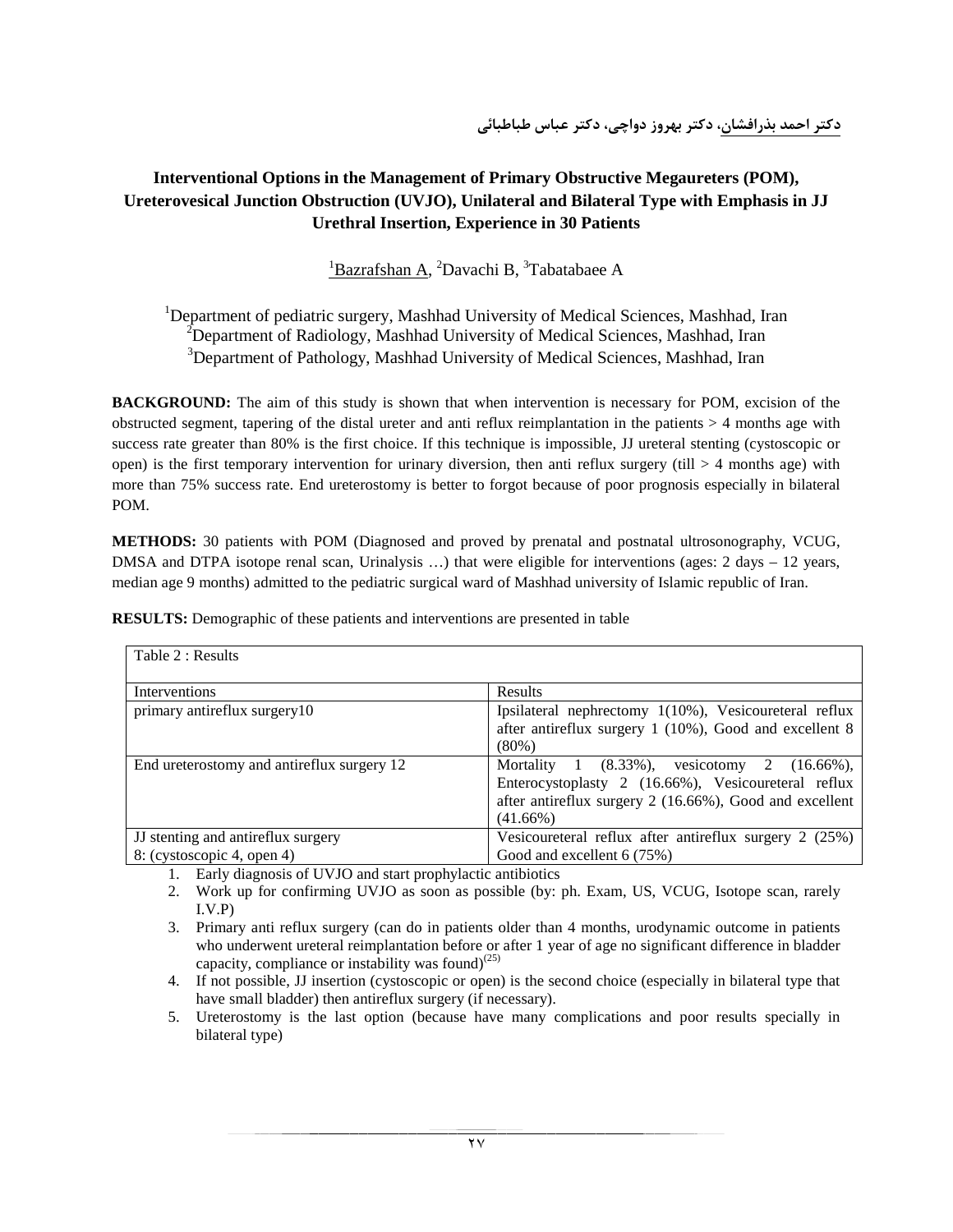# **A Single Stenting with Percutaneous Externalized Nephroureteral 5 Fr Catheter (Feeding Tube) is Sufficient as a Sole Protective Measure for Pyeloplasty in Infants and Children – Experience with 142 patients**

Mollaeian M, Mollaeian A, Eskandari F, Salamati P

Bahrami Children's Hospital, Tehran University of Medical Sciences, Tehran, Iran

**Objective:** There is an ongoing debate among pediatric urologists over the determination of the optimal method to use in postoperative diversion of the reconstructed renal collecting system in order to prevent leakage and obstruction after pyeloplasty in children. In this article, we present our clinical trial experience using a single percutaneous externalized nephroureteral (NU) 5Fr catheter (infant feeding tube) with multiple side holes as the sole instrument of drainage to provide protective mechanism, thereby alleviating the need for nephrostomy tube, internal DJ stent, peri-nephric drain, or Foley catheter. The 5Fr catheter which we use combines the attributes of nephrostomy tube diversion and anastomotic stent in a single tube.

**Materials and Methods:** We analyzed the charts of 142 patients who underwent pyeloplasty from August 2001 through October 2008.We used a single externalized NU 5Fr catheter with multiple side holes as the sole method of drainage for postoperative upper tract diversion. We did not use nephrostomy tube, internal DJ stent, perinephric drain and bladder catheter in any of these cases. In each case, the repaired UPJ was evaluated with a contrast study through catheter 12 days after surgery and the catheter was removed without further anesthesia. Complications from the use of this catheter including catheter functioning poorly, premature dislodgement, urinary tract infection, leakage, urinoma, and restenosis were noted.

**Results:** A total of 148 pyeloplasty procedures were performed on 142 patients in this study, including six with bilateral UPJO, and ten recurrent cases. The average and the range for postoperative hospitalization were 2 days and 1-3 days respectively. Contrast study through catheter demonstrated excellent drainage across the repair with no leaks in any of the patients. Immediate post catheter removal febrile UTI and transient obstructive symptoms and signs occurred in 15 patients. They responded to medical management comfortably and did not require any further procedures. However, two of these 15 patients were operated on for re-stenosis during the long-term follow-up period.

**Conclusion:** Using a percutaneous externalized nephroureteral NU 5Fr catheter with multiple side holes as the sole instrument for upper tract diversion is sufficient as a protective measure after open pyeloplasty. We recommend that this single 5Fr catheter be considered as a replacement for all other instruments listed above. The technique described in this article prevents leakage and results in patent anastomosis with only a few notable complications.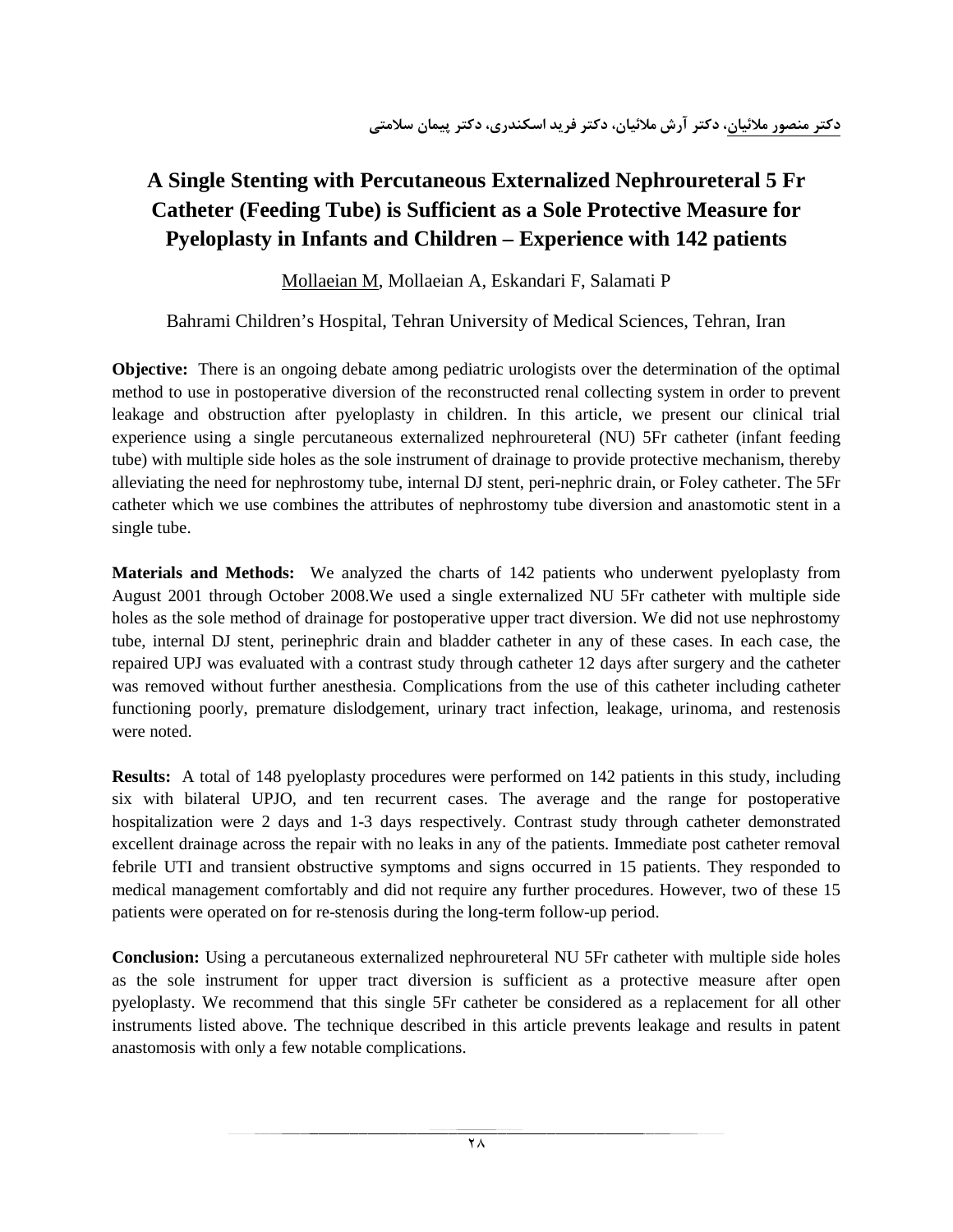**دكتر عليرضا ميرشميراني، دكتر احمد خالق نژاد طبري، دكتر محسن روزرخ، دكتر نگار صادقيان، دكتر افسانه صادقي، دكتر ليلي مهاجرزاده، دكتر شقايق حساس يگانه، دكتر مصطفي شريفيان**

#### **Posterior Urethral Valves (A single center experience)**

 $1$ Mirshemirani A, <sup>1</sup>Khaleghnejad Tabari A, <sup>1</sup>Rouzrokh M, <sup>1</sup>Sadeghian N,

 $^3$ Sadeghi A, <sup>1</sup>Mohajerzadeh L, <sup>1</sup>Hasas-yeganeh SH, <sup>2</sup>Sharifian M

<sup>1</sup>Pediatric Surgery Research Center, Shaheed Beheshti University of Medical Sciences Tehran- Iran

<sup>2</sup> Pediatric Nephrology Research Center, Shaheed Beheshti University of Medical Sciences Tehran- Iran

<sup>3</sup>Department of Pediatric Anesthesiology, Shaheed Beheshi University of Medical Sciences, Tehran- Iran

**Background:** Posterior urethral valves (PUV) is the most common cause of bladder outlet obstruction in infancy that impairs renal and bladder function. In this study we evaluate long-term outcome of patients with previous PUV. Aims& objectives: This study was planned at Pediatric Surgery & Pediatric Nephrology Research Centers, Mofid Children's Hospital, to evaluate &record the various clinical presentations &management, complications, and surgical management of PUV.

**Materials/Methods:** 98 patients with various symptoms and signs of PUV were detected and evaluated in Mofid Children's Hospital from January 2007 to December 2012. Detailed history, para-clinical examinations were performed for each patient and diagnosis was confirmed by Micturating CystoUrethroGram (MCUG). PUV were ablated in 62 patients by electric hook, and diversion was performed in 42(42.85%) cases. Data analysis was carried out using SPSS 16 software.

**Results:** Totally 98 patients with the age of one day to two years (mean age of 62 days)were included in this study.57 cases were catheterized within one to 6 days of age (mean age one day),PUV were ablated in 62 patients by electric hook ,and diversion were performed in 42 cases. The most common symptom in our group was dribbling poor stream 51%, followed by urinary infection (UTI) 40.8%.there were Vesico-Uretrel-Reflux (VUR) in61.2%, and hydronephrosis in 82.6%. Most common associated anomaly was Kidney anomalies (polycystic kidney disease/Agenesis) in 8 patients (8.2%). complication occurred in three patients (3.06%).Mortality was in 5 (5.1%) patients. Mean follow-up period was 3.4 years (1.5 months to 14 years).

**Conclusion:** Urinary drainage by feeding tube in early days of infancy, followed by valve ablation is the best treatment in PUV, and urinary diversion improves the outcome. MCUG is still the gold-standard imaging modality for documenting PUVs. The factors like renal dysplasia and UTI have their role in final outcome.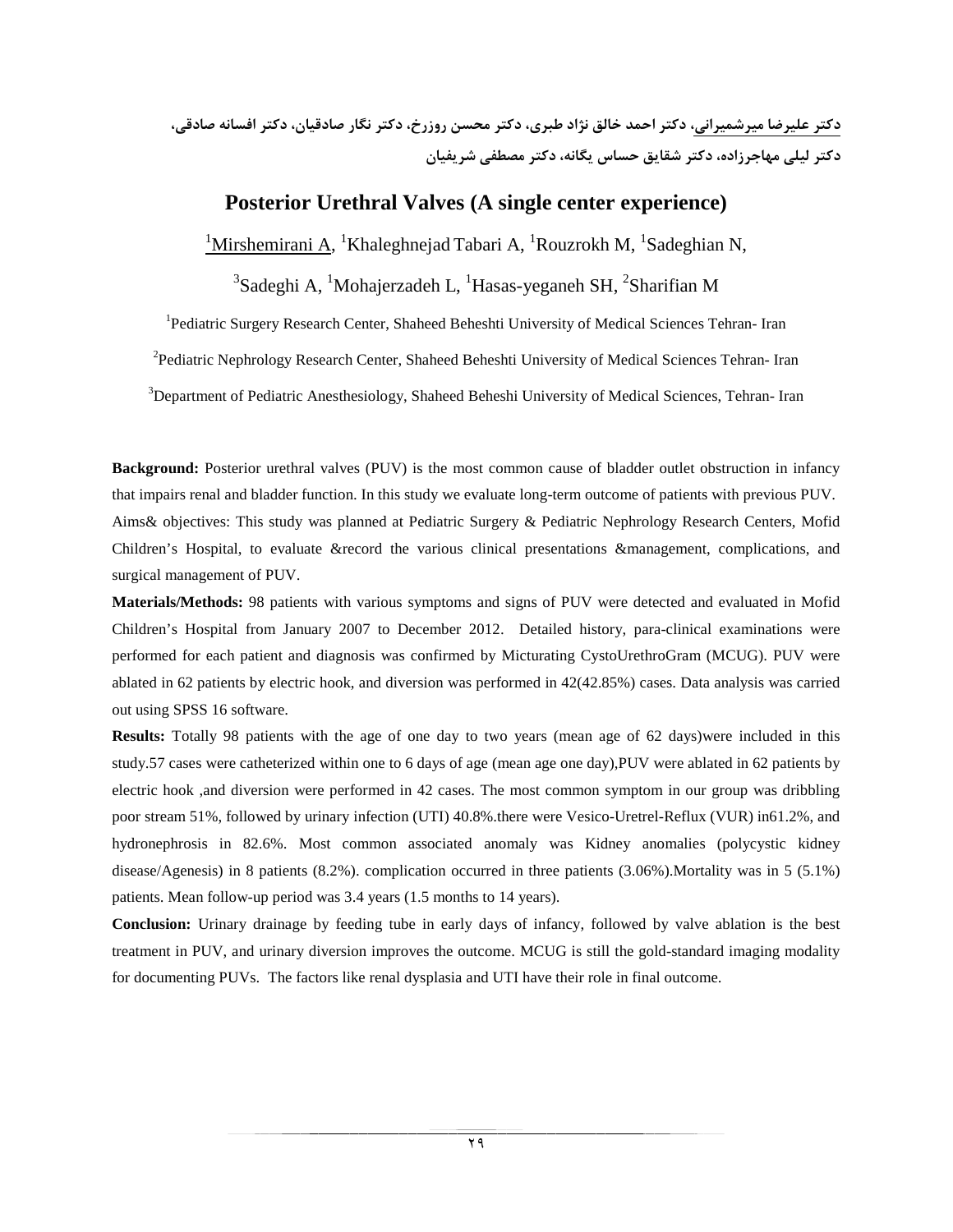### **Improvement of renal function after relief of chronic partial upper urinary tract obstruction**

<sup>1</sup>Davari HA, <sup>2</sup>Haghighi M, <sup>3</sup>Shahi Z, <sup>4</sup>Hasanzad Azar M

Department of Pediatric Surgery, Isfahan University of Medical Science, Isfahan, Iran

**Background:** Functional and anatomical changes reversibility of kidneys after treatment of partial obstruction due to Uretro-Pelvic Junction Obstruction (UPJO) was not defined well. Therefore, in this clinical trial study, we evaluated these changes.

**Methods & Materials:** In a clinical trial study with non random-simple sampling, 32 patients with chronic partial obstruction of kidneys due to unilateral UPJO were studied. In each patient, IVU, DMSA, DTPA and kidney sonography of both kidneys were evaluated pre and post operatively. Paired t-test, Wilcox on and McNemar tests analyzed data P less 0.05 was significant.

**Results:** Mean of age patients was  $5.44 \pm 0.47$  year old and 40.6 % of patients were male. Split function mean in DMSA has significant difference pre vs. post operatively,  $(p<0.05)$ . There also was a significant difference in mean of retention time and  $T/2$  of DTPA (p<0.05), mean of kidneys vs. affected one (P<0.05). Mean of kidney pelvis diameter had significant difference pre vs. post operatively  $(p<0.05)$ 

**Conclusion:** Our study showed that operation of chronic partial obstruction of kidney, could improve kidney function. We also showed that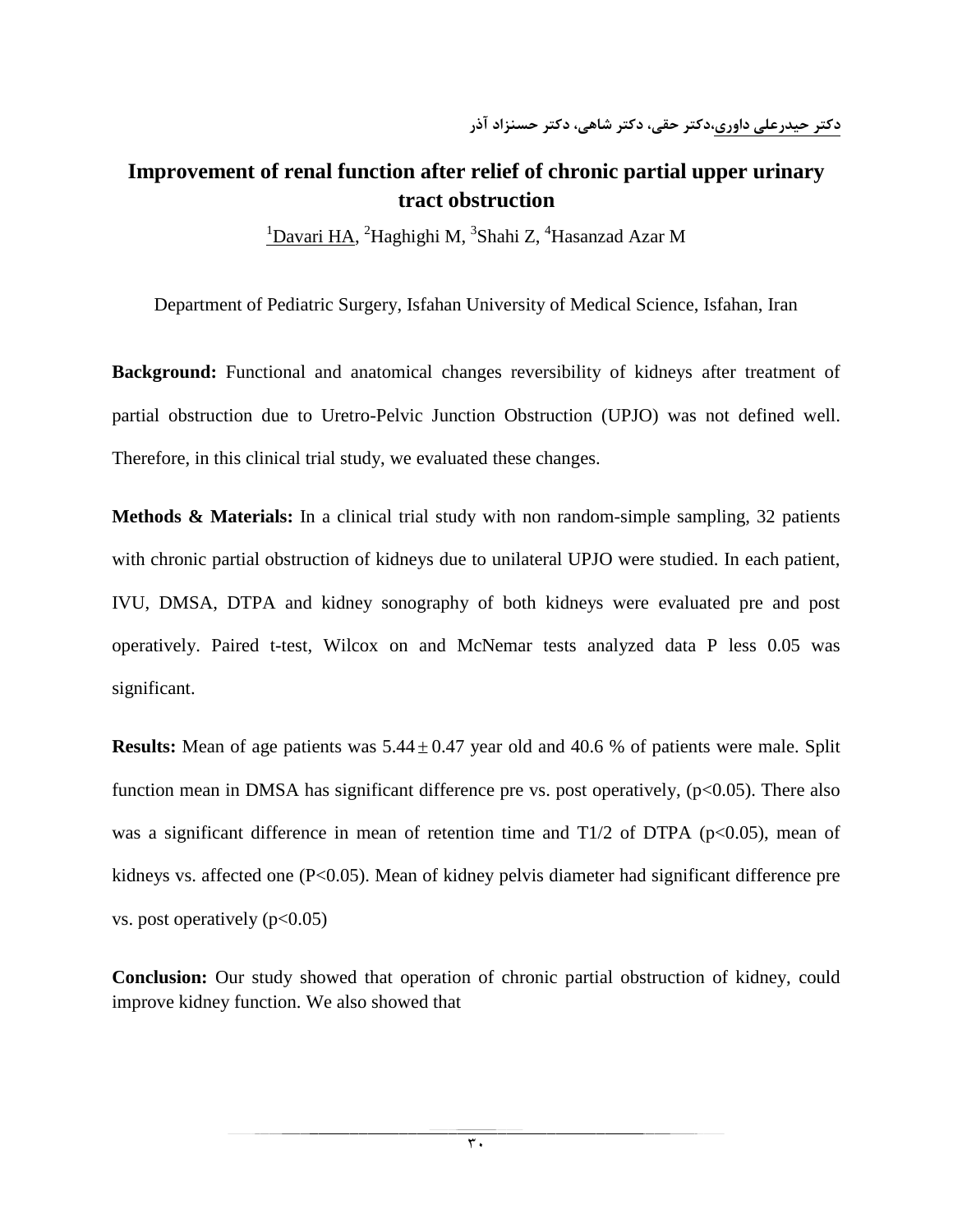**دكتر محمود سعيدا،دكتر احمد خالق نژاد طبري، دكتر عليرضا ميرشميراني، دكتر ليلي مهاجرزاده، دكتر محسن روزرخ، دكتر شقايق حساس يگانه، دكتر نسيبه خالق نژاد طبري، دكتر علي عسكري، دكتر جهانبخش، سايه هاتفي**

### **The Experience with a New Modification to Lich-Gregoir Extravesical Detrusorrhaphy**

Saeeda M, Khaleghnejad Tabari A, Mirshemirani A, Mohajerzadeh L, Rouzrokh M, Hassas Yeganeh SH, Khaleghnejad Tabari N, Aliaskari A, Jahanbakhsh G, Hatefi S

> Pediatric Surgery Research Center, Shaheed Beheshti University of Medical Sciences, Tehran, Iran Department of Pediatric Surgery, Milad General Hospital, Tehran, Iran

**Purpose:** Open surgical management is the gold standard for treatment of vesicoureteral reflux, there is still no consensus to introduce the best suitable technique. We report our experience with new technique employing some modifications of Lich-Gregoir extravesical detrusorrhaphy.

**Materials and Methods:** 164 patients with 262 vesicoureteral units underwent extravesical surgical treatment, from Feb. 2006 to Feb. 2011. Following mobilization, of distal ureter, detrusor muscle incised and flaps developed from the ureterovesical junction to a point according to Paquins' rule. We used continuous 5/0 Vicryl suture starting at uppermost part of muscle flaps, the first stitch includes a bite of ureteric wall for maintaining suitable intramural length of ureter, thus alleviating the need for anchoring suture at the ureterovesical junction but this junction inverted into bladder by separate suture. We didn't use any drain or Foley catheter, except for bilateral reimplantation which bladder drainage employed only for 48 hours. All patients put on prophylactic antibiotic for three months and then evaluated by VCUG .

**Results:** Of 164 patients, 47 (28.7 %) boys, 117 (71.3 %) girls. mean age was 67.6 months (1to 12 years). 65 (39.6 %) unilateral, 99 (59%) bilateral, 77.4% were grade III and IV refluxes. Mean operative time was 45minutes. Mean hospital stay was 1.5±2. Mean follow-up was 48±9 months. 157 (95.7%) patients refluxes were stopped in follow-up VCUG, 3 months postop. and 7 (4.3%) patients had persistent, downgraded reflux. At one-year follow-up reflux subsided in three and other four, underwent redo surgery.6 (3.6 %) bilateral cases had early complications of which 3 had ureteric obstruction secondary to severe edema resulted in rising creatinine, who treated by temporary double J stent and two case had long urinary retention that treated by temporary cystostomy .and one patient was underwent left nephrectomy due to none functional left kidney.

**Conclusion:** Our technique which is a modification to Lich-Gregoir technique is easy-toperform with high success rate and short hospital stay and seems to be suitable for correction of all cases of vesicoureteral reflux**.**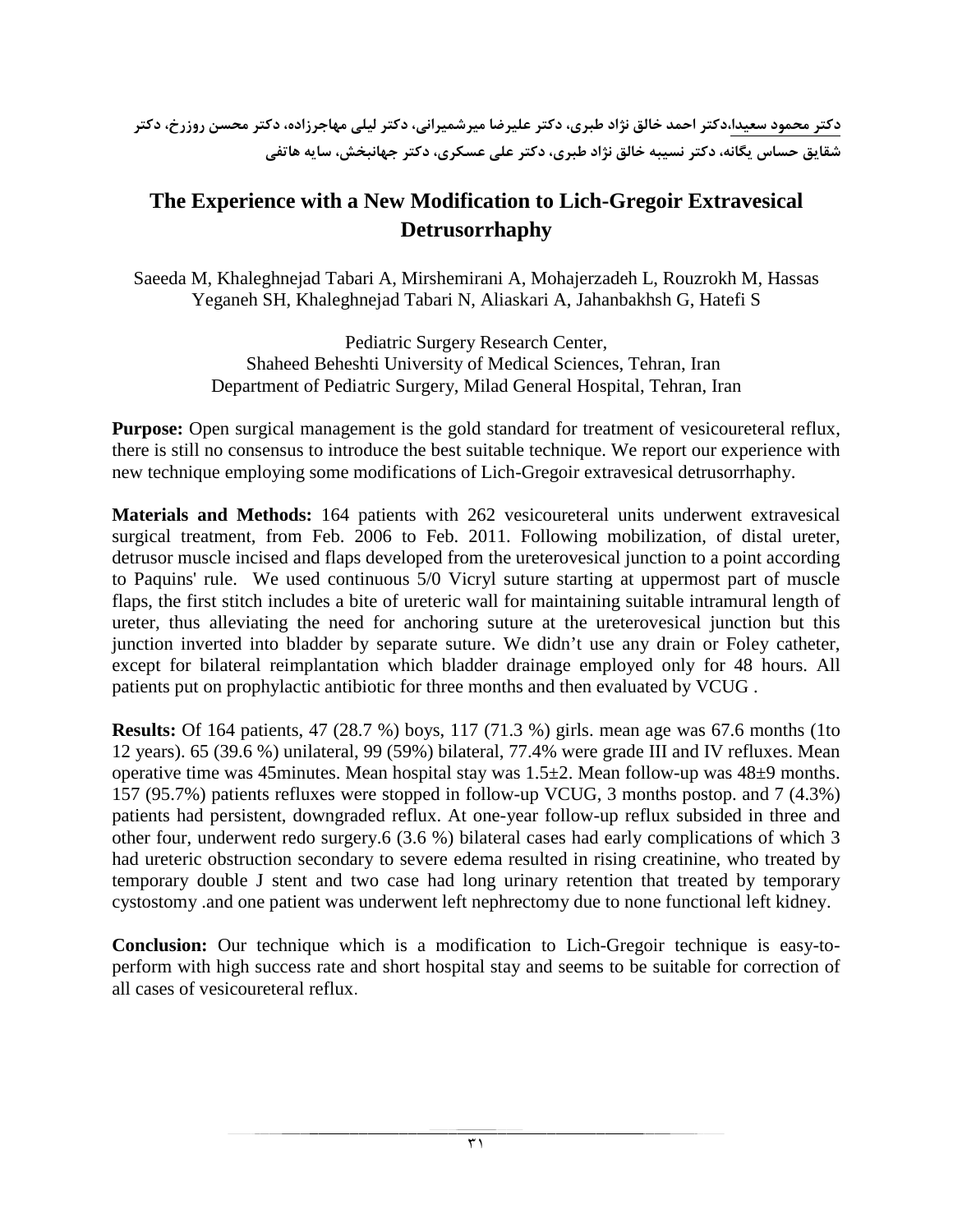### **Fetal intervention in Obstructive uropathy**

#### Ashrafi Amineh M

#### Department of Pediatric Surgery, Isfahan University of Medical Sciences

#### Isfahan, Iran

The incidence of fetal obstructive uropathies is about %2. Severe pathology occurs, in1/5oo fetuses. Posterior urethral valves are the most common cause. %9 of the fetaluropathies .Posterior urethral valves (PUVs) are the leading cause of antenatally diagnosed lower urinary tract.

PUVs are found only in the male population. The mortality rate in these patients has been reported to be as high as 63%, especially when it is associated with severe oligohydramnios owing to pulmonary hypoplasia .The natural history and outcome of antenatally diagnosed obstructiv europathy differ significantly from those of postnatally diagnosed obstruction. Reports of PUVs diagnosed at birth reveal a significant mortality associated with respiratory and renal insufficiency .When oligohydramnios develops during the canalicular stage of lung development (16 to 24 weeks), the fetus usually has pulmonary hypoplasia that precludes survival. When in utero intervention for obstructive uropathy associated with oligohydramnios restores amniotic fluid volume, neonatal demise from pulmonary hypoplasia is clearly averted. oligohydramnios owing to PUV is also associated with clubfoot and Potter facies, and there is a 9% incidence of chromosomal anomalies in obstructive uropathy.

With current techniques, fetal ultrasonography may detect urinary tract anomalies as early as 12 to 13 weeks of gestation. A recent prospective study correlating screening ultrasonography in patients 16 to 23 weeks' gestation with postnatal outcome revealed that a pelvic diameter greater than 4 mm was 76% sensitive in identifying a pathologic obstruction.

For fetuses older than 23 weeks gestation, threshold values associated with pathologic fetal hydronephrosis are an AP pelvic diameter greater than 10 mm and an AP pelvic–to–AP renal diameter ratio greater than 0.5. The additional finding of caliectasis provides even stronger support to a pathologic etiology. If any of these criteria are met, the patient should undergo further sonographic assessment and a full prognostic profile, including sequential taps of the fetal bladder for urinary electrolyte determination if oligohydramnios develops in a case of suspected bladder outlet obstruction. The usefulness of assessing urine chemistry in fetal obstructive uropathy lies in the separation of fetuses into "good" or "poor" prognostic categories based on preservation of renal function reflected by the tonicity of the fetal urine. In one study, urine samples taken from fetuses who subsequently had a good outcome revealed levels of Na+ less than 100 mEq/L, Cl less than 90 mEq/L, and osmolarity less than 210 mOsm/L. These values were chosen because they were two standard deviations from the mean values of fetuses with a good prognosis. Fetuses with urine chemistries beyond these values had irreversible renal damage and suffered from severe oligohydramnios and pulmonary insufficiency.

Urinary β2-microglobulin levels have become an important adjunct in predicting the severity of renal damage. In one study, β2 microglobulin levels below 2 mg/L were found to have as good a predictive value as urinary sodium levels below 70 mEq/L.

Furthermore, urinary β2-microglobulin levels may have greater value in predicting the outcome of fetal obstructive uropathy in the absence of oligohydramnios. The two goals of prenatal intervention in fetal obstructive uropathy are decompression of the obstructed fetal urinary bladder and restoration of amniotic fluid dynamics. Percutaneous vesicoamniotic shunting has been the most common technique used to accomplish these goals with minimal maternal morbidity in patients with isolated lower urinary tract obstruction and a good prognostic profile**.**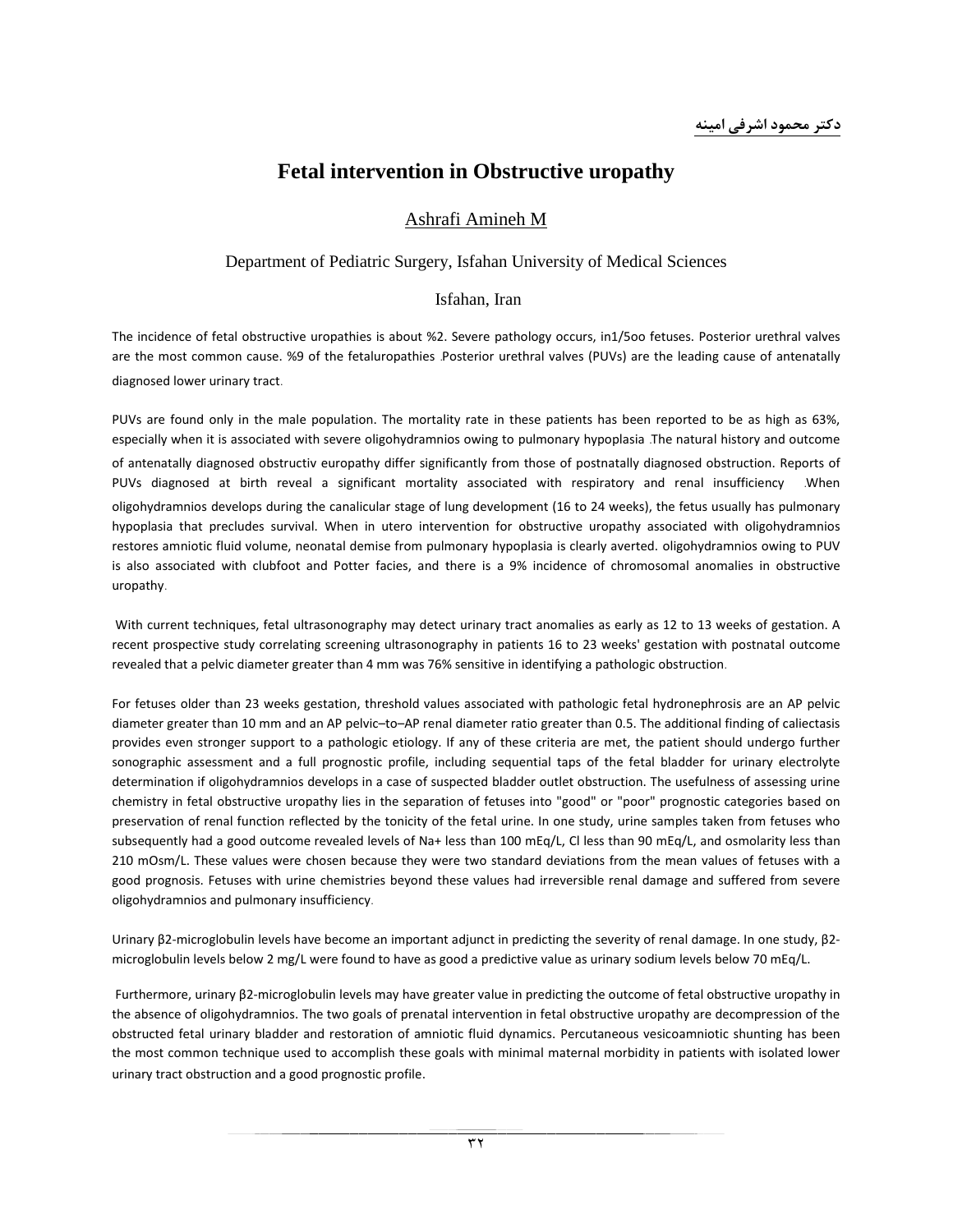### **Two-Stage Palatoplasty Using a Modified Furlow Procedure and preliminary reports on Trans Oral Robotic Cleft Surgery (TORCS)**

#### Nadjmi N

Professor and coordinating program director for OMFS at the University of Antwerp (UA), Belgium

**Objective: A** two-stage palatal repair using a modification of Furlowpalatoplastyis presented. The authors investigate the speech outcome, fistula formation and maxillary growth. Further the recent use of TORCS and its potential advantages are discussed.

**Methods:** In a prospective, successive cohort study, 40 nonsyndromic patients with wide cleft palate were operated between March 2001 and June 2006 by a single surgeon. Ten patients in the first cohort underwent aFurlowpalatoplasty(control group). In thirty patients in the second cohort a unilateral myomucosal cheek flap was used in combination with a modified Furlowpalatoplasty (study group). The hard palate was closed in both groups 9 to 12 months later.

**Result:**The Bzoch Speech quality score was superior in the study group, and the hypernasality was significantly reduced in the study group. Overall fistula formation was 0 %. At the time of hard palate reconstruction palatal cleft width was significantly reduced. Relative short-term follow up of maxillary growth was excellent.

There were no postoperative haematomas, infections, or episodes of airway obstruction.

**Conclusion:** This technique is particularly encouraging, because of better speech outcome, absence of raw surfaces on the soft palate, no fistula formation, and a good maxillary growth.

Further follow-up is necessary to determine the long-term effects on facial development.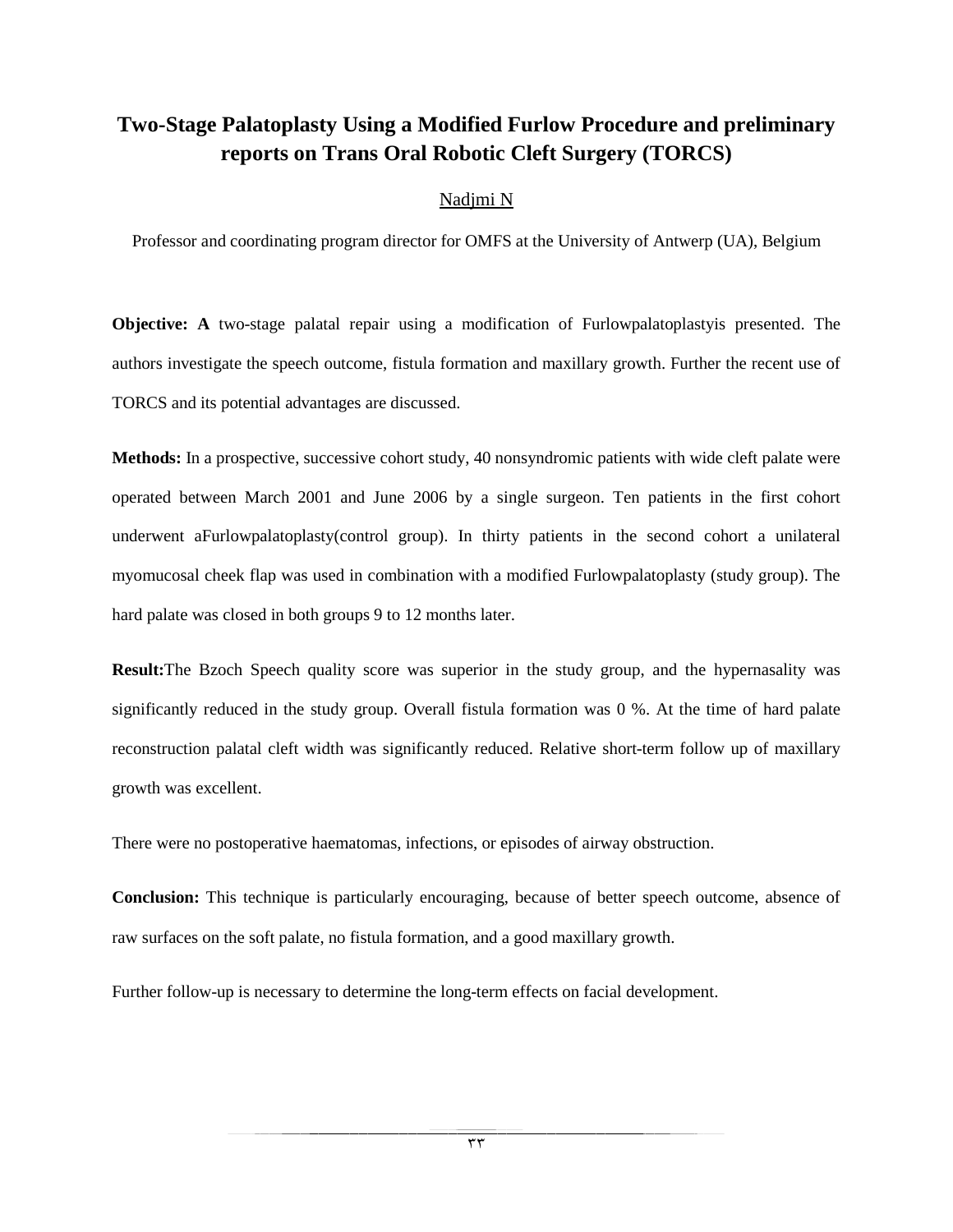### **دكتر فرزين فرزانه**

### **Importance of the neo-adjuvant setting to the success of immune therapy of cancer**

#### Farzin Farzaneh

### DPhil, FRCPath, FRSA, FSB

### Professor of Molecular Medicine, King's College London

Immune mediated rejection of established tumours need not only the adequate stimulation of cell-mediated immunity, but also the suppression of inhibitory responses that are induced by chronic exposure to tumour associated antigens, as well as adequate reduction in the tumour mass. That is the prior establishment of minimal residual disease by surgery and/or chemo/radiotherapy, and immune therapy as a strategy aimed at achieving deeper and longer lasting remissions, thus permitting longer disease free survival.

Pre-clinical studies have demonstrated that tumour cells expressing immune co-stimulatory molecules and the appropriate Th1 cytokines can induce immune mediated rejection of previously established tumours. We are now assessing this strategy in a Phase-I clinical study of relapsed poor prognosis acute myeloid leukaemia (AML), consisting of vaccination with autologous AML cells that are genetically modified to express B7.1 (CD80) and IL-2.

A much more desirable alternative to such cell and gene therapy based vaccination strategies would be direct vaccination with tumour associated antigens, provided that the vaccine could indeed induce an adequate cell mediated immunity. With this goal in mind we have recently developed a new vaccination strategy based on the use of combined adjuvants for synergistic activation of cellular immunity (CASAC). CASAC contains different combinations of defined molecules that act synergistically to induce dendritic cell activation. Subcutaneous vaccination with two doses of a single peptide (OVA or Trp2) plus CASAC, induces IL-12 secretion, stimulation of Th1-biased CD4 T-cells, and high levels of antigen specific cytolytic CD8 T cells (routinely >20% by tetramer staining). The magnitude of CASAC mediated immune stimulation is substantially greater than can be achieved by other adjuvants (*e.g.* 10-100 fold greater than complete Freund's adjuvant). The antigen specific CTL activity induced by CASAC mediated peptide vaccination allows the *in vivo* lysis of greater than 90% of antigen positive tumour cells in mouse tumour models, resulting in long-lasting immunity with a robust recall response. This strategy is now being developed for therapeutic vaccinations against leukaemia and solid tumours with associated over expression of Wilms' Tumour-1 (WT1).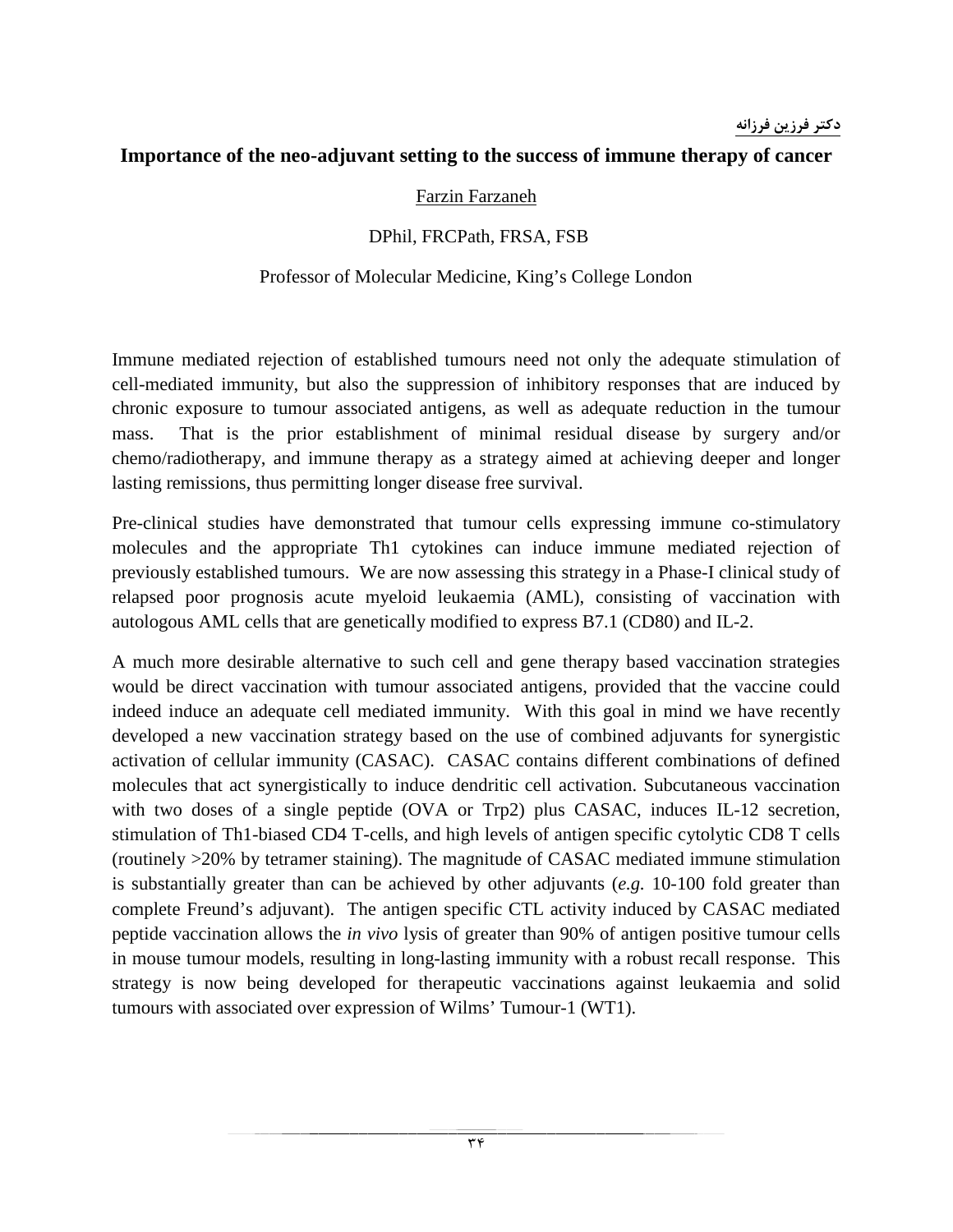### **Etiology of acute scrotal pain in children and adolescent patients admitted in Ahvaz Teaching Hospitals**

[Askarpour SH](http://www.researchgate.net/researcher/60634050_Askarpour_S/), [Peyvasteh M,](http://www.researchgate.net/researcher/66715111_Peyvasteh_M/) [Javaherizadeh H,](http://www.researchgate.net/researcher/58812280_Javaherizadeh_H/) [Baghery Y](http://www.researchgate.net/researcher/60841501_Baghery_Y/)

Department of Pediatric Surgery, Imam Hospital, Jundishapour University of Medical Sciences, Ahvaz, Iran

**Background:** Acute scrotum is an emergency condition requiring rapid intervention. The aim of this study was to evaluate the clinical and epidemiological specifications of acute scrotum.

**Methods:** This retrospective study was carried out on patients less than 21 years admitted with a diagnosis of acute scrotum in the surgical and medical wards from 2009 to 2010. One hundred and thirty-nine patients were included in this study .

**Results :** The final diagnoses were as follows: spermatic cord torsion (41. %), incarcerated inguinal hernia (21%), epididymo-orchitis (20%), missed torsion (10%), testicular trauma (3%), and torsion of the appendix of the testis (2%). The most common age groups in relation to the diagnoses were as follows: testicular torsion and missed torsion (10–15 years, 34%), torsion of appendix testis (10–15 years, 100%), epididymo-orchitis (15–21 years, 85%), and incarcerated inguinal hernia with two peaks of age  $\langle 5 \rangle$  years, 46%). Fifty-eight patients (41%) visited the hospital less than 6 h after the onset of pain. Twenty-eight patients underwent orchiectomy or orchiopexy and 38 patients underwent detorsion and bilateral orchiopexy. Other procedures were carried out in seven patients. Out of 72 patients diagnosed with torsion (57 patients) or missed torsion (15 patients), 38 patients (52%) underwent a testicular salvage surgery (detorsion and orchiopexy). Out of all patients (139 patients), 92 patients underwent surgery and the rest (47 patients) were treated conservatively .

**Conclusion :** The most common important differential diagnosis for acute scrotum is spermatic cord torsion. Most of the abnormal urinary findings were observed in patients with epididymoorchitis. Most of the patients underwent surgery less than 6 h of disease onset. In patients with spermatic cord torsion, the affected testis has to be evaluated and treated during the first 6 h of presentation.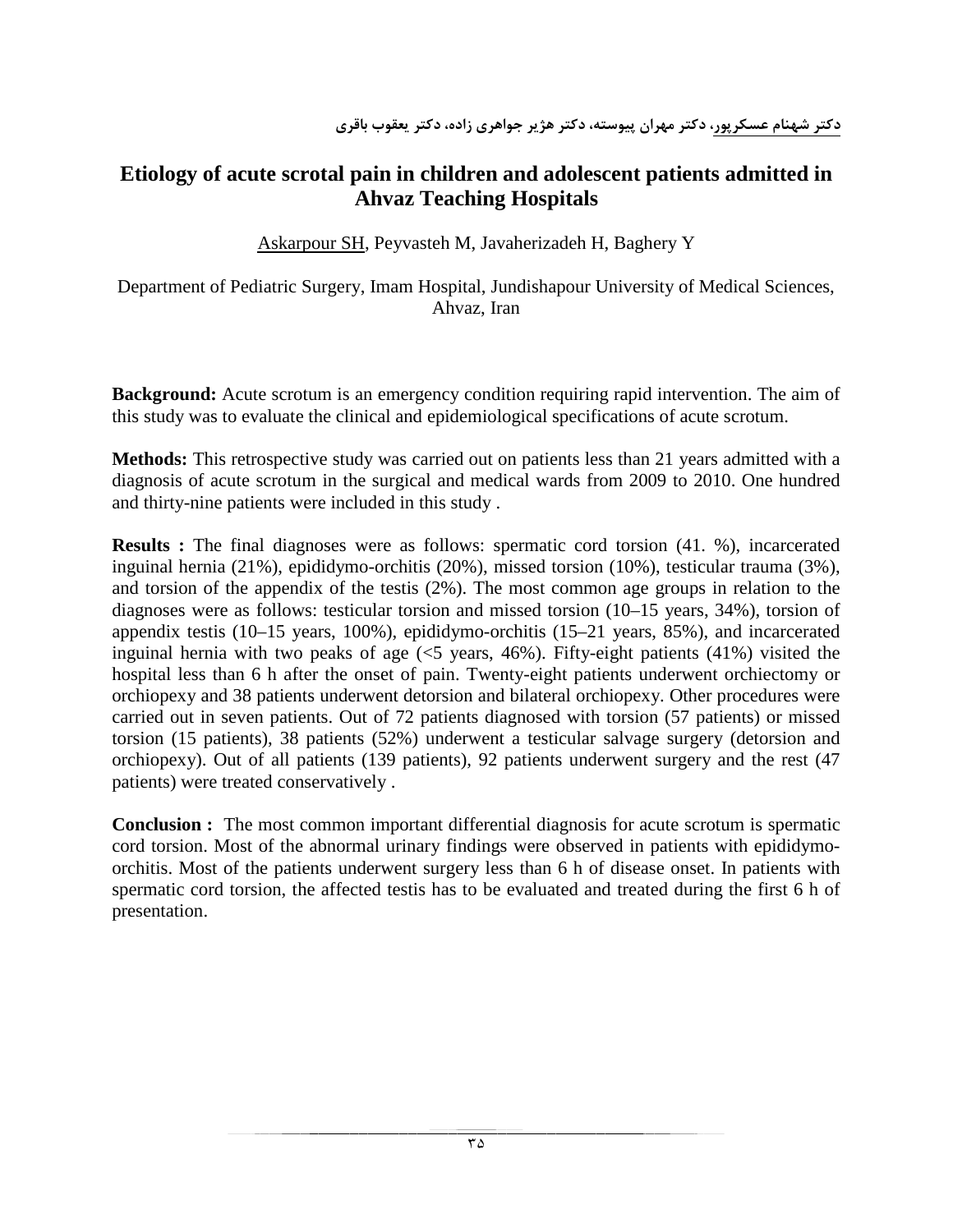### **A child with acute urinary obstruction due to complicated balanopostitis**

### Nahvi H

Department of Pediatric Surgery, Tehran University of Medical Science, Tehran, Iran

The term "balanopostitis" is used to describe inflammation of the glans penis and the prepuce usually in uncircumcised males.

The etiology of balanopostitisis multi-factorial in children, but typically results from poor hygiene that is sometimes complicated by secondary infection

With general treatment, most patients with balanopostitis have complete resolution of symptoms. In selected cases, topical or oral antibiotic therapy may be indicated. Pediatric surgeon consultation is reserved for patients with acute urinary obstruction, prolonged and refractory disease course, recurrence, or development of pathologic phimosis.

Balanitis, inflammation of the glans penis only, often occurs in conjunction with diaper dermatitis in young boys, both circumcised and uncircumcised.

Local care and topical treatment aimed at the most likely etiology is rapidly curative and similar to balanopostitis.

Balanitis and balanopostitis must be differentiated from lesions that are sexually transmitted, indicative of systemic disease, or precancerous.

These lesions are more common in adolescents and adults.

This article will present a case of a child with acute urinary obstruction due to complicated balanopostitis and discuss the clinical manifestations, diagnosis, and treatment of balanopostitis in children.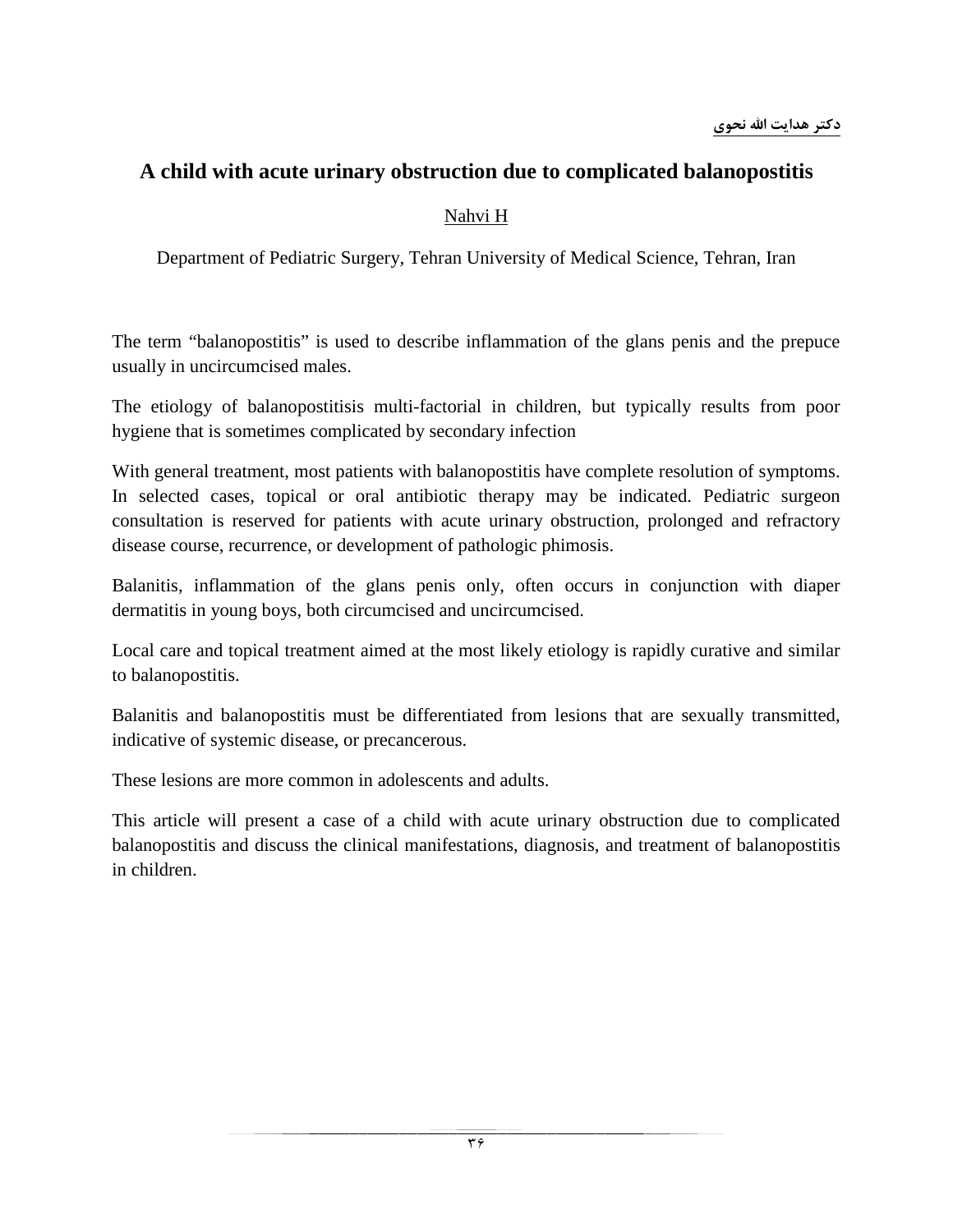**دكتر هوشنگ پورنگ، دكتر فريد اسكندري، دكتر منصور ملائيان، دكتر محمد اسماعيل دارابي، دكتر ميترا آذرشاهين، دكتر ابراهيم اسپهبدي**

### **Congenital spigelian hernias and cryptorchidism – a Case Report**

<sup>1</sup>Pourang H, <sup>1</sup>Eskandari F, <sup>1</sup>Mollaeian M, <sup>2</sup>Esmaeel Darabi M, <sup>2</sup>Azarshahin M, <sup>2</sup>Espahbodi E <sup>1</sup>Department of Paediatric Surgery, Bahrami Children's Hospital, Tehran University of Medical Science, Tehran, Iran <sup>2</sup>Department of Paediatric Anesthesiology, Bahrami Children's Hospital, Tehran University of Medical Sciences, Tehran, Iran

**Background:** Spigelian hernias in childhood are rare. Although in literatures, a few infants with spigelian hernias have been identified to have cryptorchidism. Spigelian hernias are more commonly seen in the adult population and are considered to be an acquired disease because they are typically associated with trauma or other causes of increased intra-abdominal pressure. However, the etiology in infants is still unknown, but a congenital defect in abdominal wall might be responsible for this.

**Case presentation:** This patient was a 6 months old baby boy with a right abdominal bulging and bilateral cryptorchidism. In ultrasonographic evaluation a hernia sac was found at the lateral border of right rectus abdominis muscle. The sac was opened during surgical exploration. There was a sliding hernia sac which contained testis and cord. The testis was pulled into the scrotum after releasing from the sac and orchiopexy was done. Abdominal wall defect was repaired.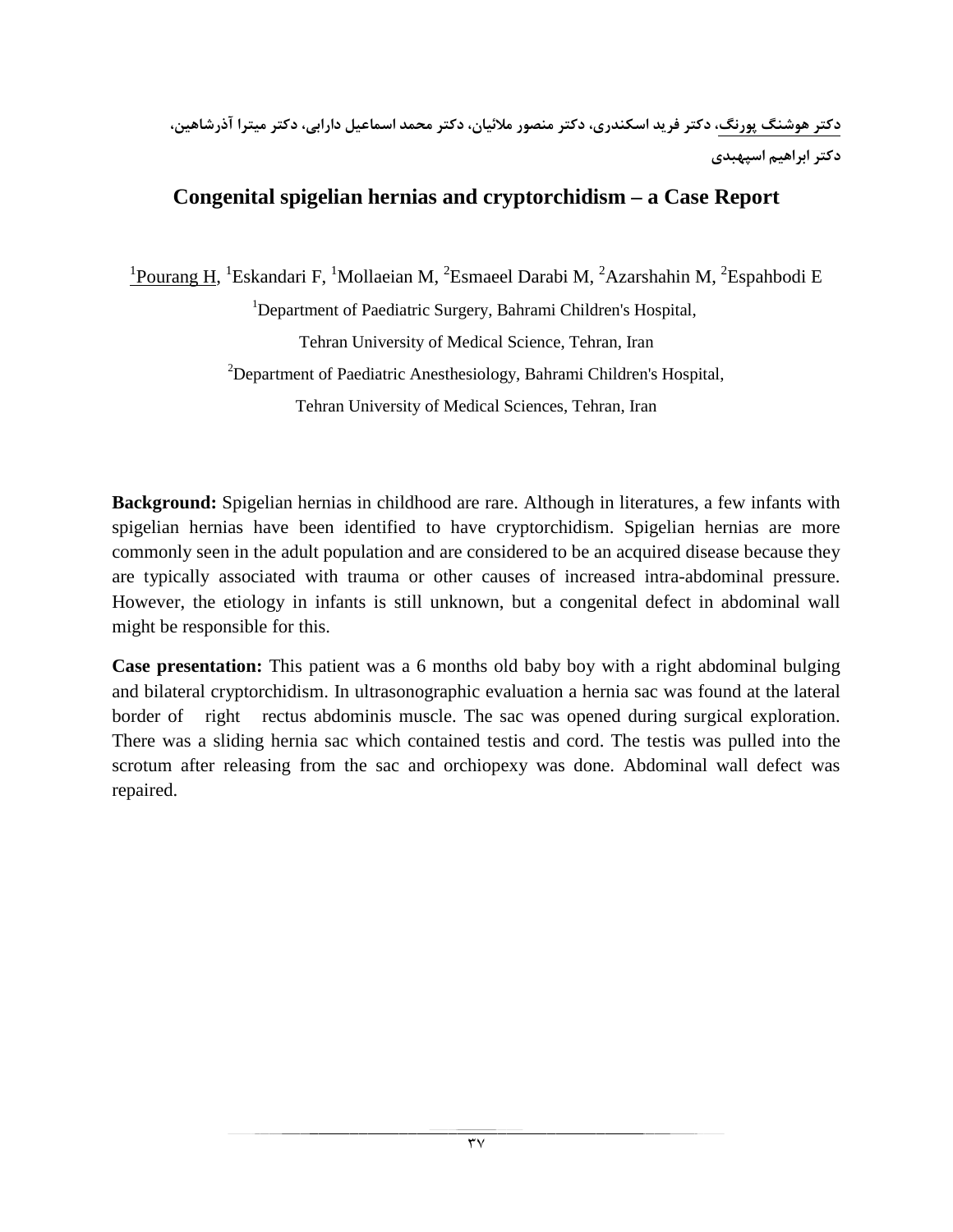### **Evaluation of Antioxidative/Oxidative Status and Prolidase Parameters in Cases of Inguinal Hernia with Joint Hypermobility Syndrome**

 $1$ Muazez Cevik, <sup>2</sup> Pelin Yazgan, <sup>3</sup> Nurten Aksoy

<sup>1</sup>Department of Pediatric Surgery, Harran University, Faculty of Medicine, Sanliurfa, Turkey

 $2$ Department of Physical Medicine and Rehabilitation, Harran University, Faculty of Medicine, Sanliurfa, Turkey

<sup>3</sup>Department of Clinical Biochemistry, Harran University, Faculty of Medicine, Sanliurfa, Turkey

**Background:** Previous findings have mostly described the basic mechanisms of inguinal hernia and joint hypermobility syndrome as insufficient strength and metabolism of collagen. The aim of this study was to evaluate whether prolidase and oxidative stress parameters in inguinal hernia children with joint hypermobility syndrome.

**Material and method:** A cross-sectional study was conducted of 41 cases of inguinal hernia treated in the pediatric surgery department from May to December, 2011 was performed. The sacs of hernia were analyzed by total antioxidative/oxidative status and prolidase activity. Cases were divided into two groups (inguinal hernia with hypermobile and without) related to the cut-off point of Beighton's score  $(\geq 6)$ .

**Results:** Forty one cases aged between 3 and 12 (5.36±2.96) years had participated. Eleven cases were hypermobile while 30 cases were nonhypermobile. There were no gender and body weight index differences between the groups. However, the study revealed statistically differences between the groups related in terms of Beighton's score, levels of total oxidant status, oxidative stress index, and prolidase ( $P<0.001$ ).

**Conclusions:** Our results show that decreased prolidase and oxidative stress along with decreased oxidative stress index in joint hypermobility syndrome associated inguinal hernia.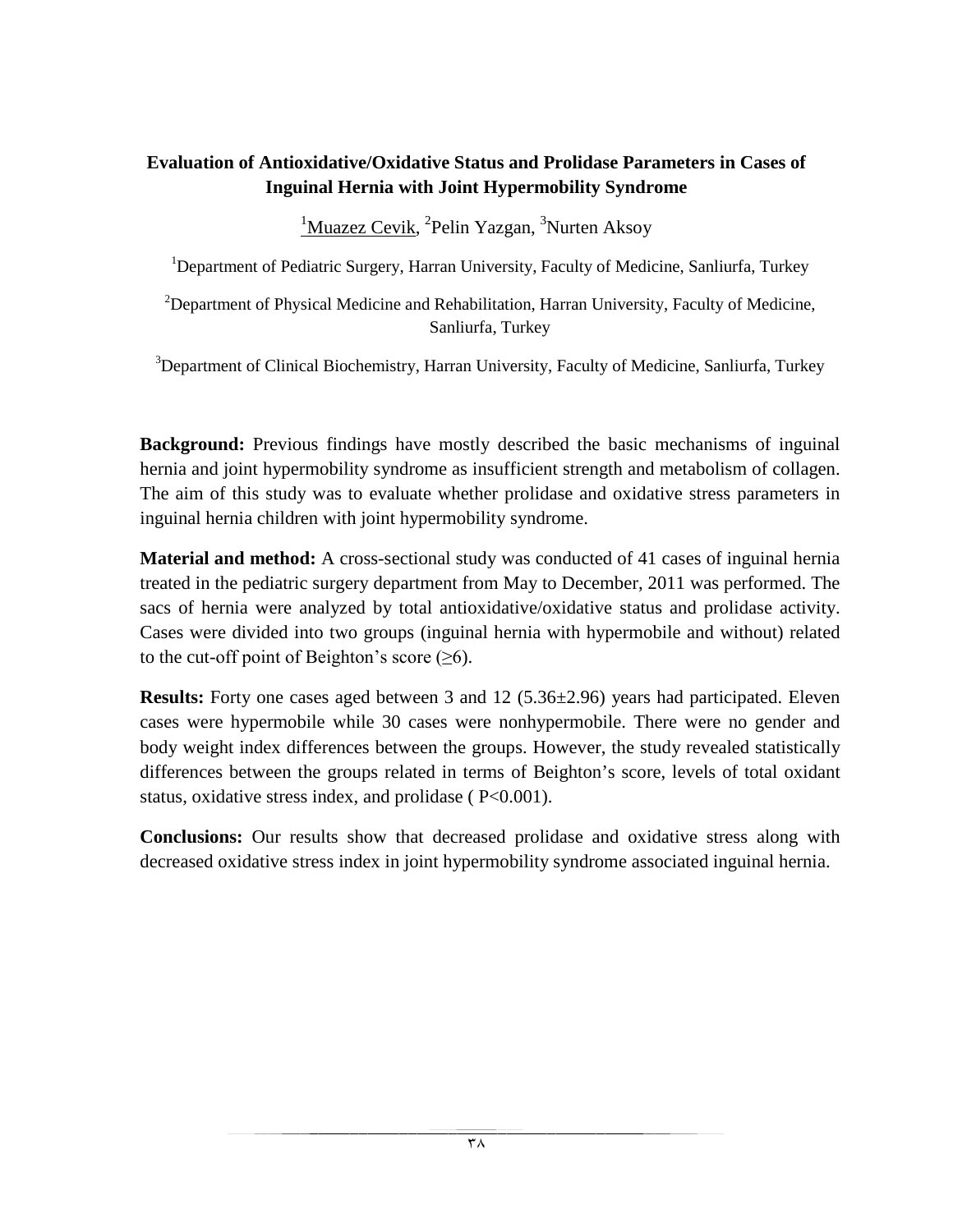**دكتر مرتضي محمودي، دكتر احمد خالق نژاد طبري، دكتر عليرضا ميرشميراني، دكتر محسن روزرخ ، دكتر رضا باقري پور، دكتر پرند غفاري، دكتر بيژن حاتميان**

### **Early Exploration in the Management of Acute Scrotum in Children**

Mahmoudi M(MD), Khaleghnejad Tabari A(MD), Mirshemirani A(MD), Rouzrokh M(MD), Bagheripour R(MD), Ghaffari P(MD), Hatamian B(MD)

Pediatric Surgery Research Center,

Shaheed Beheshti University of Medical Sciences, Tehran, Iran

**Objective:** Acute scrotal conditions are a common clinical setting that present with pain and swelling of the hemiscrotum. The aim of our study has been to evaluate the findings in boys operated on acute scrotum.

**Methods:** A descriptive study was conducted on 100 patients with acute scrotum admitted to Mofid Children's Hospital from March 1993 to March 2007. Data included history, age, primary symptoms, definite diagnosis, side involvement, paraclinical tests, imaging modalities, medical or surgical management and type of the surgery.

**Findings:** Diagnosis was made mainly by clinical signs and symptoms and surgical exploration. Torsion of testis  $(n=31)$  was the most common cause of acute scrotum followed by incarcerated inguinal hernia ( $n=30$ ), torsion of testicular appendage ( $n=27$ ), epididymoorchitis (n=7), idiopathic scrotal edema (n=4) and hematocele (n=1). Most (34%) of the patients were in the first year of life and the mean age was 5.4 years. The commonest signs were pain and swelling (62%) followed by pain, swelling and redness (21%) and pain alone (16%). 83 patients consisting of 31 with torsion of testis, 14 with torsion of testicular appendage, 30 with incarcerated hernia and 7 with epididymo–orchitis underwent surgical exploration after careful physical examination. 10 of 31 patients with torsion of testis had orchiectomy and orchiopexy of contra–lateral testis and the rest had detorsion and bilateral orchiopexy. 80% of patients were referred to the hospital after 12 hours of clinical onset of symptoms.

**Conclusion:** Early exploration of scrotum based on careful physical examination excludes the risk of misdiagnosis by diagnostic procedures and unnecessary delay by diagnostic techniques. Exploration of scrotum is a relatively safe and simple procedure with good cosmetic results; it also allows an accurate diagnosis to be made.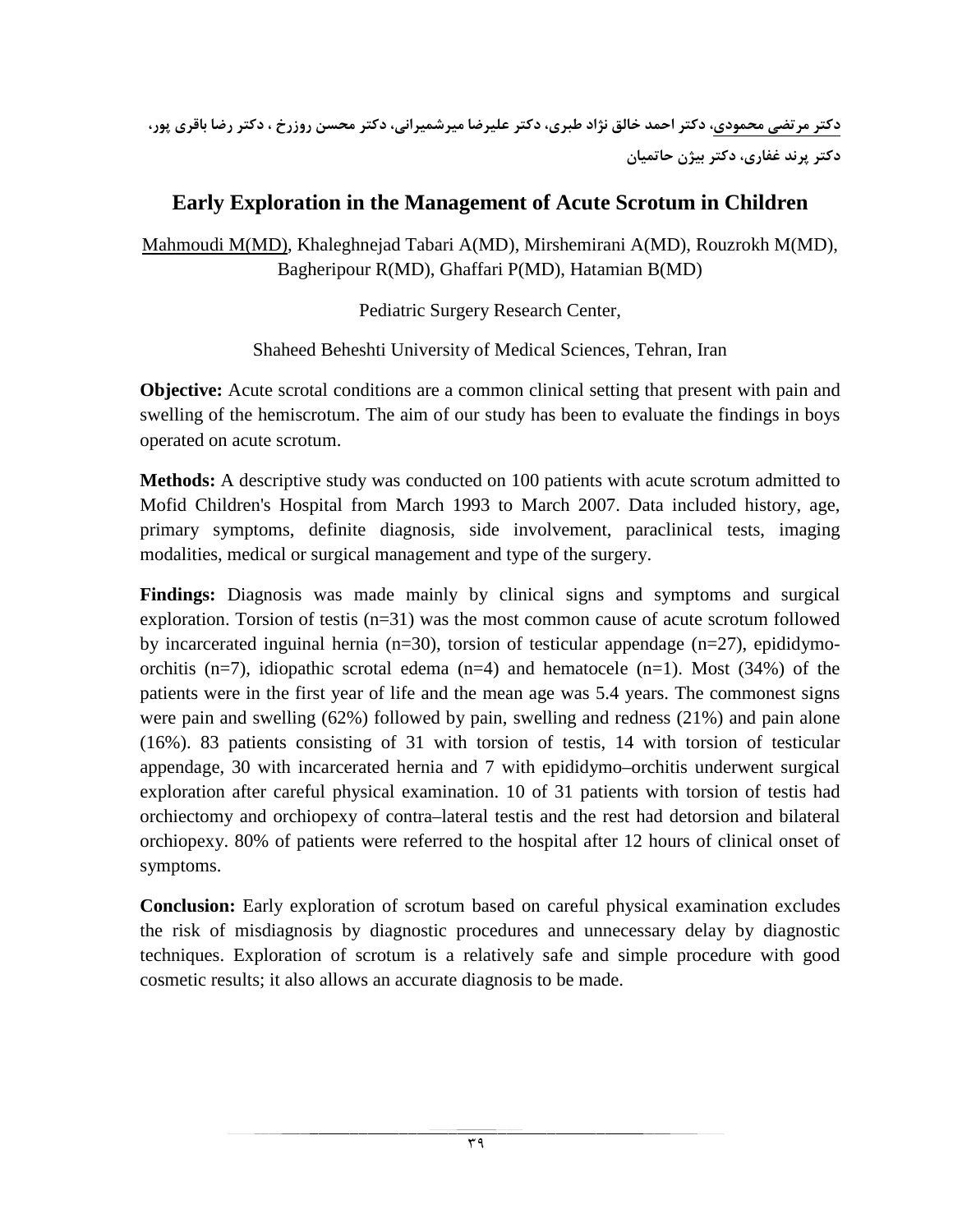**دكتر مجتبي موسوي خوشدل، دكتر سيد جواد نصيري، دكتر صلا ح الدين دلشاد، دكتر پيروز فرهود، دكتر فريبا جهانگيري، دكتر مريم قوامي عادل**

### **The First Report of 60 Mini-Laparoscopic Repair of Hernia in Iran**

Mousavi Khoshdel A, Nasiri J, Delshad S, Farhoud P, Jahangiri F, Ghavami Adel M Department of Pediatric Surgery, Ali Asghar Children's Hospital,

Tehran University of Medical Sciences

Ingoinal hernia repair is the most common pediatric surgery. Subcutaneous endoscopically assisted ligation (SEAL) is a new technique for high ligation of hernia sac.

We reported 60 cases of inguinal hernia operated in our center. Mean operative time was 14 minutes. No conversion to open surgery was seen. No recurrent hernia was reported in fallow up period.

This technique has several advantages among them are: detection of contra lateral patent processus vaginalis, no scar incision and less pain.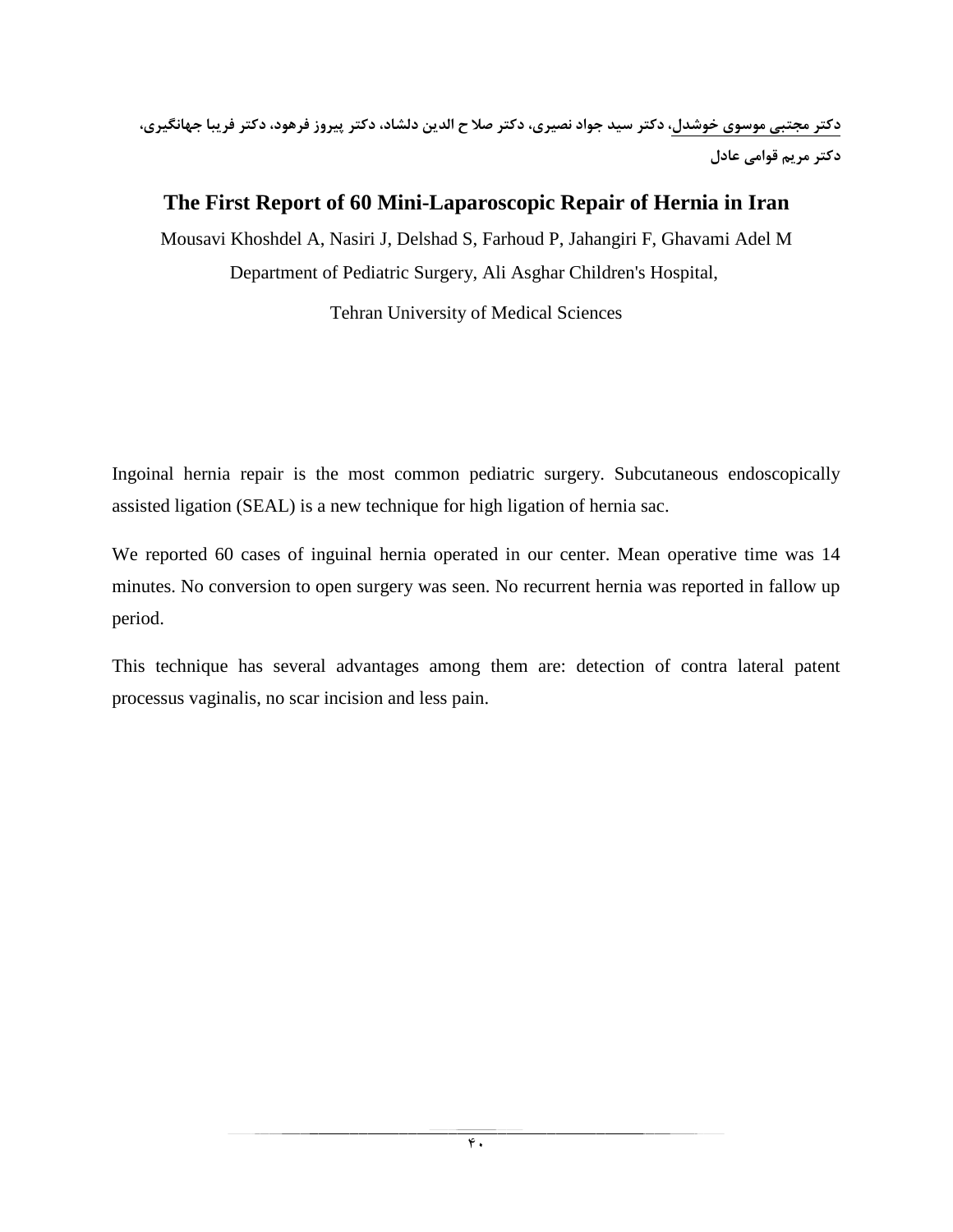**دكتر محسن روزرخ، دكتر احمد خالق نژاد طبري، دكترآزيتا توسلي، دكتر ليلي مهاجرزاده، دكتر عليرضا ميرشميراني**

### **Scrotal abscess in newborns**

<sup>1</sup>Rouzrokh M, <sup>1</sup>Khaleghnejad Tabari A, <sup>2</sup>Tavassoli A, <sup>1</sup>Mohajerzadeh L, <sup>1</sup>Mirshemirani AR

<sup>1</sup>Pediatric Surgery Research Center, Shahid Beheshti University of Medical Sciences, Tehran, Iran

<sup>2</sup>Department of Pediatric Neurology, Ali-Asghar Children's Hospital,

Tehran University of Medical Sciences, Tehran-Iran

**Aims:** Scrotal abscess (pyocele) is uncommon in the neonatal period it should be considered in the differential diagnosis of acute scrotal swelling in newborn. We report five cases with scrotal abscess.

**Method & Material:** From 2010 to 2013, 5 neonates with scrotal abscess were treated in Mofid Children's Hospital. All cases were presented with an irreducible mass, erythema, tenderness, edema, and pain .Scrotal Trans-illumination was negative. Sonographic findings in scrotal abscess include fine septations, a fluid echogenicity, thickening of the scrotal layers and testicular torsion should be considered. All patients were managed successfully with operative intervention.

**Result:** All cases were admitted in NICU ward and coverage by IV antibiotic .Scrotal abscess was bilateral in 4 cases. Two boys had idiopathic pyocele probably due to hematogenous spread of infection. One case after meconium peritonitis and other case subsequent of bacterial peritonitis secondary to intestinal perforation due to necrotizing entrocolitis presented scrotal abscess. The last case, scrotal abscess was seen after operation for jujenoileal atersia. All cases were explored and irrigation/drainage was done .In one case, testicular tissue was destroyed. Organisms in idiopathic cases of pyocele were Ecoli and Staphylococcus epidermidis. Bacteriologic cultures identified Klebsiella pneumoniae and E coli. Two cases die due to sepsis.

**Conclusion:** Scrotal abscess has been reported but is not well described in the pediatric population. Although nonoperative therapy with intravenous antibiotics were reported but we recommend early exploration not only for successfully management but also proper diagnose.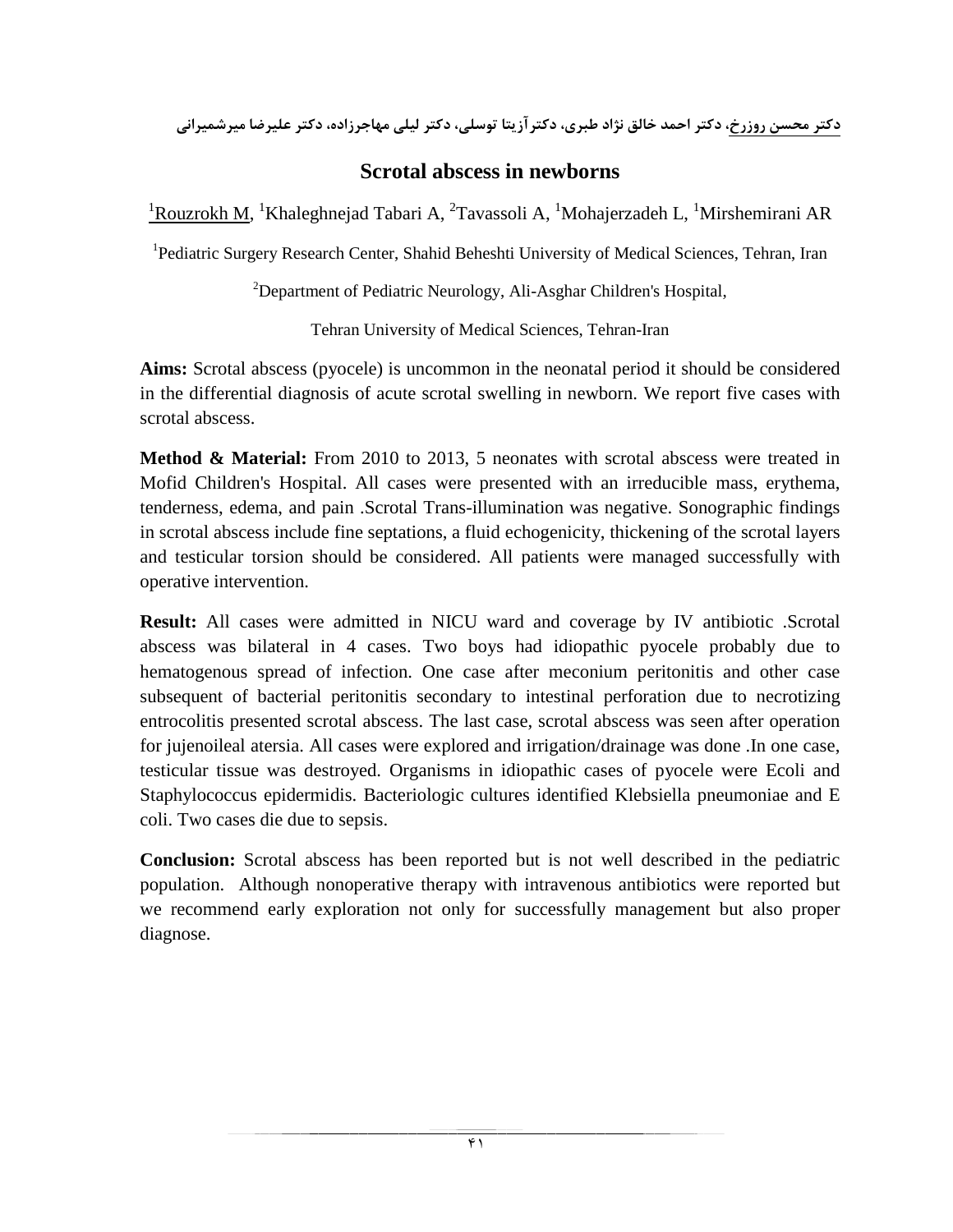**دكتر محسن روزرخ، دكتر احمد خالق نژاد طبري، دكتر آزيتا توسلي، دكتر ليلي مهاجرزاده، دكتر عليرضا ميرشميراني**

### **Is Fournier's gangrene always Fatal in Children?**

<sup>1</sup>Rouzrokh M, <sup>1</sup>Khaleghnejad Tabari A, <sup>2</sup>Tavassoli A, <sup>1</sup>Mohajerzadeh L, <sup>1</sup>Mirshemirani AR

<sup>1</sup>Pediatric Surgery Research Center, Shahid Beheshti University of Medical Sciences, Tehran, Iran

<sup>2</sup>Department of Pediatric Neurology, Ali-Asghar Children's Hospital,

Tehran University of Medical Sciences, Tehran-Iran

**Aims:** Fournier's gangrene (FG) is a rapidly progressive necrotizing fasciitis of the perineum and external genital organs. The disease is considered uncommon in the pediatric age group. Here we present 5 cases of FG were referred to our center.

**Method & Material:** From 2011 to 2013, 5 cases with FG were treated in Mofid Children's Hospital. Case 1(6 months old male with extensive ulceration in left buttock) .Case 2 (8 years boy with post car accident wide perineal Laceration) Case 3(5 months male with perineal cellulitis and abscess after circumcision) .Case 4 (6 months female with Leukocyte Adhesive Disease admitted with genital abscess). Case 5 (6 yo boy with Acute Myeloid Leukemia and gluteal ulcer and fasciitis) Wide spectrum antibiotic started intravenously, and surgical debridement's was performed.

**Results:** Mean surgical debridement steps was 2 times (1 to 5). Colostomy was performed in 3 patients. Urinary diversion was performed in one patient. Wound dressing with 0.5% H2O2 and 1% citric acid solution under general anesthesia were done daily. Culture of the debris revealed the offending organisms to be Kellebsila, Streptococci, E-coli and pseudomonas. 3 cases are alive after primary and subsequence reconstructive treatment. 2 cases despite appropriated treatment were died due to sepsis and multi organ failure

**Discussion:** The management of FG includes aggressive resuscitation with I. V. fluid, blood and broad spectrum parenteral antibiotics. Early aggressive surgical debridement of necrotic tissues has important role for control spread of infection and induce reduction of systemic toxicity. When the source of infection is from the anorectal region or when urinary extravasations or periurethra inflammation is present, urinary or fecal diversion is indicated to reduce contamination and allow wound healing to take place. The diagnosis of FG does not always mean death for infants.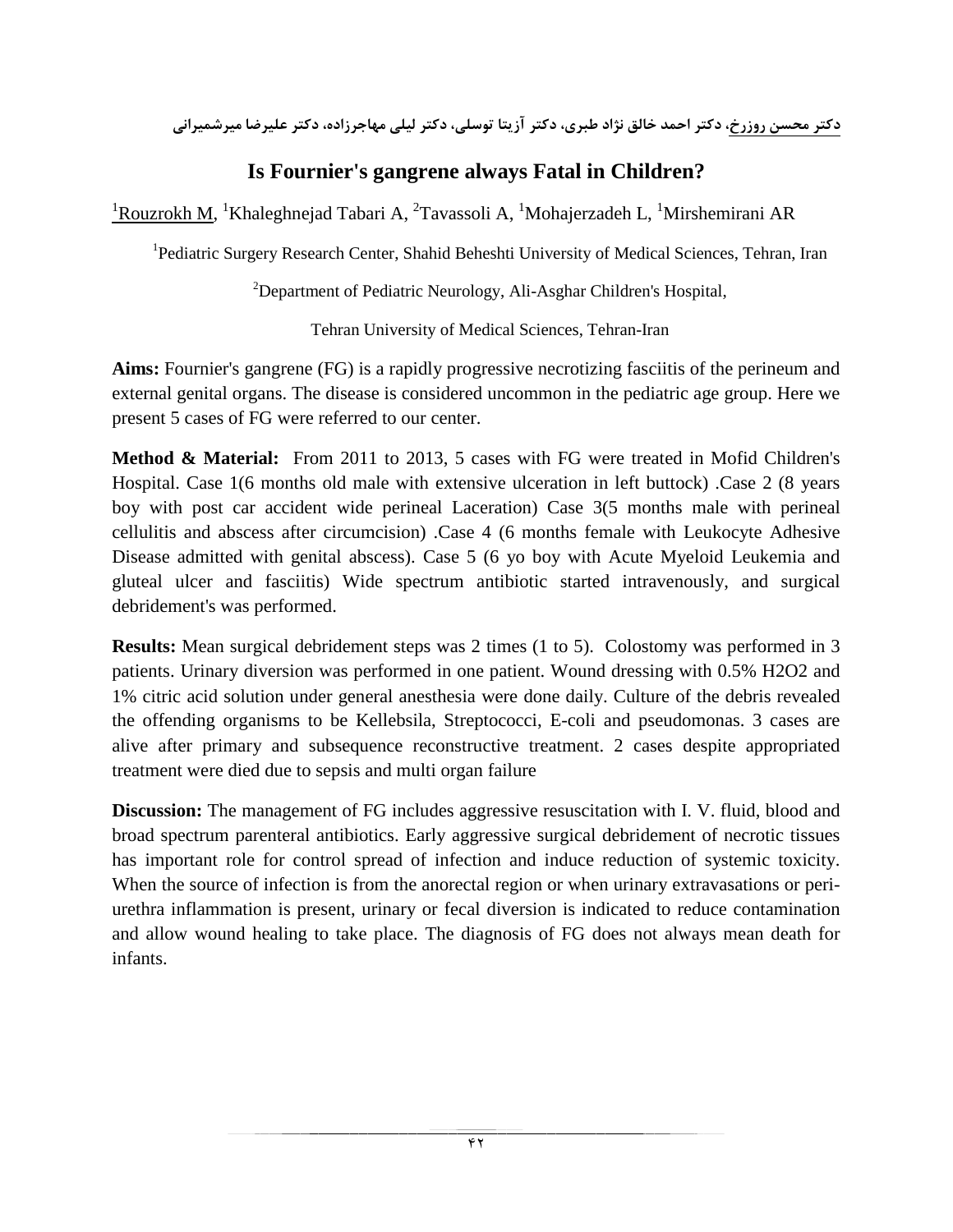# **Transverse Testicular Ectopia**

Rare anomaly of testicular ectopia and case presentation

### Hadipour A

Non-Communicable Pediatric Diseases Research Center, Amir Kola Children's Hospital, Babol University of Medical Sciences, Babol, Iran

TTE is a well described, rare congenital abnormality of testicular descending, in which both testes migrate through one inguinal canal.

Usually common in RT side the most type of presentation is unilateral UDT and empty scrotum and inguinal hernia in other site. Mean age of presentation is under 2 years.

Discovery of TTE is often intra operative during herniorrhaphy with inguinal hernia. Some other congenital anomaly such as UPJO, hypospadiasis and renal abnormality may see with TTE.

Trans-septal orchiopexy via contra lateral inguinal incision is treatment of choice.

We present 7 months old boy with RT inguinal hernia and LT side UDT that explored for RT herniorrhaphy + LT orchiopexy.

Normal LT testis revealed in RT canal exploration and after ligation of RT sac and release of LT testis, trans-septal orchiopexy performed in LT side.

**Conclusion:** patients presenting with concomitant inguinal hernia and contra lateral UDT should be considered for TTE.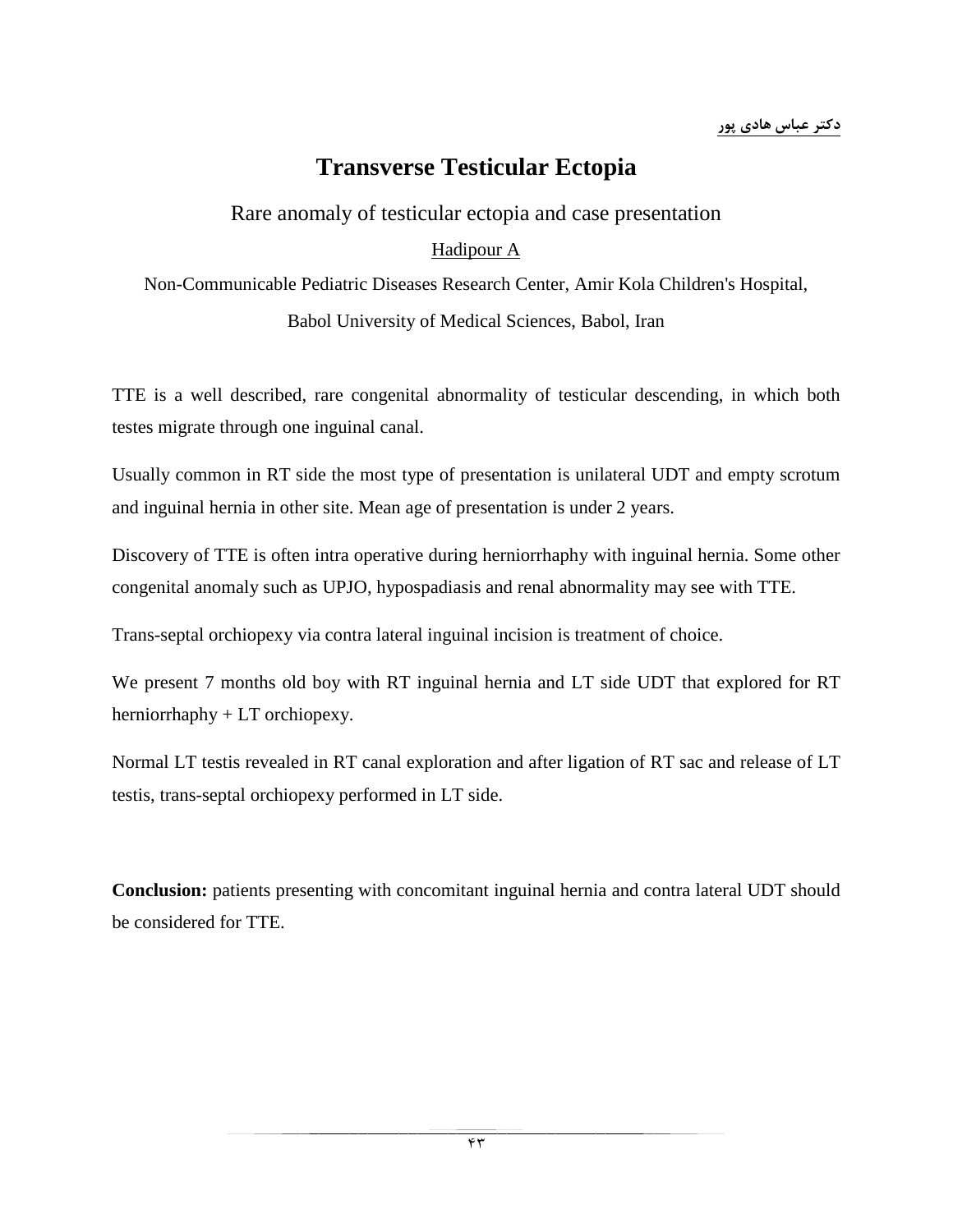# **Single working port and extracorporeal knotting in laparoscopic repair of hernia in children**

 $^2$ Saeeda M,  $^1$ Khaleghnejad Tabari A,  $^1$ Mirshemirani A

<sup>1</sup>Paediatric Surgery Research Center, Mofid Children's Hospital

Shaheed Beheshti University of Medical Sciences, Tehran, Iran

<sup>2</sup> Pediatric Ward, Milad General Hospital, Social Security Organization, Tehran, Iran

**Purpose:** The superiority of laparoscopic repair of inguinal hernia in children with less tissue handling and easy exploration of contra-lateral side is accepted by many pediatric surgeons. The objective of this study is to report our simplified technique of extracorporeal knotting with single working port in repair of inguinal hernia.

**Patients and Methods:** Eighty tow inguinal hernia repair done in 65 patients from April 2006 to May 2010.

Single 3mm working trocar at right pararectal line and purse string closure of internal ring by 3o Vicryl suture entering through small stab incision in either side and out the same incision and extracorporeal knotting is our simplified technique. Five mm telescope through umbilical trocar by open technique.

**Results:** Sixty five cases, 47 males and 17 females underwent operation by this technique. 82 hernia repairs, 38 in right, 10 in left and 17 bilateral, three cases of unilateral were recurrence of previous open repair. The mean age was 10 months (4 months to 6 years). The mean operative time was 20 minutes in unilateral, 34 minutes in bilateral. There was no operative complication and conversion. All patients were followed at least 6 months to one year. There were 3 recurrences one in girl and two in boys that repaired by open technique. The comesis of scar was excellent.

**Conclusion:** This modified single working port laparoscopic repair of hernia with extracorporeal knotting make the repair very simple with excellent cosmesis. The long term result should be evaluated with larger group and longer follow up.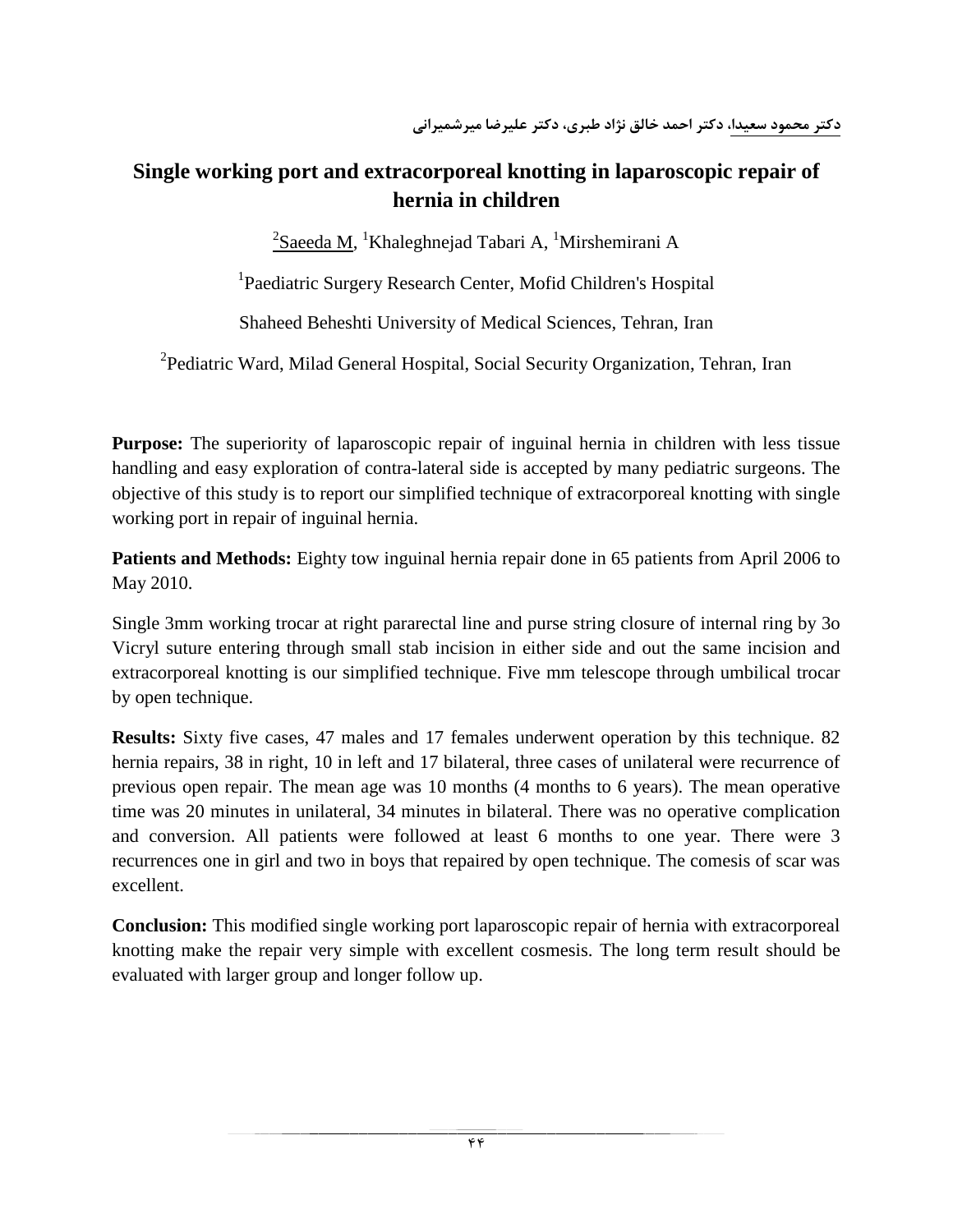### **Late Results of a New Surgical Procedure for the Treatment of Bladder Extrophy**

#### Kheradpir MH

Children's Medical Center, Tehran University of Medical Sciences, Tehran, Iran

**Abstract:** The surgical treatment of bladder exstrophy presents a major problem, particularly in delayed admitted cases and those with a small bladder plate. In the last two decade there is increasing number of failed bladder exstrophy closure in neonate and infants which presents also another major problems group for surgical treatment. The ideal options the dismembered detubularized rectosigmoid bladder with end-to-side colorectal anastomosis was used by author before 36 years, as a continent rectal bladder reservoir with low pressure. The disadvantage of this operative technique was modified by author by colon pull-through inside the reservoir with complete separation of urine and stool. This operative technique is not indicated in children with weak anal tone and construction. It should be carried out in patients with a perfectly functional anal sphincter. The operation is performed in 3 stages, usually when the child is older than 3 years.

Without stoma, appliance or catheterization this type of continent urinary diversion is without stoma, appliance or catheterization this type of continent urinary diversion is especially suitable for children and it is a good and safe alternative to other continent urinary diversion.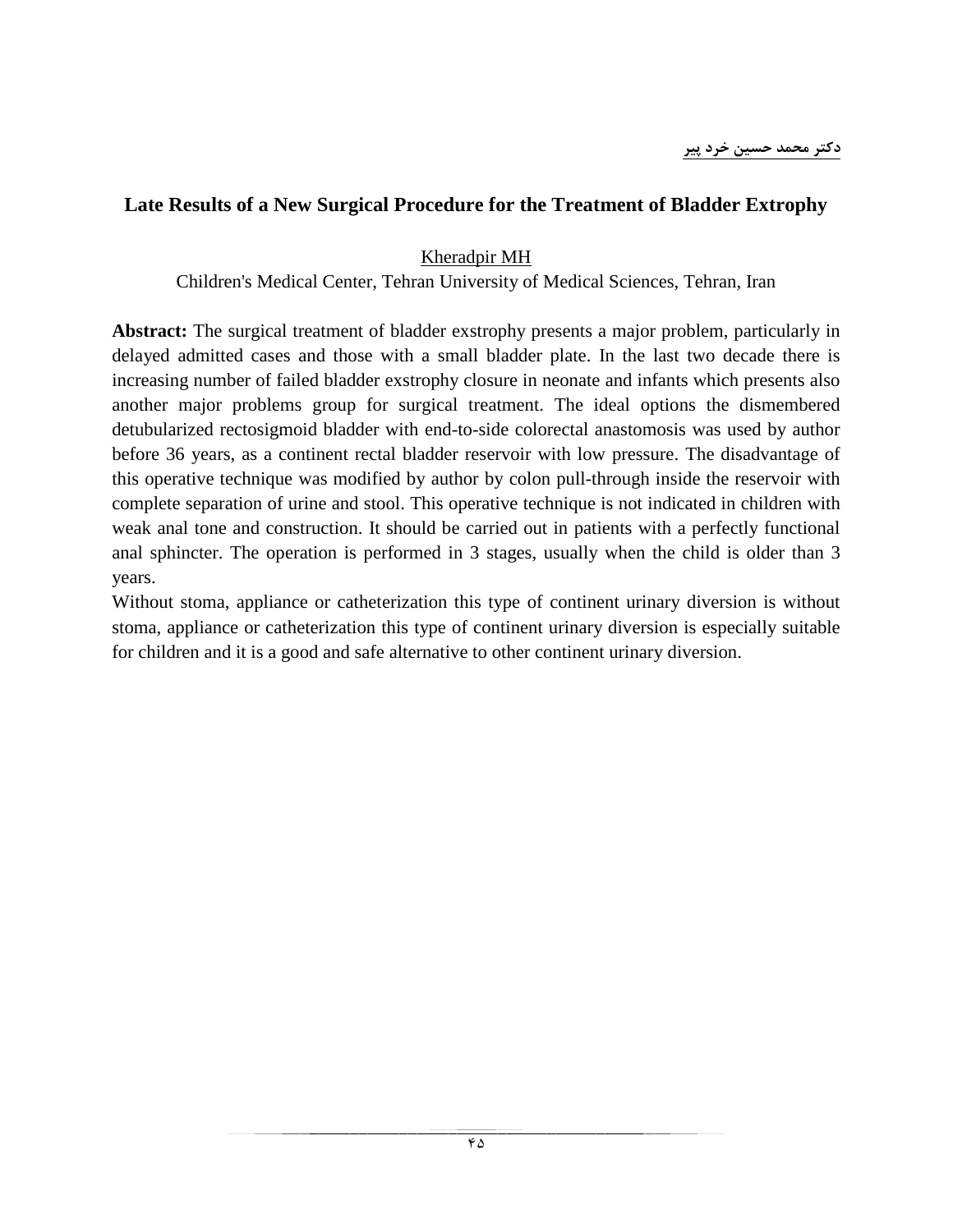### **Closure of Open Pelvic Ring Is Critical In Successful Treatment of Classic Bladder Exstrophy**

Mollaeian M, Panjavi B, Mehrabi V, Mollaeian A

Department of Paediatric Surgery, Bahrami Children's Hospital, Tehran University of Medical Science, Tehran, Iran

Pelvic osteotomy performed at the time of initial closure confers several advantages including, (1) easy approximation of the symphysis with diminished tension on the abdominal wall closure, and elimination of the need for facial flaps. (2) placement of the posterior vesico-urethral unit deep within the pelvic ring, enhancing bladder outlet resistance, and (3) bringing the large pelvic floor muscles near the midline where they can support the bladder neck and aid in eventual urinary control.

 If the patient is younger than 72 hours old and examination under anesthesia reveals that the pubic bones are malleable and able to be brought together easily in the midline by medial rotation of the greater trochanters, the patient can undergo closure without osteotomy.

Various cases will be presented in the paper.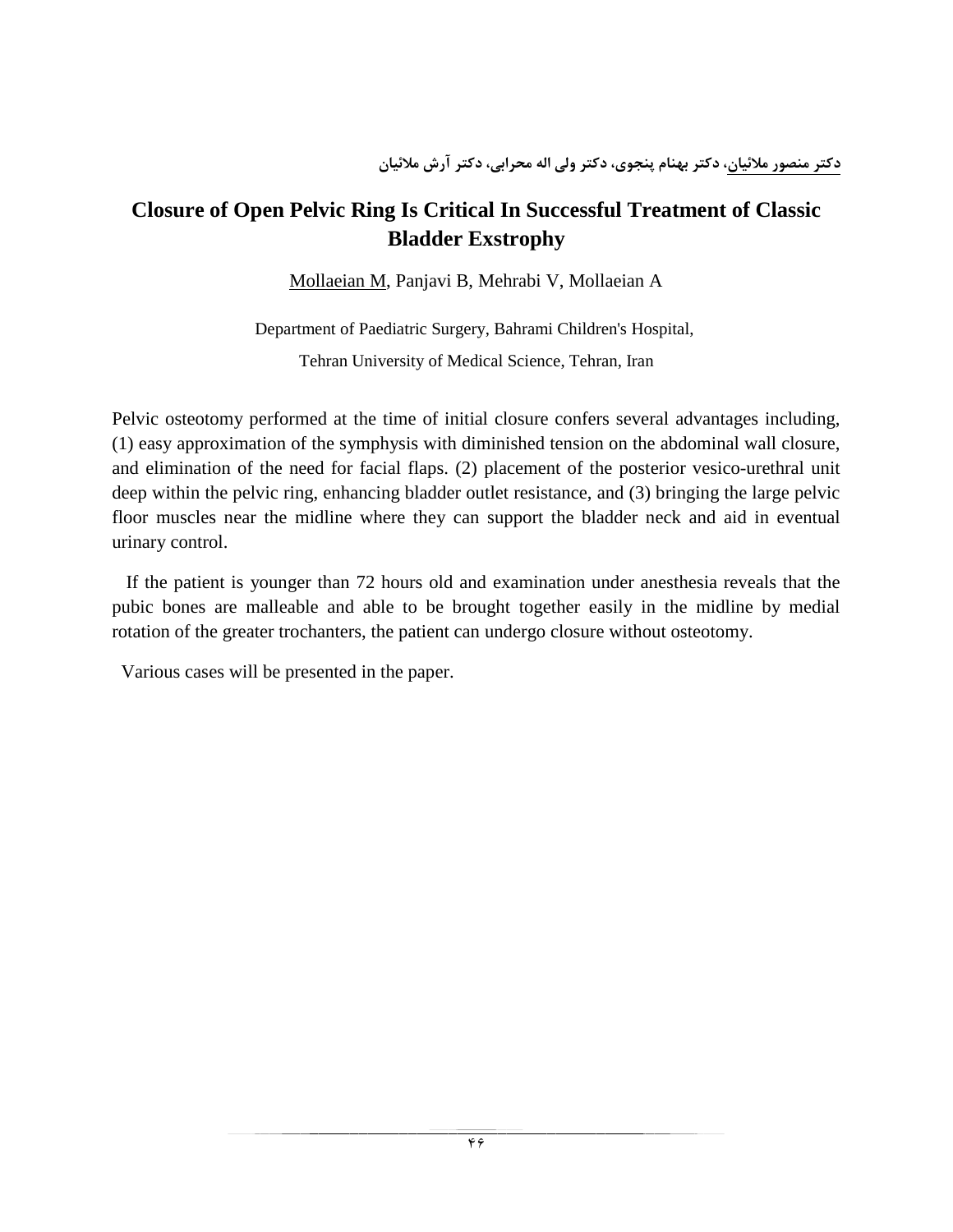**دكتر فتح اله روشن ضمير، دكتر عليرضا ميرشميراني، دكتر احمد خالق نژاد طبري،دكتر هوشنگ پورنگ، دكتر ناصر صادقيان، دكتر محسن روزرخ، دكتر شاداب صالح پور**

### **Penile Agenesis: Report on 9 Cases and Review of Literature**

Roshanzamir F, Mirshemirani A, Khaleghnejad Tabari A, Pourang H, Sadeghian N, Rouzrokh M, Salehpour SH

Department of Pediatric Surgery, Shaheed Beheshti University of Medical Sciences

**Background:** Penile agenesis (PA) is an extremely rare anomaly with profound urological and psychological consequences. The opening of the urethra could be either over the pubis or at any point on perineum or most frequently in anterior wall of the rectum. The aim of treatment is an early female gender assignment and feminizing reconstruction of the perineum. Case(s) **Presentation:** We report 9 cases of penile agenesis with urination and defecation through the rectum, apparently normal scrotum, bilateral descended testis, normally located anus, urethral opening in anus, 46xy karyotype and associated anomalies In 2 cases parents refused any surgical interventions, but in 7 cases we did perform different operations (transforming six cases to females and one case to male gender).

**Conclusion:** We recommend feminizing operations in newborns or infants, but in older patients, regarding the child's psychology, it is advised to perform masculinizing operations, and finally, no surgical intervention should be undertaken before counseling the parents.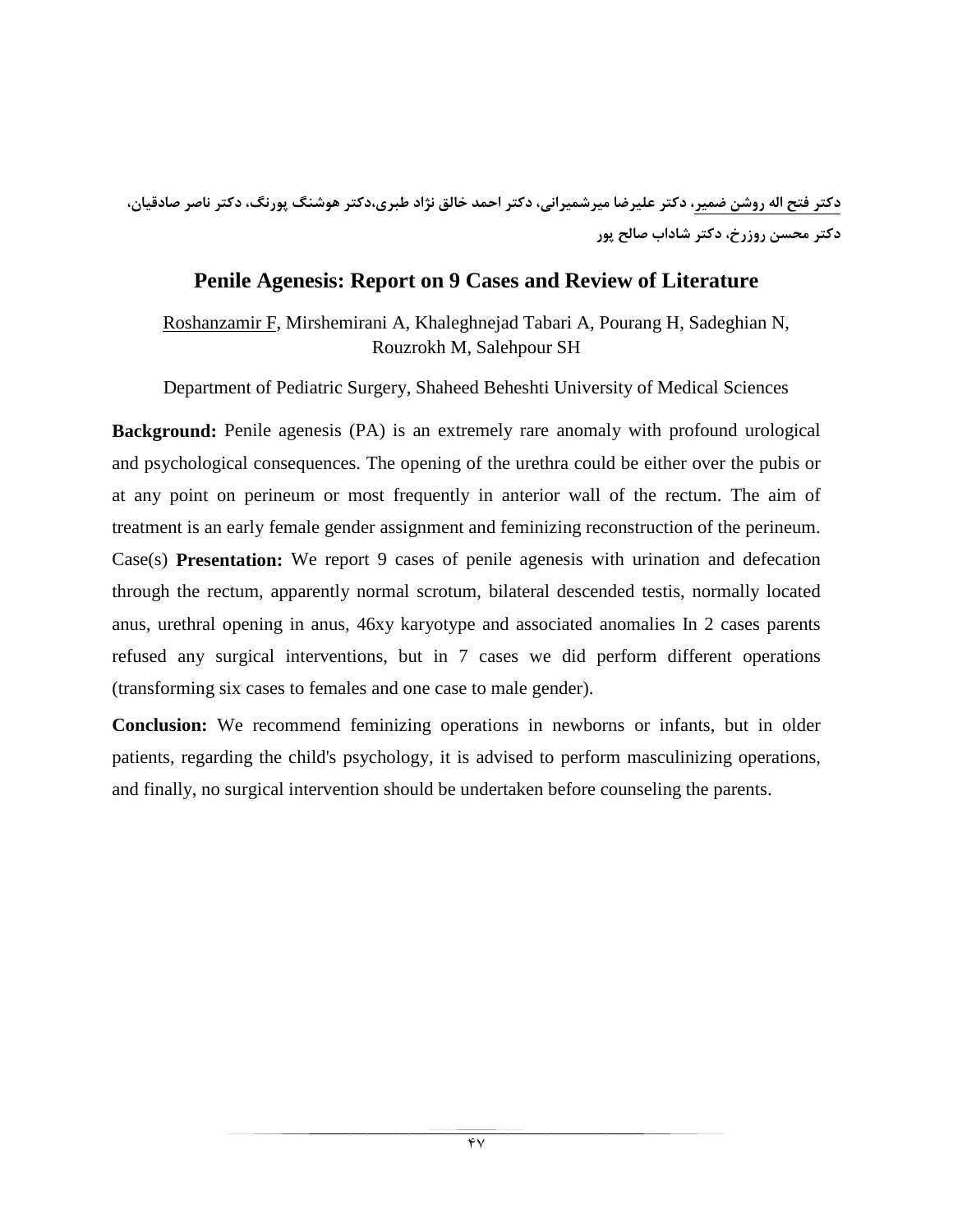### **The Long Term Outcome of Feminizing Genital Surgery: A new scoring system**

Hiradfar M, Joudi M, Saeedi P, Bazrafshan A, Shojaeian R, Nazarzadeh R

Sheikh Children's Hospital, Mashhad University of Medical Sciences, Mashhad, Iran

**Background:** Intersex is a congenital anomaly that needs a team working management. Virilizing congenital adrenal hyperplasia is the most common cause of female pseudohermaphroditism. The primary goals of feminizing genital reconstruction are to create a normal-looking, sensate clitoris, an adequately sized and appropriately situated vagina, and normal-appearing female external genitalia. Complications such as stenosis or poor cosmetic and functional results may cause serious psychological insults in this study we have evaluated the results of feminizing genital reconstruction according to our scoring system in female pseudohermaphroditism patients.

**Method and Materials:** This is a study of 31 female pseudohermaphroditism cases that underwent early surgical genitalia reconstruction in Sarvar pediatric hospital. Our long term outcome Scoring system is assessed both anatomical and functional aspects, including the size and appearance of clitoris, labia major, minor and vagina and also the urinary tract by ultrasonography and uroflowmetery. Finally the outcome was rated as perfect, acceptable and poor results.

**Results:** Mean age at the time of surgery was 2.15±1.93 years. Prognosis of surgery according to our scoring was perfect in 38.2%, acceptable in 26.5% and poor in 14.7%.

The most common complications were vaginal stenosis (56.8%), clitoromegaly or atrophia of clitoris or lack of sensation (11.5%) and urinary tract abnormalities in (10.6%).

**Conclusion:** according to perfect and acceptable results in most of patients, we suggest early surgical intervention in intersex patients to determine the patient sexual identity. Long term fallow up is necessary and we suggest our scoring system for quantitative judgment about the outcome of surgical reconstruction.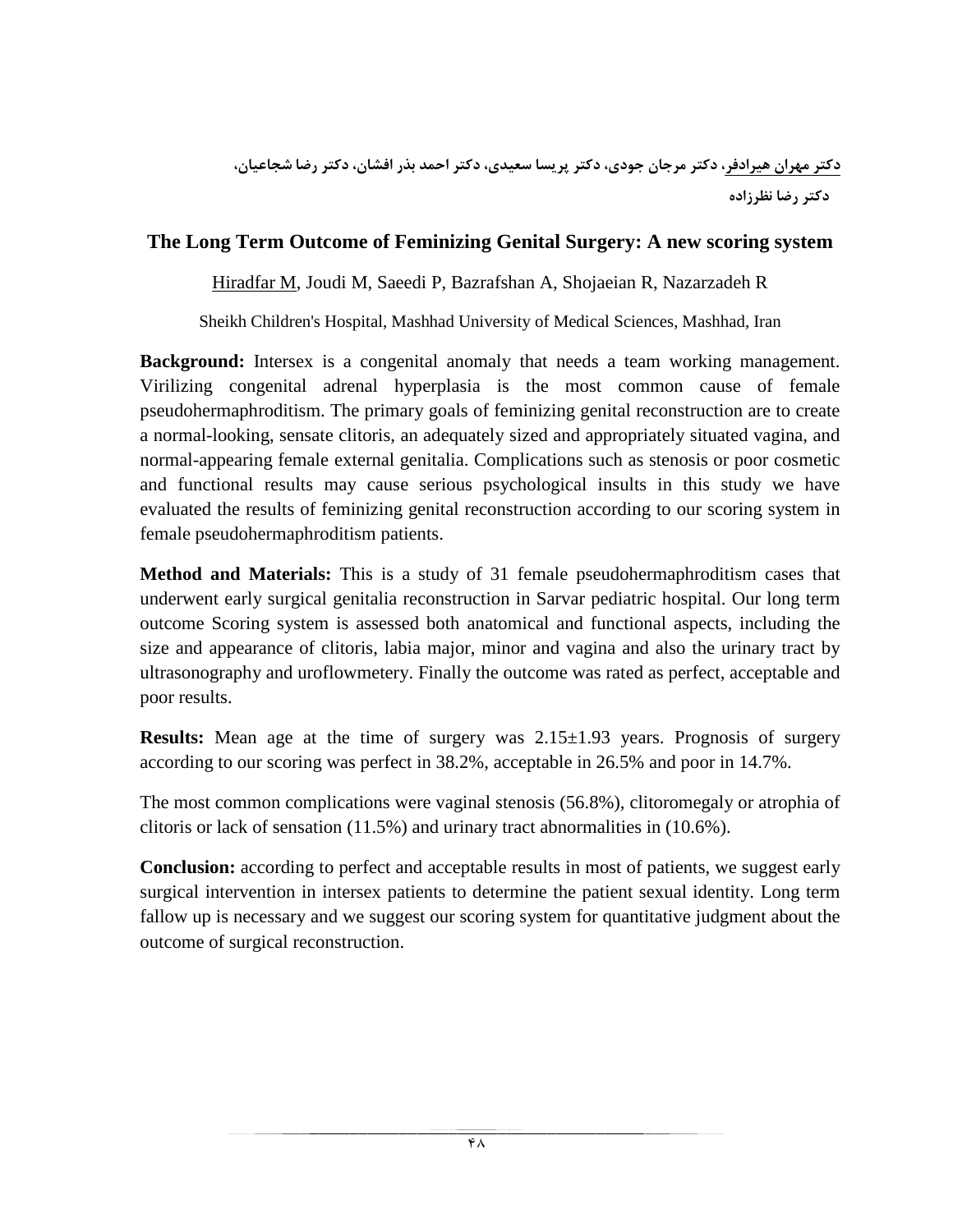### **Vaginal reconstruction in patients with vaginal agenesis (case report)**

### Nazem M

### Alzahra Hospital, Medical University of Medical Sciences

**Background** : Vaginal agenesis is an uncommon, but not rare condition, given an incidence ranging from 1 per 4,000 to 1 per 10,000 females. Pediatric surgeons are more likely to use bowel segments for the creation of a neovagina. According to our case, also we could use bladder for reconstruction of vagina.

**Methods:** A 3 months old female with ambiguous genitalia referred to ALZAHRA hospital, Isfahan, Iran. Her karyotype was 46XX.When she was 7 months old, cystoscopy was done under general anesthesia, vagina was not found. Therefore, laparoscopy was performed. On exploration, Uterus, both ovaries and Fallopian tube were normal. Surprisingly, uterus has adhesion to the dome of bladder. Bladder seems too big for this age.

We decided to laparotomy, hystrostomy was done, probe was passed through cervix. It seems it was in the bladder. So the anterior wall of the bladder was opened. We found that the cervix has been opened into the bladder. A 3\*5 cm flap from posterior wall of bladder along anterior septum of the uterus cervix, with preservation of ovarian vessels was taken. Neovagina was reconstructed with 5/0 vicryl. This tube (neovagina) bring out from posterior of bladder and anastomosed with 4/0 vicryl to skin. On second day after operation, the color of nevagina mucosa (bladder mucosa) became ischemic color, but gradually changed to normal color, and patient discharged after 10 days.

**Results:** Different techniques for vaginal construction in patients with vaginal agenesis have been used including the construction of a skin neovagina and the creation of an intestinal neovagina using sigmoid, cecum, and small intestine. Our •preferred technique for vaginal replacement is the use of a  $3 \times 6$  cm of posterior bladder based on the ovarian artery.

**Conclusions:** The medical and surgical management of DSD should be undertaken by a multidisciplinary specialized team. The treatment plan must be thoroughly discussed with parents, with the goal of giving the child, thereafter, the most satisfactory quality of life possible. However, long-term studies are necessary to assess the functional and sensory outcomes of newer surgical techniques .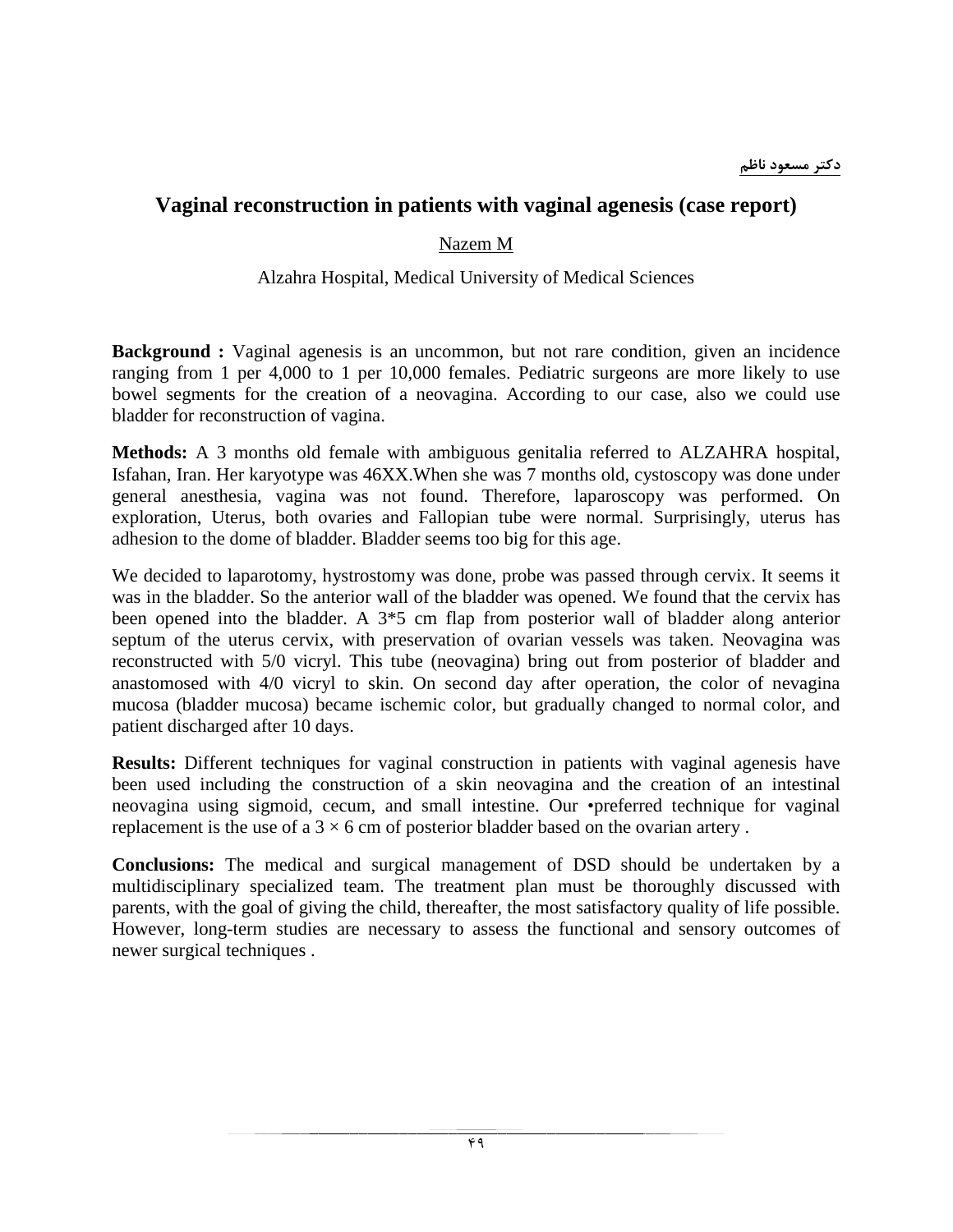### **Penile Agenesis (Aphallia) with imperforated anus: A Case Report**

### Amouee A

Department of General Surgery, Ali ebn abitaleb Hospital, Rafsanjan University of Medical Sciences, Rafsanjan, Iran

**Background :**Penile agenesis (PA) is an extremely rare anomaly with profound urological and

Psychological consequences, the opening of the urethra could be either over the pubis or at any

Point on perineum or most frequently in anterior wall of the rectum. The aim of treatment is an early female gender assignment and feminizing reconstruction of the perineum.

**Case Presentation:** We present a 2 day preterm old infant referred to us due to absence of penis and imperforate anus, The child looked normally developed and examination of the heart, lungs, abdomen, head and neck were all normal abdominal distension, vomiting and no defecation and urination from perineal fistula, the scrotum was normal with two normally descended testes with palpable vas deferens. Renal ultrasonographies and chest x-ray were normal and chromosomal studies revealed a normal karyotype 46XY

Treatment: high sigmoid colostomy immediately and vesicostomy due to elevated BUN, Crat. At 4th day of life

**Conclusion:** Most of the surgeons prefer feminizing operations in newborns or infants, but in older patients, regarding the child's psychology, it is advised to perform masculinizing operations and finally, no surgical intervention should be undertaken before counseling the parents. However, despite of the practical problems of reconstructing a normally functioning penis, one of the options is rearing such children as males because the social stigma for females in our society may be much greater. Unmarried male can be far better in life than an unmarried female.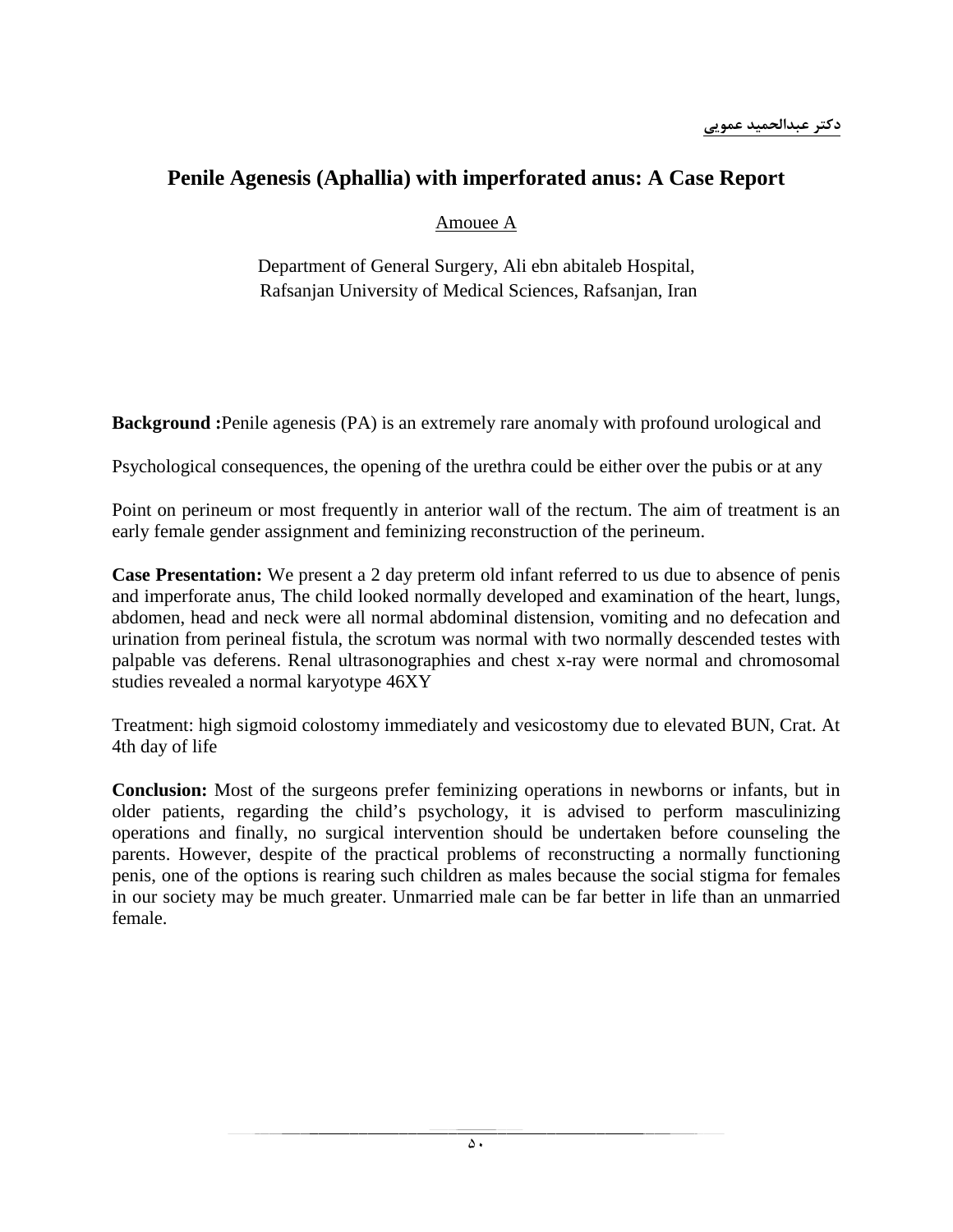# **WILMS' TUMOR DETECTION BY CARBON NANOTUBE BASED BIO ELECTROMECHANICAL SENSOR**

### $^2$ Mohajerzadeh SH,  $^2$ Abdolahad M,  $^1$ Mohajerzadeh L,  $^1$ Khaleghnejad Tabari A,  $^1$ Rouzrokh M,

### 3 Shamsian S

<sup>1</sup>Pediatric Surgery Research Center, Mofid Children's Hospital, ShaheedBeheshti University of Medical Sciences, Tehran, Iran

2 Thin Film and Nano-Electronic Lab, School of Electrical and Computer Eng, University of Tehran,Tehran, Iran

<sup>3</sup> Pediatric Hematologic Research Center, Mofid Children'sHospital,ShaheedBeheshti University of Medical Sciences,Tehran,Iran

**Aim of the study:** The deformability properties of human renal cells tissue are used to, distinguish their cancerous transformation. We have investigated the entrapment of healthy kidney cells, and Wilms' tumor, on arrays of multiwall carbon nanotubes biosensor, based on their deformability properties and in particular, their elasticity.

**Materials and Methods:** The carbon nanotube arrays, have been grown by direct current plasma enhanced chemical vapor deposition (DC-PECVD) system on a lithographically patterend Nikle catalyst layer. The main precursor gas and the growth temperature were acetylene  $(C_2H_2)$  and  $650$  oCrespectively. In addition the cancerous and healthy cells were prepared from benign and tumoral parts of the kidney of a known case of Willms removed by surgery. The cells then were separated from the tissue; as single individual cells by some chemical and ultrasonic procedures. Finally the separated cells were flown on the surface of CNT biosensor. The detection of entrapped cancer cells, were experimented by optical microscopy, scanning electron microscopy and electrical signal extraction from entrapped cells.

**Results:** The observed results where the high entrapment fraction of cancer cells meanwhile, a rare fraction of healthy renal cells, were entrapped on CNT arrays. We believe the observed effects are due to the more deformability and softness of malignant cells in comparison with the normal ones, both for live and fixed cells. The measured stiffness of the cells by AFM indentation methods confirms their difference in rigidity. Also the electrical signal extracted from cells by CNT conductive nanoelectrodes confirms the observable entrapment of cancer cells, on CNT arrays.

**Conclusion:** The present phenomenon describes a new application of vertically aligned carbon nanotubes to distinguish, the healthy and cancerous cells by means of their different deformability properties during entrapment, on these arrays.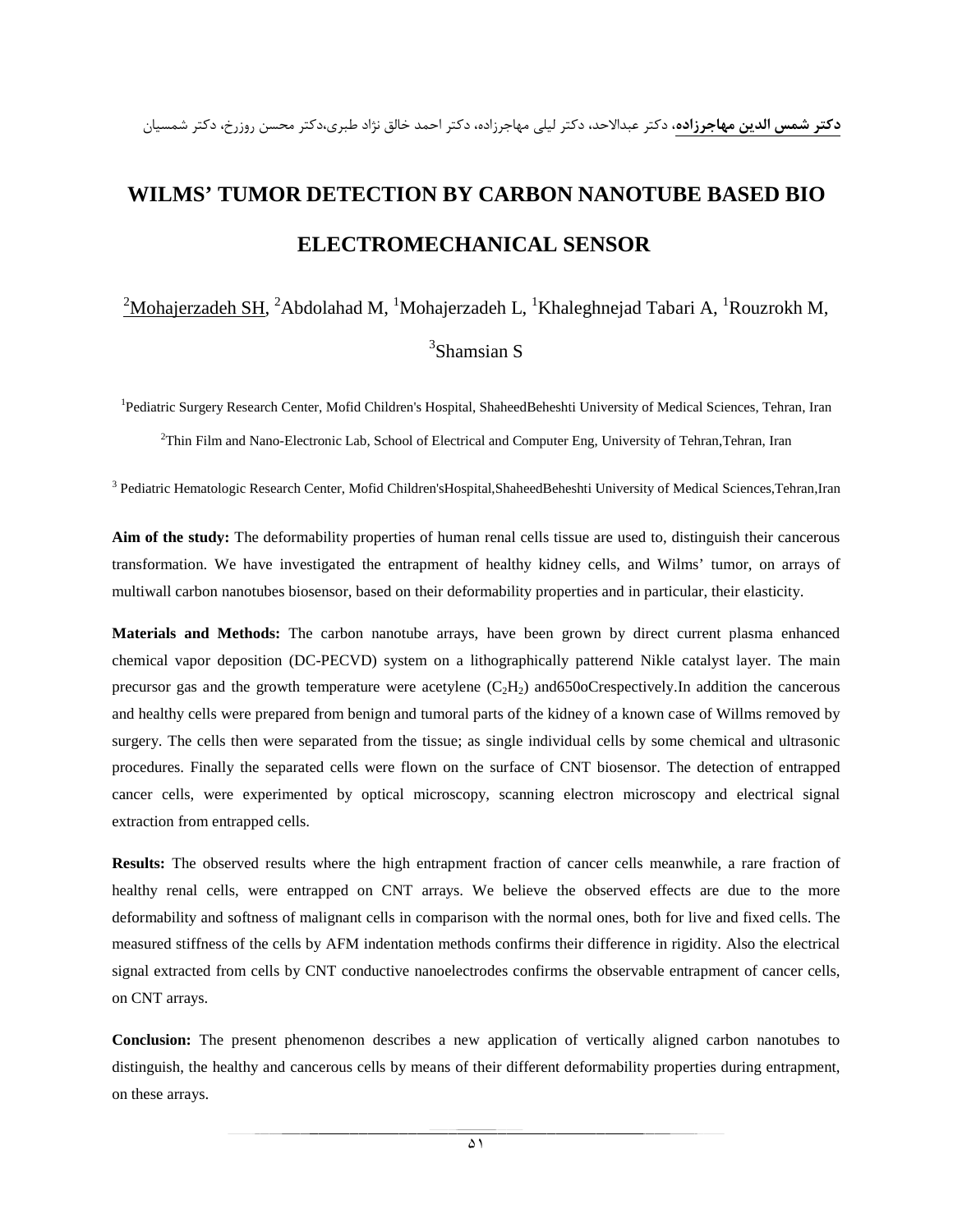# **Nephron Sparing Surgery in Bilateral Wilms' Tumor – A Case Report**

 $^{1}$ Eskandari F, <sup>1</sup>Pourang H, <sup>1</sup>Mollaeian M, <sup>2</sup>Esmaeel Darabi M, <sup>2</sup>Azarshahin M, <sup>2</sup>Espahbodi E

<sup>1</sup>Department of Paediatric Surgery, Bahrami Children's Hospital,

Tehran University of Medical Science, Tehran, Iran

<sup>2</sup>Department of Paediatric Anesthesiology, Bahrami Children's Hospital,

Tehran University of Medical Science, Tehran, Iran

**BACKGROUND:** Management of a child with bilateral Wilms' tumor (BWT) is very challenging, and bilateral nephroblastoma of the renal hilus represents a significant surgical challenge too. Preserving the maximum amount of renal parenchyma is necessary to prevent renal failure, but complete resection is required to optimize the chance of treatment of the malignancy. Nephron sparing surgery is a standard procedure for children with solitary or bilateral Wilms' tumor.

**CASE PRESENTATION:** This patient was a 3 years old girl, who was suffering from dysuria and frequency. A 60mm hypoeqoeic solid mass with central necrosis in the upper pole of right kidney and one 20mm mass in left kidney hilus were seen on abdominal sonograghy and CTS. According to COG, abdominal surgery was performed after chemotherapy without doing biopsy. During laparotomy a solid tumor about 30\*30mm in the upper pole of the right kidney and a 5\*8mm solid tumor without invasion to the vessels of the left kidney hilus was present. Partial right nephrectomy and left tumoral enucleation were done. Follow up continued for one year. Both kidneys were functional and there was no evidence of tumor recurrence in serial imagings.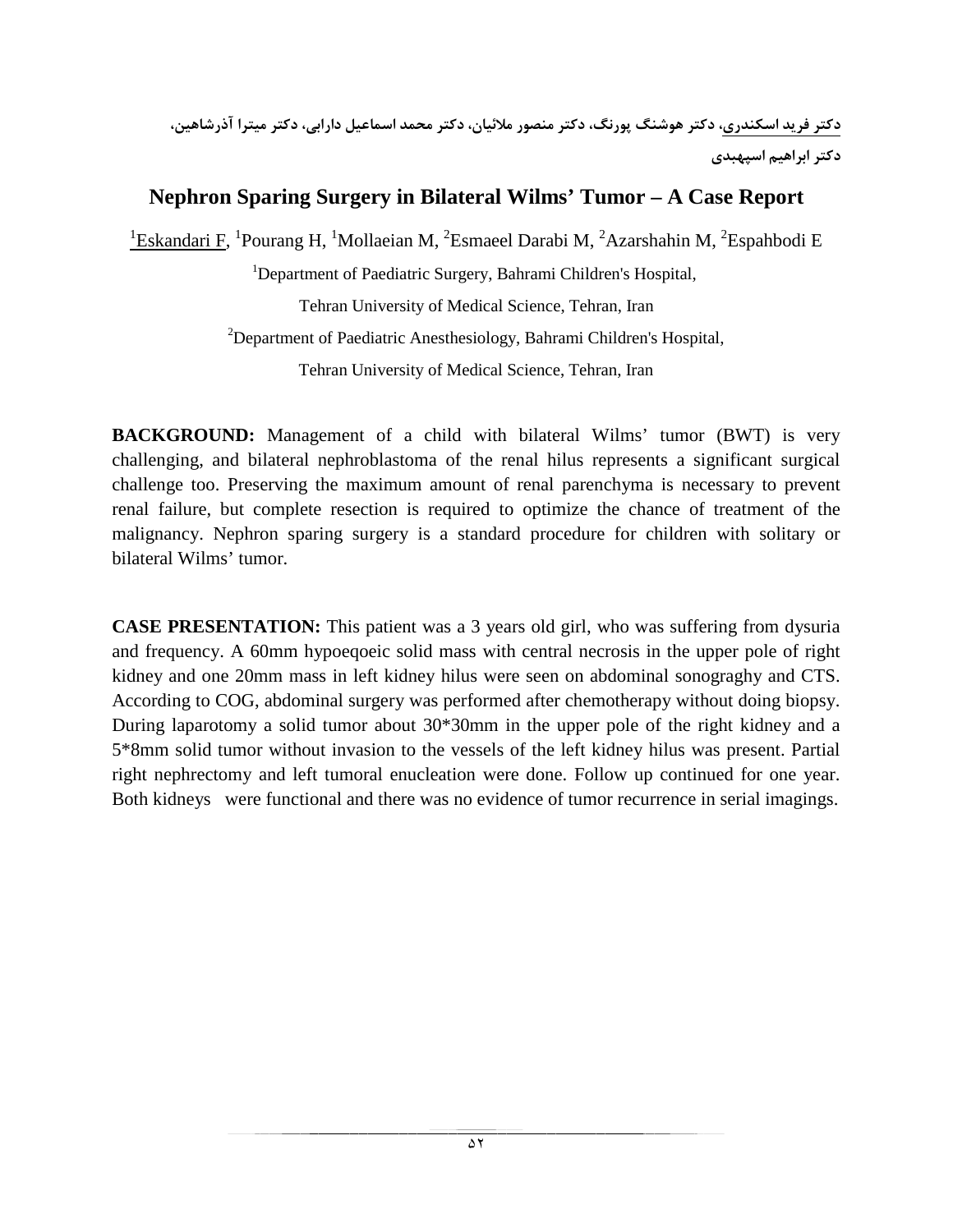**دكتر ناصر صادقيان، دكتر ميرمحمود سيد احدي، دكتر احمد خالق نژاد طبري، دكتر عليرضا ميرشميراني، دكتر اميد امان اللهي**

### **Wilms' Tumor: A 10 Year Retrospective Study of Mofid Children Hospital**

Sadeghian N(MD), Seyed Ahadi MM(MD), Khaleghnejad Tabari A(MD), Mirshemirani A(MD), Amanollahi O(MD)

Pediatric Surgery Research Center, Shaheed Beheshti University of Medical Sciences, Tehran, Iran

**Background:** Wilms' tumor (nephroblastoma) is the most common renal malignancy of Childhood. The aim of the study was to evaluate the characteristics of Wilms' tumor and the results of combined modality treatment obtained in our center in Tehran.

**Methods:** Fifty-five patients diagnosed as having Wilms' tumor were studied in the period Between February 1992 and March 2002. Demographic features, mode of presentation, associated anomalies, the stage of tumor, histopathologic results, and the survival rates were evaluated.

**Results:** Of these 55 patients, 31 were males and 24 were females ( $M/F = 1.2$ ). The mean age at The time of diagnosis was 45.2 months. The distribution of 54 operated patients according to the surgical stage was: stage I 32.7%, stage II 16.36%, stage III 38.1%, stage IV 9%, and stage V 1.8% (one patient (1.8%) has not been operated). Favorable histology was diagnosed in 54.5% and unfavorable histology in 43.6% of the patients. The patients were treated according to National Wilms' Tumor Study protocols. The relapse-free and overall 4 years survival rates were 71% and 86%, respectively.

**Conclusion:** As a developing country, with similar relapse free and overall survival rates to National Wilms' Tumor Study, our institution showed an improvement in the treatment of patients with Wilms' tumor in recent 10 years, but with more adaptation to the National Wilms' Tumor Study treatment protocols better optimum results seem to be achievable.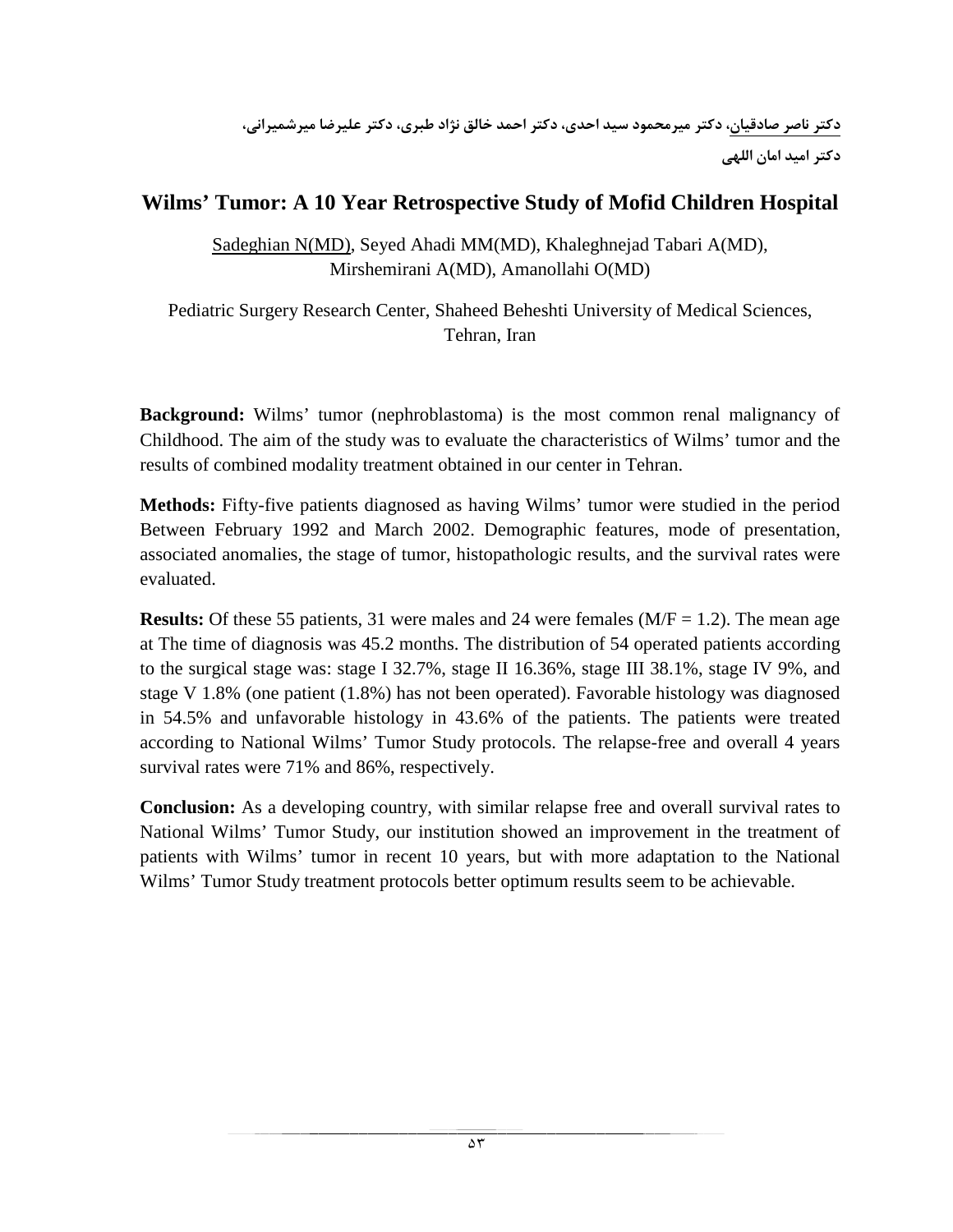**دكتر مهران هيرادفر، دكتر مرجان جودي، دكتر پريسا سعيدي، دكتر احمد بذر افشان، دكتر رضا شجاعيان، دكتر رضا نظرزاده**

### **Pediatric clear cell sarcoma of the kidney with atriocaval thrombus**

## **Conventional approach needs a serious revision**

Hiradfar M, Joudi M, Saeedi P, Bazrafshan A, Shojaeian R, Nazarzadeh R

Sheikh Children's Hospital, Mashhad University of Medical Sciences, Mashhad, Iran

**Background:** Clear cell sarcoma of the kidney (CCSK) is a rare pediatric renal tumor representing almost 3% of childhood malignant renal neoplasm. Atriocaval extension of tumor is even more unusual. According to few cases, therapeutic approach is mostly impressed by experiences in Wilms' tumor but reviewing of reported cases and our patient show a completely distinct entity and behavior for CCSK in children.

**Patient and method:** A six year old girl presented with a right sided abdominal mass. CT scan revealed a renal tumor with vascular involvement extending to the right atrium. Echocardiography confirmed tumor thrombus as a floating process in IVC up to the right atrium. Fine needle biopsy suggested clear cell sarcoma so neoadjuant chemotherapy was initiated but minimal effect was observed so surgical exploration was planned under cardiopulmonary bypass. Intra atrial extension of tumor was firm and fixed to the renal mass. Right radical nephrectomy was performed and intracaval part was easily excised with the tumor via a limited venotomy. Patient is tumor free in 18 months fallow up.

**Results:** Reviewing few cases of CCSK with atriocaval involvment showed that tumor thrombus regression cannot achieved successfully by pre-operative chemotherapy, as the intravascular part of CCSK is firm and fixed, tumor embolus is unlikely so invasive approach with sternotomy and cardiopulmonary bypass is not reasonable. CCSK tumor thrombus could be removed en bloc with renal mass via a limited venotomy.

**Conclusion:** CCKS with intravascular involvement has completely different characteristics from Wilms' tumor so conventional approaches that mostly come from Wilms' studies must revise seriously.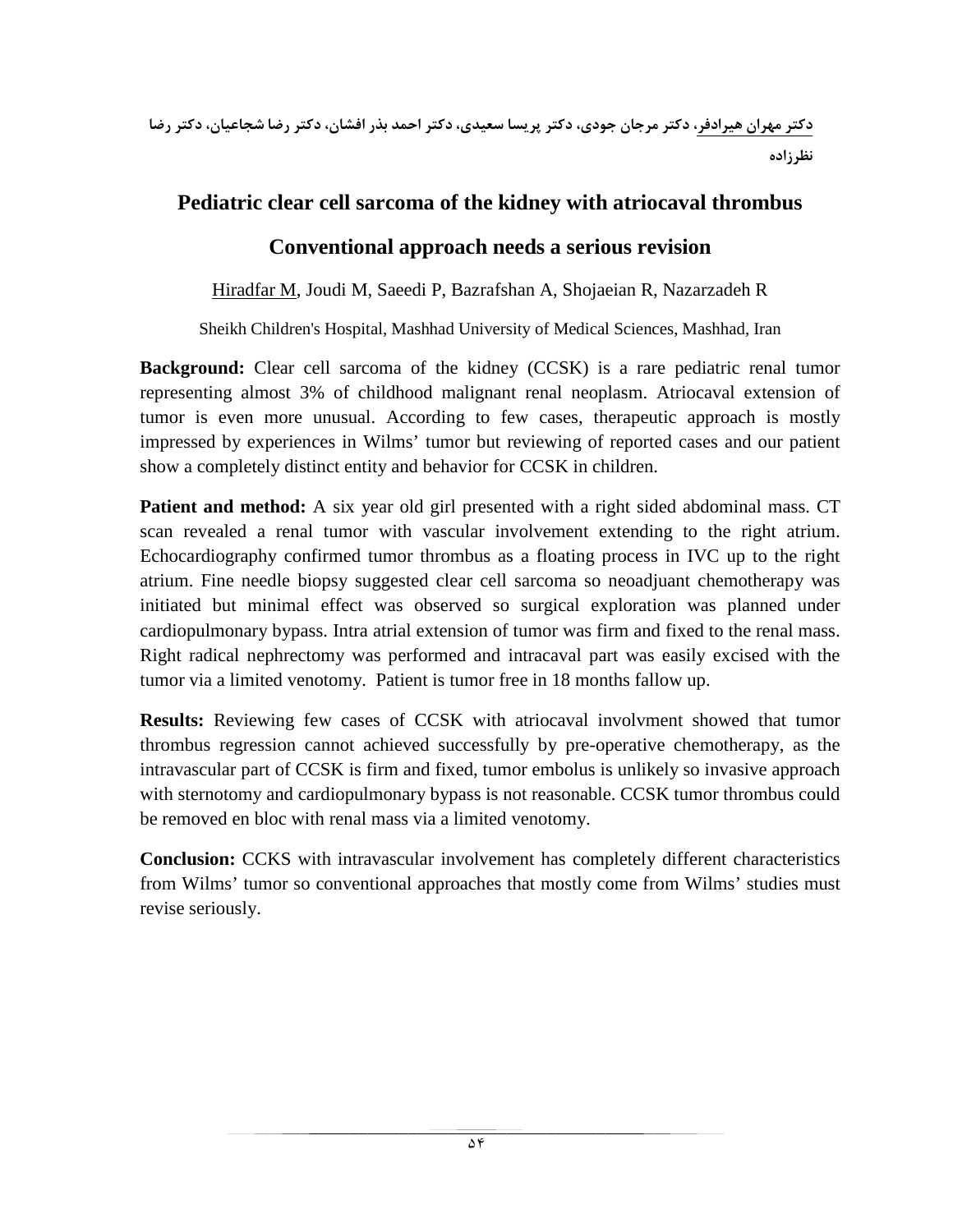### **دكتر سهيل اوصيا**

### **Renal Fusion and Ectopia**

### Osia S

Non communicable pediatric disease research center, Babol University of Medical Sciences, Babol, Iran

**Background :** The embryology of congenital anomalies of the kidney involves two protagonists and three events.

This event occurs during first & weeks of gestation .

The ectopic kidney derives from an error of ascent. Most are pelvic kidneys that fail to ascend out of pelvic cavity. Ectopic kidney can be unilateral or bilateral .

Crossed renal ectopia refers to ectopic kidney displacing to opposite side and the ectopic kidney is usually hypo plastic. The majority of these are fused but there are some reports of cases without fusion.

Ectopic kidneys may be asymptomatic and incidentally found, but complications like urethral obstruction, reflux, infection and calculi can occur.

**Case report:** We introduce a 6 years old girl with chief complain of recurrent urinary tract infection. After admission and evaluation, ultrasonography result showed an ectopic kidney in left pelvic .the result of radionuclide cystography showed grade II vesicoureteral reflux (VUR) accompanied with hypoplasia of Lt Kidney.

**Conclusions:** It is very important that ectopic kidneys can associate with other abnormalities and we must be aware and fallow them till role out .some of them like VUR can missed and led to lots of complication like renal scare but if diagnosed on time Complications can prevented by surgical correction (in high grade cases ) or antimicrobial agent prophylaxes .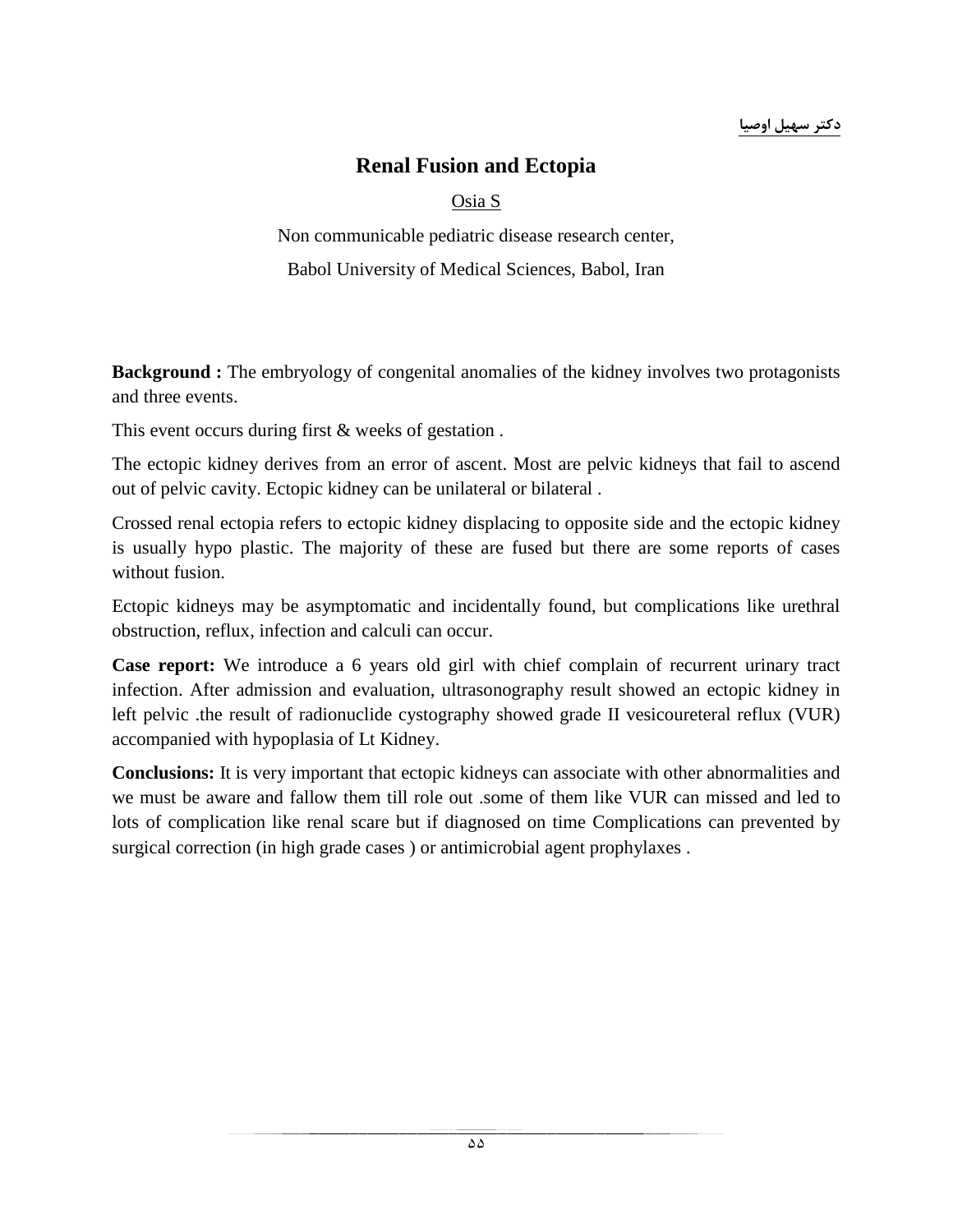### **Bilateral Wilms' tumor, Shiraz experience**

### Foroutan HR

Laparoscopy Research Center, Shiraz University of Medical Sciences

Bilateral Wilms' tumors are not very common. Approaching these patients is controversial. Here we present our experience with 5 patients with bilateral Wilms' tumor in Pediatric Surgery Ward, Nemazi Hospital, Shiraz University.

**Methods and materials:** We reviewed the charts of the patients with Wilms' tumor; five of them had bilateral tumors. Age, sex, diagnostic procedures, size, stage, surgical and medical approach histology and prognosis were studied.

**Results:** there were three female and two male. One patient had contralateral recurrence, seven years after right nephrectomy. Other 4 patients had synchronous Tumors.

Most of the patients underwent chemotherapy before surgical approach. Total nephrectomy was performed for 4 patients and one patient underwent bilateral partial nephrectomy

**Conclusion:** we recommend chemotherapy before surgical approach and bilateral partial nephrectomy when feasible.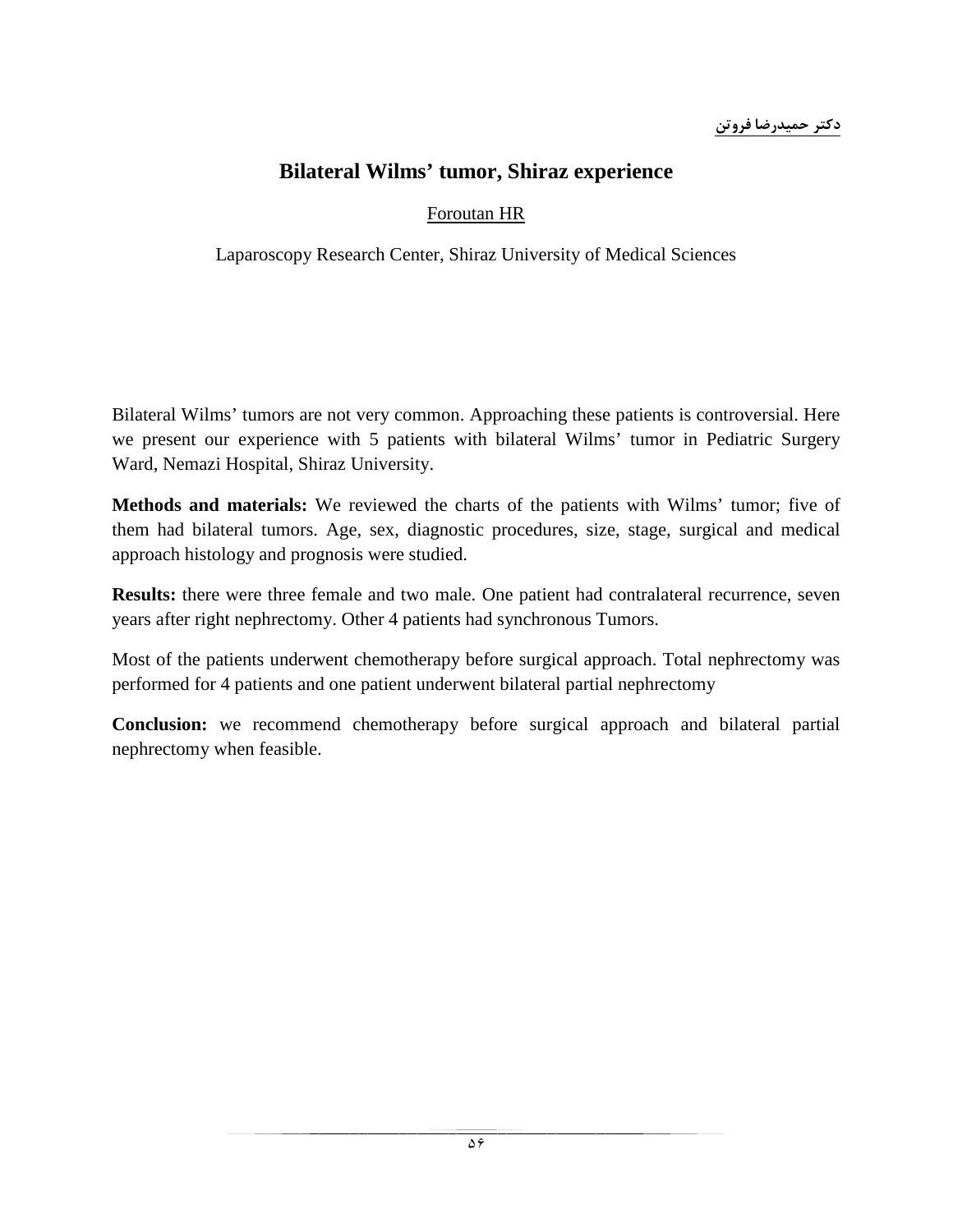### **Management protocols of Wilms' tumor: NWTS vs SIOP**

Badebarin D, Aslanabadi S, Jamshidi M

Tabriz Department of Pediatric Surgery, Tabriz University of Medical Sciences, Iran

Wilms' tumor (nephroblastoma) is the most common malignant tumors of the kidney in children. The treatment of Wilms' tumor can be considered as the paradigm for multimodal treatment of malignant solid tumors in childhood. With the availability of several protocols in the management of Wilms' tumor, there is dilemma in the minds of the treating oncologists or pediatric onco-surgeons as to whether the child should receive upfront chemotherapy or should be operated upon primarily. It is necessary for us to understand why do we follow either of the protocols, National Wilms' Tumor Study (NWTS) which follows the upfront surgery principle or the Societe Internationale D'oncologie Pediatrique (SIOP) which follows the upfront chemotherapy principle in all stages of the disease. While deciding which protocol to follow, it is imperative to know the pros and cons of the treatment strategies and also to study the outcome patterns in both the treatment regimes.

 In an attempt to compare all the differences in both the major protocols, it was realized that most of our patients in the Iran scenario present with advanced disease and thus poorer outcomes if intensive and appropriate treatment strategies are not utilized.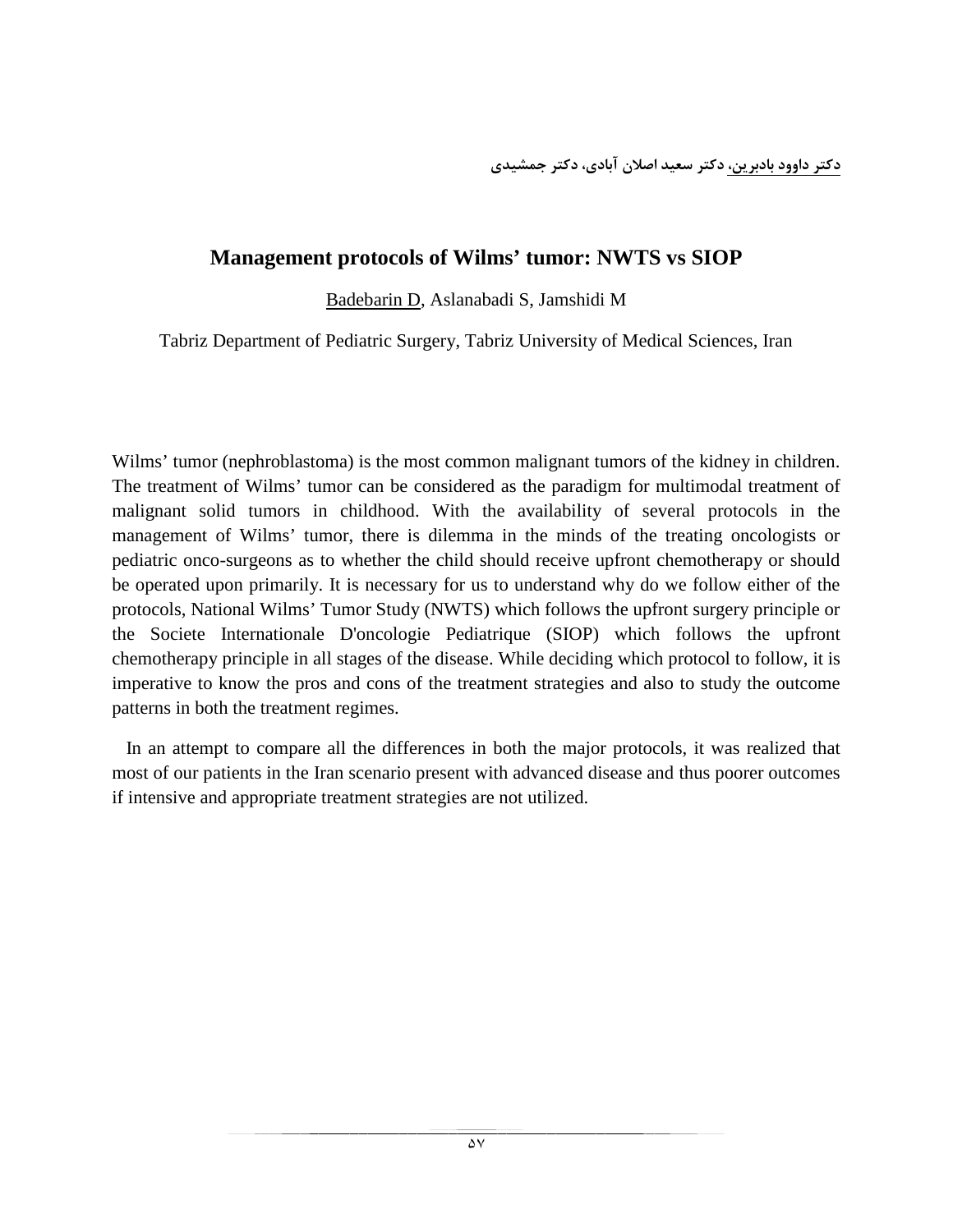### **Associated Urologic Anomalies in Patients with Anorectal Malformations**

### Haidar Muhssein Kufa University, College of Medicine, Najaf, Iraq

**Background:** Patients with anorectal Malformations are frequently associated with urologic anomalies of varying complexity. Some of them need surgical correction and others need only pharmacologic therapy and follow up.

**Methods:** Data of 29 patients (13 males and 16 females) born with anorectal malformations in the period between September 2010- November 2012 were reviewed retrospectively. Ultrasound examination was done for all patients and if abnormality encountered, further investigations then done. All patients were referred to a pediatric urologist for treatment and follow up.

**Results:** The incidence of associated urologic anomalies was 9.6%.Absence of one kidney was most commonly encountered .This incidence may not reflect the actual coexistence of urologic anomalies in patients with anorectal malformations due to the limited number of the patients and the lack of patients with severe malformations like cloaca.

**Conclusion:** Urologic anomalies are more common in patients with high malformation. Ultrasonography should be done for all patients with anorectal malformations as a first non invasive screening test but more invasive investigations like cysto-urethrography should be spared for patients with abnormal ultrasound like dilated pelvi- calyceal system.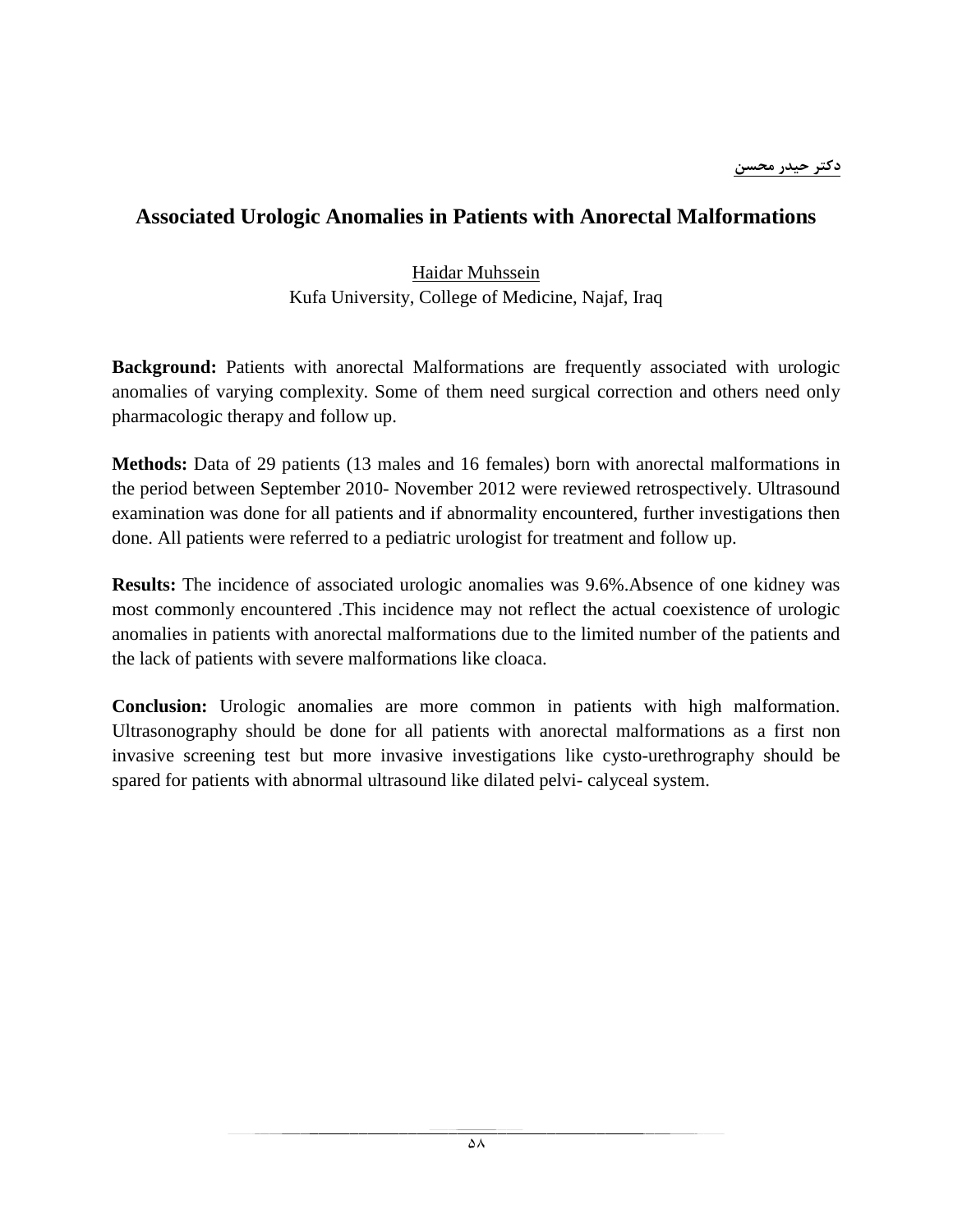# **Suitable Sex assignment of ambiguous newborns is the most challenging decision in neonatology**

Kariminejad MH

Although sex assignment in the normal newborn is easy and simple, it is time consuming and the most challenging decision on an ambiguous child. It is team work and the following items should be delineated:

\* Anatomy and function of the external and internal genitalia

\* Chromosomal structure (Karyotype)

- \* Hormonal assays
- \* Molecular analysis of SRY factors in case

When the child is older, 4 other main factors should be considered:

**Gender identity**: private sense of being man/woman,

**Stable gender identity**: concordance between sociology and phenotype,

**Gender role**: a set of social and behavioral norms,

**Gender orientation**: the way of sexually attraction

Although sex constitution is identified during fertilization of spermatozoa carrying X or Y chromosome, its differentiation depends on the testicular secretion; Alfred Just demonstrated that in the absence of testicular function, the genital organs in all embryos differentiate toward female gender. Although this differentiation is a continuous phenomenon, it could be divided to four major phases. Gonads differentiation, development of Mullerian or Wolf ducts, differentiation of external genitalia, development of genital organs, and secondary sex characteristics. Failure of any phase leads to ambiguous genitalia, which was classified by Kelebs (1876) as **True or Pseudo Hermaphrodites**. In 2005, this classification was substituted as **Disorders of Sex Development (DSD).**

See the table:

| <b>Classical Terminology</b>       | Proposed Modern Terminology     |
|------------------------------------|---------------------------------|
| Intersex                           | Disorders of Sex Development    |
|                                    |                                 |
| True Hermaphrodite                 | <b>Ovotesticular DSD</b>        |
| XX Female/ XX Male sex reversal    |                                 |
| XY Male or XX/XY Chimeric          |                                 |
| Male Pseudohermaphrodite           | 46,XY DSD                       |
|                                    | Undervirilization of XY Male    |
|                                    | Undermasculinization of XY Male |
|                                    |                                 |
| Female Pseudohermaphrodite (46,XX) | 46,XX DSD                       |
|                                    | Over Virilization or Hirsutism  |
|                                    | Both in female 46, XX           |
|                                    |                                 |
|                                    |                                 |

Although there is no reliable practical classification, the proposed modern terminology may be helpful for patient management.

Some related cases are presented.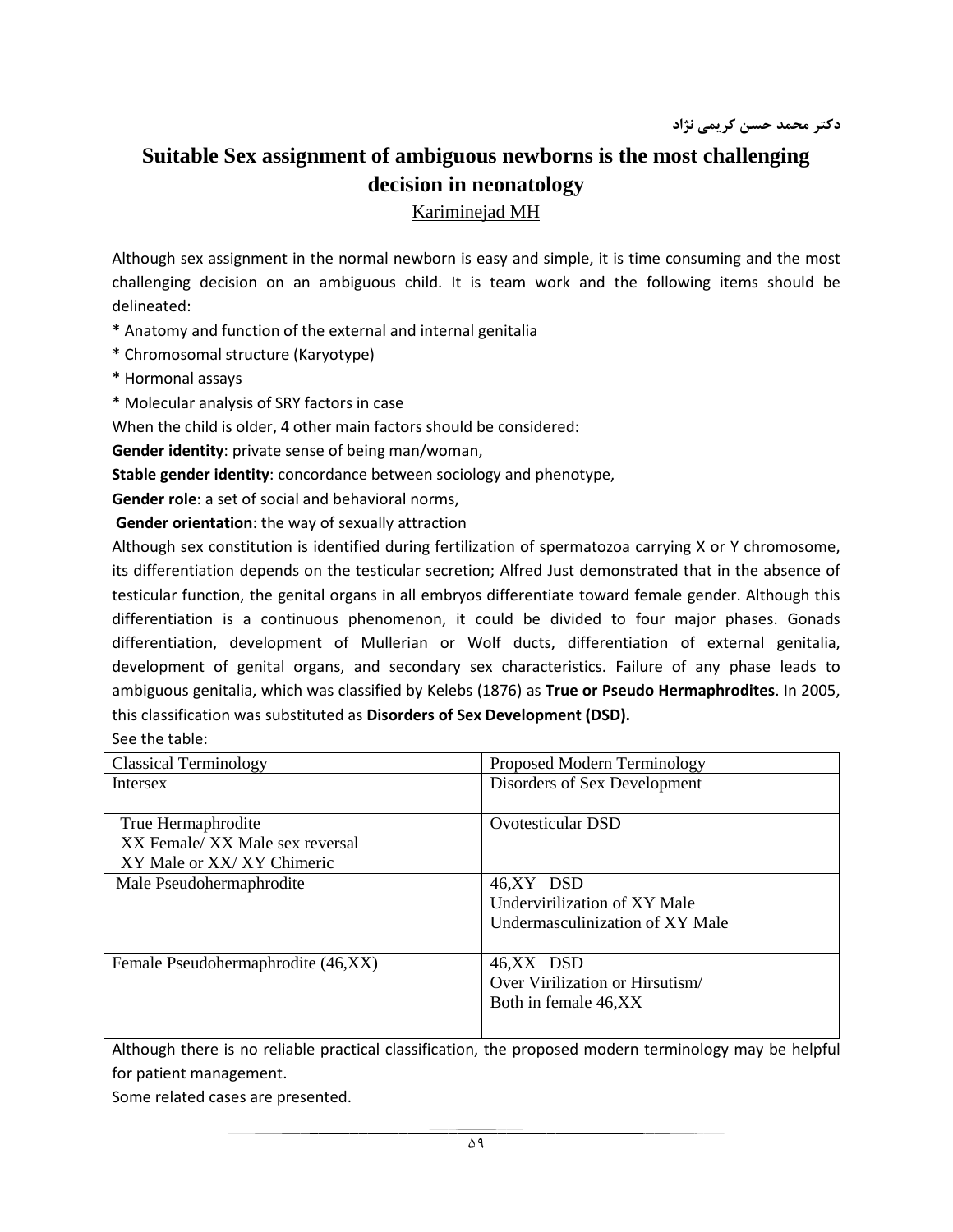# **Contralateral Exploration in Children with Unilateral Inguinal Hernia (study N.1 & N.2)**

### Davari H.A

Department of Pediatric Surgery, Isfahan University of Medical Sciences Isfahan, Iran

#### **(Study N.1)**

**Purpose:** The goal of this study was to determine the relative frequency of bilateral inguinal hernia in children referred with unilateral inguinal hernia, according to their age, sex and side of involvement.

**Methods:** It was a cross - sectional analytic and descriptive study of 400 patients under 6 years of age with unilateral inguinal hernia who were operated from April 2003 to October 2005. All patients were fallowed until April 2012 for contra lateral hernia.

**Results:** There were 31 female and 369 male patients. Totally 15.3% of the patients gut contra lateral hernia, 22.6% of girls and  $14.6%$  of boys (P<0.173).

29% of the patients were less than one year old and 23.5% of them gut contra lateral hernia vs.11.6% of patients between 1-6 years old(P=0.017). Right sided hernia was present in 68.3% of patients and 13.9% of them vs.  $18.1\%$  of the patients with left sided hernia gut contra lateral hernia (P=0.278).

**Conclusion:** There was a significant relationship between sexes and development of contra lateral hernia but there was not significant relationship with age and the side of involvement and development of contra lateral hernia. Therefore contra lateral exploration is recommended in patients under the age one and especially in girl patients.

#### **(Study N.2)**

**Purpose:** The goal of this study was to determine the relative frequency of bilateral inguinal hernia in children referred with unilateral inguinal hernia, according to their age and sex.

**Methods:** It was a cross - sectional analytic and descriptive study of 336 patients under 3 years of age who were operated from April 2010 to October 2011. Routine countralateral exploration was performed in all patients.

**Results:** There were 99 female and 237 male patients. 65% of girls and 36% of boys were less than one years old. Right sided hernia was present in 57% of patients. countralateral exploration showed that 76% of girls and 62% of boys had countralateral patient processus vaginalis . 77% of the patients under the age of one and 57% of patients between 1-3 years old had positive exploration (P=0.005).

**Conclusion:** There was a significant relationship between sex, age and development of countralateral hernia but not with the side of involvement.

Therefore countralateral exploration is recommended in patients under the age one and in girl patients.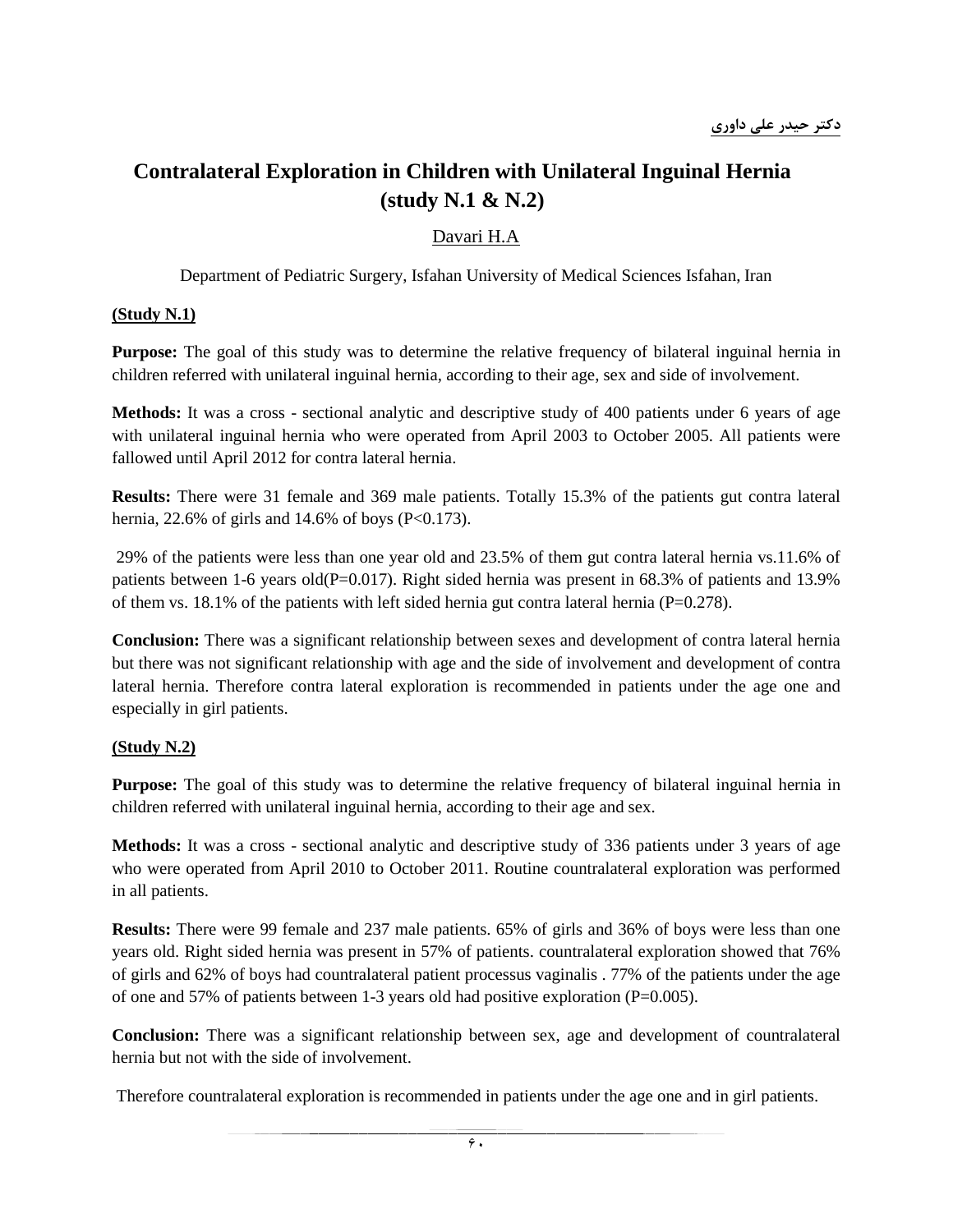### **MALCIRCUMCISION, WHAT'S OUR DUTY?** Mousavi A

Department of Pediatric Surgery, Faculty of Medicine,

Mazandaran University of Medical Sciences, Sari, Iran

#### **BACKGROUND:**

Male circumcision is one of the most commonly performed procedures worldwide. It has an estimated complication rate ranging from 0.1% to 35%. Amputation of the shaft is one of the most devastating complications reported. The estimated complications after newborn circumcision covers only the immediate postoperative period prior to the infant's discharge from the hospital. The rate of subsequent repeat surgery to correct of late complications is unknown.

#### **METHODS:**

This was a prospective study of penile injuries resulting from circumcision managed in our unit.

Information on their demographic data, their age at circumcision, where and who circumcised them was obtained from their mothers. They were clinically examined for the presence and type of complications of circumcision.

#### **RESULTS:**

We have managed many boys due tomalcircumcision and late complications. Of those who sustained these complications,redundant foreskin, excessive loss of foreskin and buried penis were more. We had two patients withsustained amputation of the glans penis. On the other hand we had to do reoperation for 10 boys with hypospadias who had circumcised.Electrocautery-inducedUrethrocutaneous fistulae and Plastibell Ring injury of glans were other complications.If too much skin is taken, the skin of the scrotum is pulled up the shaft of the penis, making it appear shorter and penoscrotal webbing.

#### **CONCLUSIONS:**

Regrettably, it seems that the majority of those performing surgical procedures on the penis of minors take no interest in following up the outcome after the organ has developed.

We have a very high rate of complications of circumcision. Unfortunately, most of neonatal circumcisions are performed by inexpert physicians. We suggest that training workshops should be organized to adequately retrain all practitioners of circumcision on the safe methods available.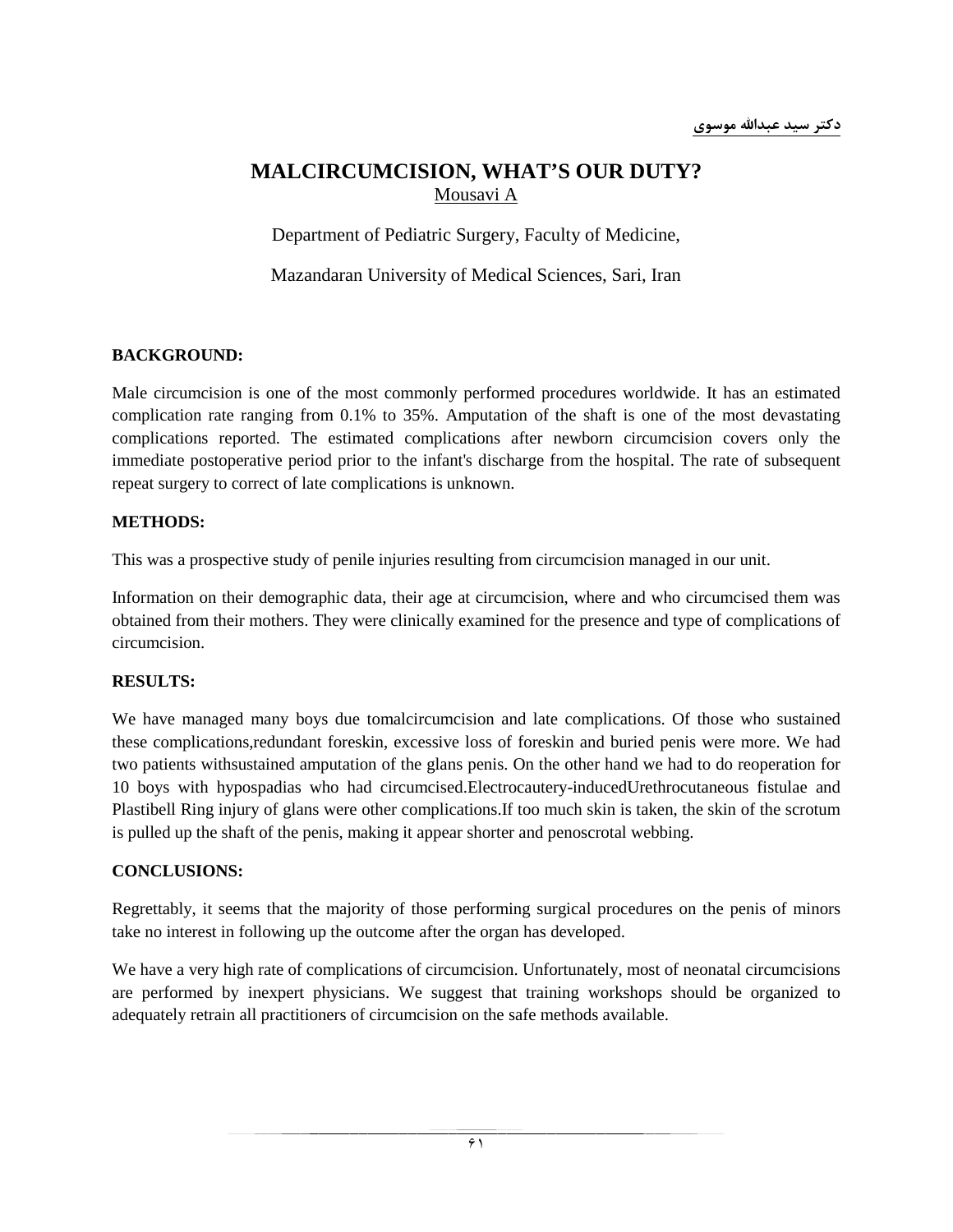**دكتر فريد اسكندري، دكتر هوشنگ پورنگ، دكتر منصور ملائيان، دكتر محمد اسماعيل دارابي، دكتر ميترا آذرشاهين، دكتر ابراهيم اسپهبدي**

### **McKusick-Kaufman Syndrome - A Case Reporte**

<sup>1</sup>Eskandari F, <sup>1</sup>Pourang H, <sup>1</sup>Mollaeian M, <sup>2</sup>Esmaeel Darabi M, <sup>2</sup>Azarshahin M, <sup>2</sup>Espahbodi E

<sup>1</sup>Department of Paediatric Surgery, Bahrami Children's Hospital,

Tehran University of Medical Science, Tehran, Iran

<sup>2</sup>Department of Paediatric Anesthesiology, Bahrami Children's Hospital,

Tehran University of Medical Science, Tehran, Iran

**Background:** Hydrometrocolpos is dilatation of the uterus and vagina due to obstruction of vaginal outlet and accumulation of fluid. The obstruction can be produced by imperforate hymen, transverse vaginal septum, or vaginal atresia. The accumulated fluid is secreted by the endometrial and endocervical glands as a result of estrogenic stimulation. Thus, hydrometrocolpos appears either early in infancy or at puberty when circulating maternal estrogens or endogenously secreted hormones are present.

The association of hydrometrocolpos and polydactyly in children with vaginal atresia or imperforate hymen has previously considered this abnormality as a homozygote expression of a rare autosomal recessive gene.

**Case Presentation:** A neonate girl, born on 39-week of gestation and weight of 3.2 kg, was immediately transferred to our hospital because of a large lower abdominal mass and polydactyly of both feet. Sonography of abdomen showed displacement of both kidneys and mildly dilated ureters. There were also two masses about 85\*70\*60mm and 30\*40\*25mm in the center and lower abdomen. Operation was performed on the fifth day of admission and a huge hydrometrocolpos was found and drained. Distal vagina was atretic and attached to the posterior wall of vesical neck. A drain was left in vagina through abdominal wall. Vaginoplasty was performed after 2 months.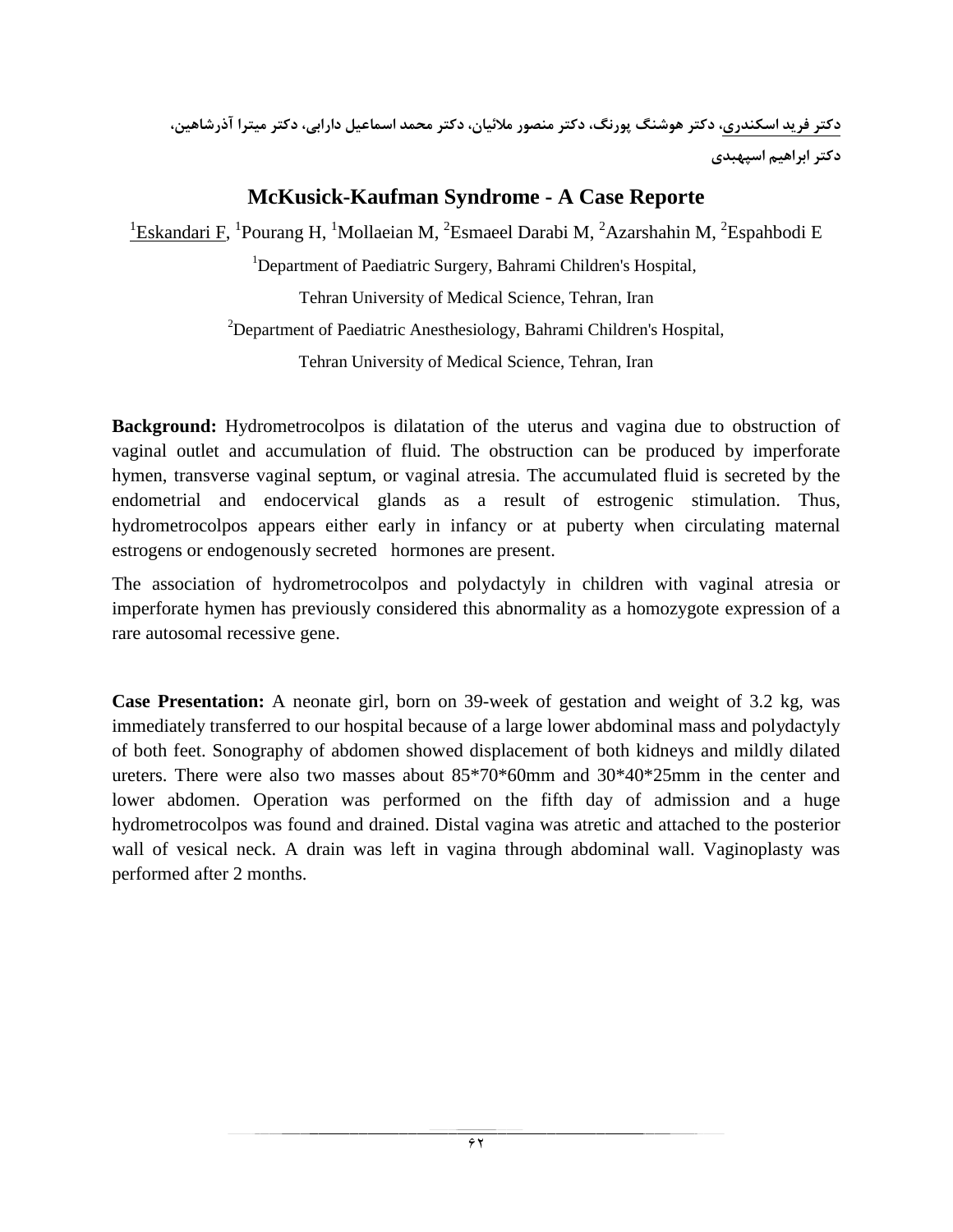### **Treatment of disorders of sex development and presentation of 84 cases**

Delshad S, Razaghi azar

Aliasghar Children's Hospital, Iran University of Medical Sciences

#### **Purpose :**

Many factors such as chromosomes, gonads, hormones and enzymes influence the development and differentiation of embryo external-genitalia. A defect in any of these factors can result in the development of child with genital ambiguity. Physical and emotional complications related to genital ambiguity may be prevented by appropriate assessment and surgical planning. This study investigated methods to treat patients with genital ambiguity and compared results of two-stage surgery versus one in patients with female pseudohermaphroditism condition related to congenital adrenal hyperplasia.

#### **Methods :**

This retrospective study included 85 patients who underwent genital reconstructive surgery at Ali Asghar Children's Hospital, Tehran Children's Hospital between 1998 and 2012. 68 patients had female pseudohermaphroditism with adrenal hyperplasia origin and 17 patients had other types of intersex disorders. Patients in one-stage surgery group received genital reconstructive surgery when they were 3 to 6 months old and for patients in two- stage surgery group, the second procedure was performed when the patient was between 5 and 6 years old. 66 patients with female pseudohermaphrodism underwent clitoroplasty, labioplasty and vaginoplasty to change their masculine external genitalia appearance from masculine to feminine form. In one stage-group, these procedures were completed concurrently while in two stage type, clitoroplasty and labioplasty was carried out when the patient was 3 and 6 months old and vaginoplasty was performed when the patient was between 5 and 6 years old .

#### **Results:**

Of 68 cases of female pseudohermaphroditism with the adrenal gland hyperplasia 36 cases underwent one stage-surgery. The remaining 30 cases had two-stage surgery in which clitoroplasty and labioplasty was carried when the patient was 3 and 6 months old and vaginoplasty was delayed until the patient was between 5 to 6 years old. Vaginal opening stenosis as the most common post-surgical complication was not observed in 41.7% of one-stage surgery group and 85% of two-stage type. This difference between one stage-surgery group and two stage type is statistically significant (p=0.047 (

#### **Conclusion:**

In comparison to one-stage surgery, vaginal opening stenosis was observed statistically less in twostage surgery and therefore two-stage surgery can be a better approach to treat patients with genital ambiguity in Female pseudohermaphroditism type. Key Words: Genital ambiguity, intersex condition, adrenal hyperplasia, vaginoplasty, clitoroplasty.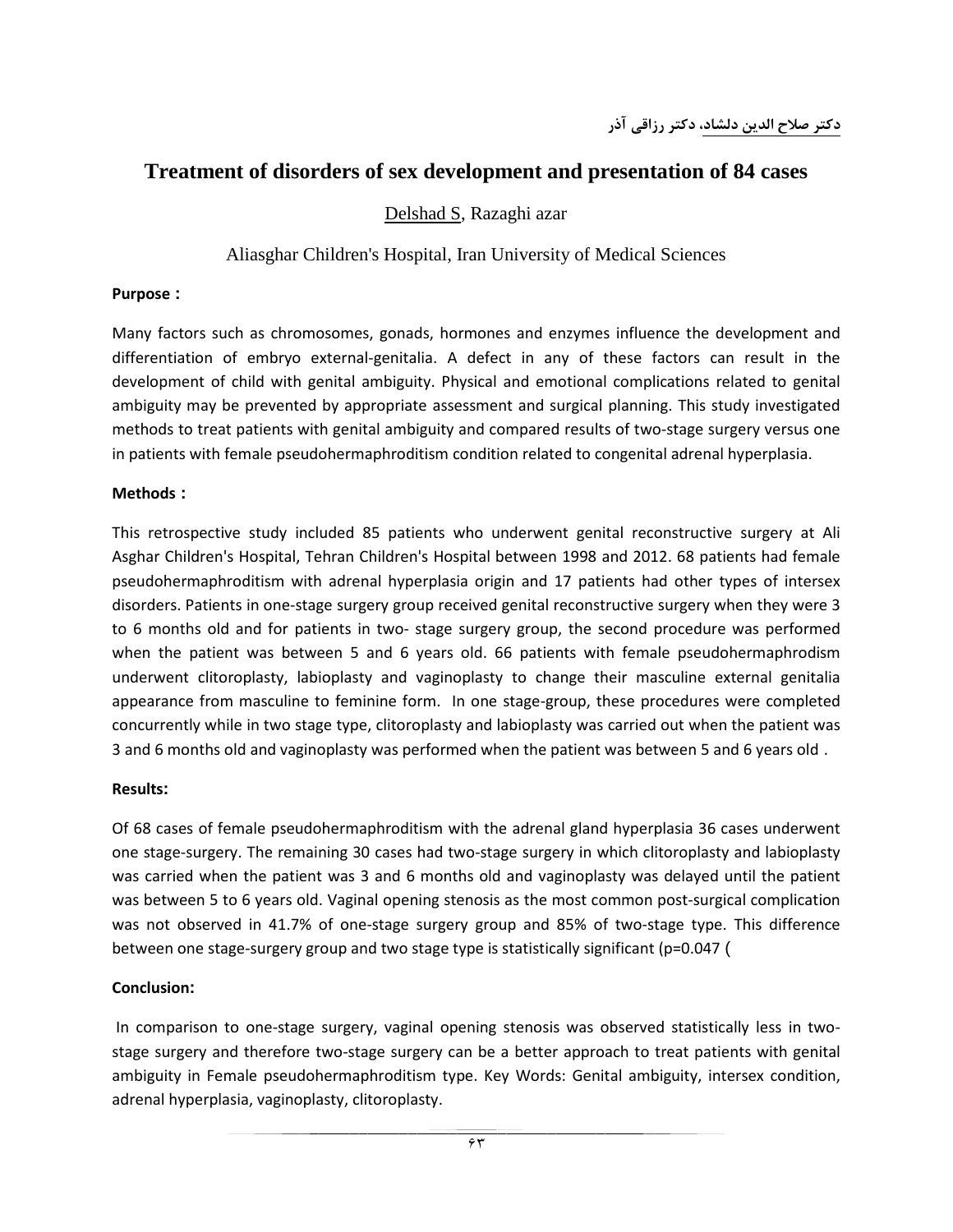### **Urinary Tract Infection Management in Neonatal Intensive Care Unit (NICU)**

Tajalli S Neonatal Intensive Care Master Student Shahid Beheshti University of Medical Science, Tehran, Iran

**Background :NICU** is a sensitive part in hospital and infection control is often difficult. Nosocomial infection is a localized or systemic process that results from adverse reaction to the presence of an infectious agent(s) or its toxin(s) that was not present or incubating at the time of admission to the hospital.

**Result:** NICU may also be a source of infection for other infants. The most common infections

of the newborn blood infection is  $(45.6\%)$ , surgical site infection  $(31.1\%)$ , urinary tract infection (18.9%) and respiratory tract infections (14.4%) respectively. 1 percent of urinary tract infections in newborns was happening. The incidence of infection is much higher in low birth weight infants and three times more common in males than in females. Infants with congenital anomalies of the kidney ureter bladder Vmbtlayan to Rfla who have a higher percentage of urinary tract infection

The most common organisms are effective in urinary infections are: Escherichia coli (E.coli), Klebsiella, Proteus, and Staphylococcus. Birth and perform invasive procedures such as the use of urinary catheters has an important role in the incidence of urinary tract infection.

**Conclusion**: NICU infections increase mortality and prolong hospital stay and hospital costs

infants'. The increased survival of low birth weight in recent decades is due to increasing infections. National UTI is considered a major problem and we must avoid by control nowadays carefully and making necessary and appropriate measures planning.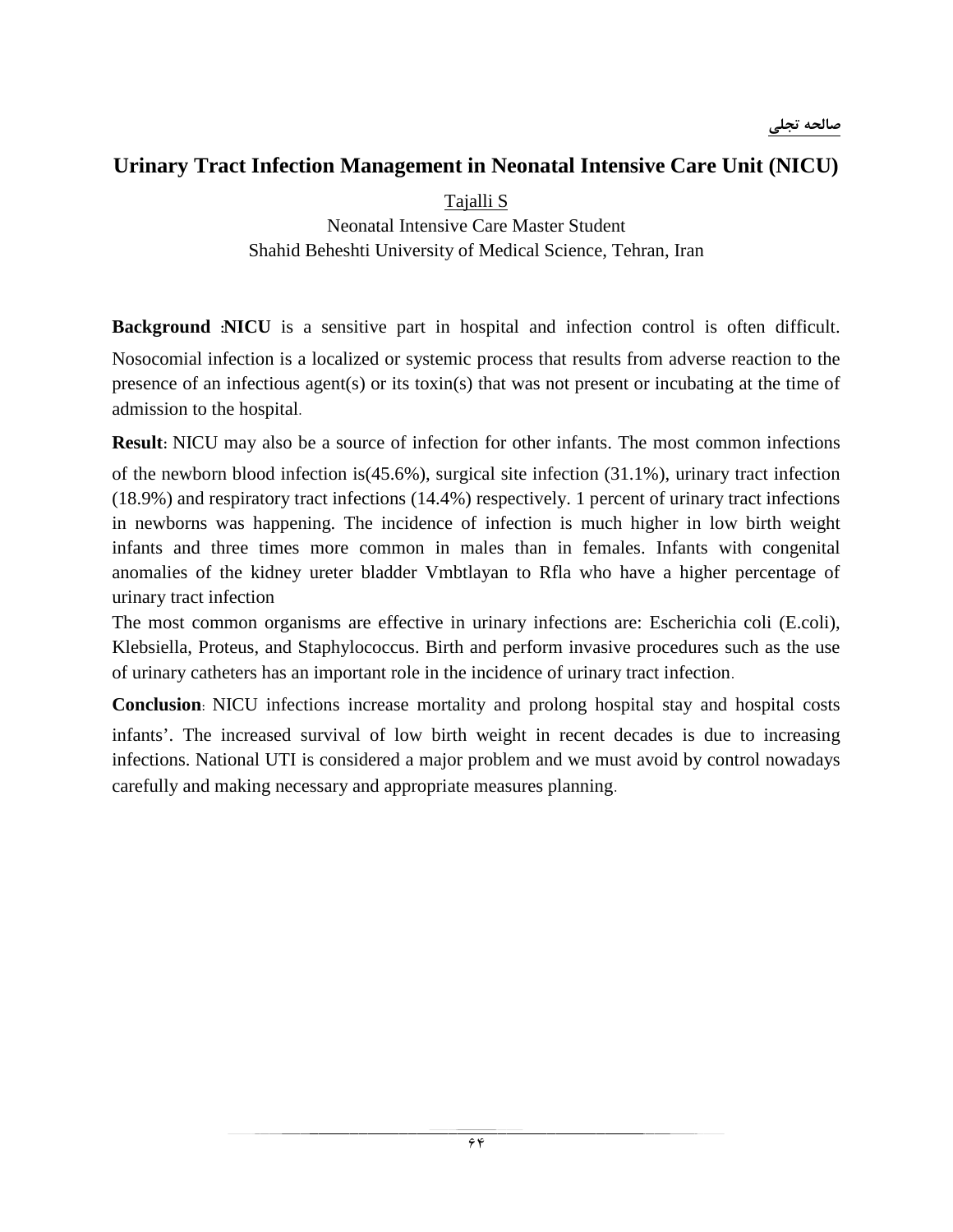# **Results and complications of children with ESRD undergoing peritoneal dialysis catheter placement 1997-2013 in Aliasghar Pediatric Hospital**

Jahangiri F, Hooman N

Pediatric Surgery Department, Aliasghar Pediatric Hospital, Iran University of Medical Sciences, Tehran, Iran

**Introduction &Purpose:** Peritoneal dialysis (PD) is the preferred long-term dialysis modality in the pediatric population. The aim of this study was to analyze results of (PD) catheter placement in our center.

Material & Method: Between "1997 - 2013" the record files of all patients with ESRD undergoing (PD) catheter placement were evaluated. The demographic data, surgical complications, underlying disease, frequency of catheter change, out flow failure & survival were evaluated.

**Results:** 48 patients with a mean age of 44months (min 9 days; max 16years) underwent PD insertion. 28(59%) patients were male and 20(41%) were female. The most common underlying diseases were reflux nephropathy and cystic kidney disease (n=23). 61 catheter implanted surgically in 48 patients. PD catheter inserted laparoscopically in five cases. Reoperation for malfunction or infection was required in 44% of patients with a median PD catheter survival of 12.4 months. Reoperation for hernias (inguinal, umbilical, incisional) occurred in 15(43%) patients. From48 patients, 19 cases were under CAPD, 8 patients had kidney transplantation, and 8 died. Lost to follow up was in 13 patients.

**Conclusions:** In this study catheter removal rate was relatively high due to peritonitis and malfunction. And many patients need another operation for hernia repair. It seems Laparoscopic insertion of a peritoneal dialysis catheter allows accurate placement of the catheter under direct vision and during this procedure we can also evaluate the patent processus vaginalis and umbilical defect so we can prevent from further hernias repair. Further clinical trial studies for confirmation are recommended.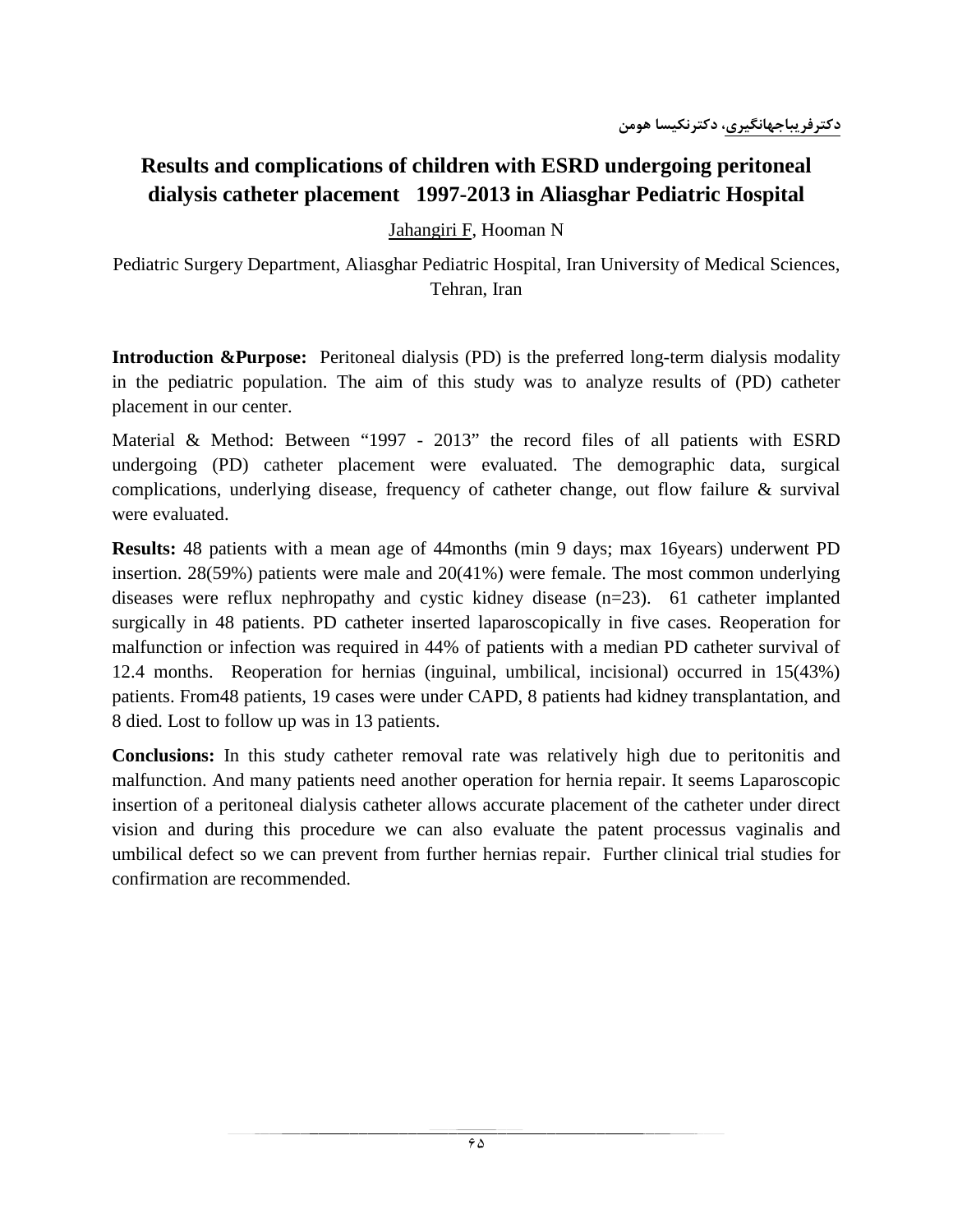**دكتر سيد جواد نصيري، دكتر مجتبي موسوي خوشدل، دكتر صلا ح الدين دلشاد، دكتر پيروز فرهود، دكتر فريبا جهانگيري،** 

# **Early insertion of trans-prineal port during laparoscopic anorectoplasty: A new concept**

Nasiri J, Mousavi Khoshdel A, Delshad S, Farhoud P, Jahangiri F Department of Pediatric Surgery, Ali Asghar Children's Hospital,

Tehran University of Medical Sciences

### **ABSTRACT:**

Laparoscopic operation in pediatric surgery is in progress in every field .Laparoscopic anorectoplasty needs high level of skill for laparoscopic suturing and nothing. We operated on 1 case of imperforate anus and 2 cases of cloac anomaly in our center .we inserted prineal port for rectal pull through in early stage of operation before cutting of fistula. This port then was used for insertion of one 10 mm clip applier that used for clipping of fistula instead of suturing of it. In this manner, surgery was simplified and time of operation was reduced.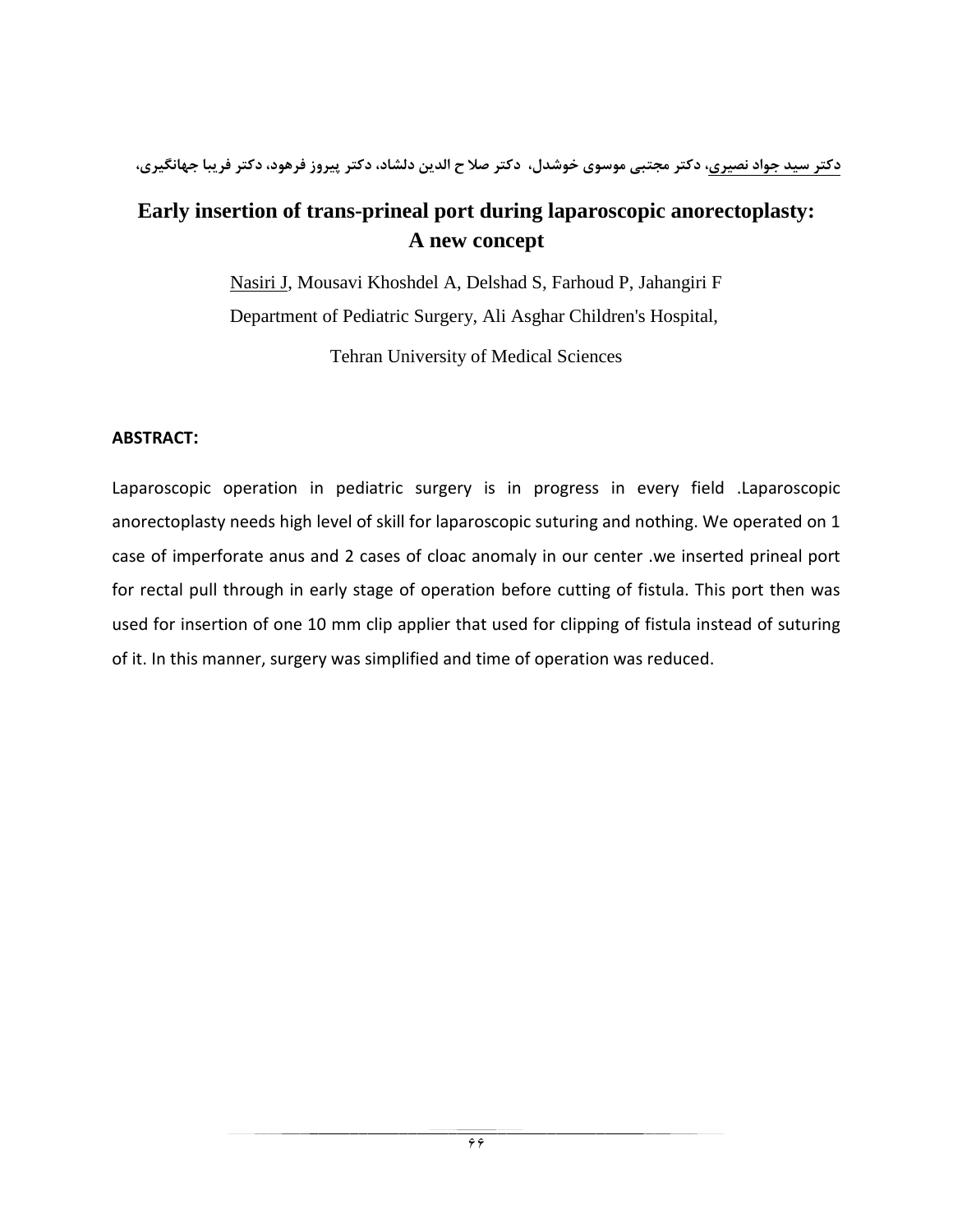# **The comparative study of the outcomes of early and late oral feeding in intestinal anastomosis surgeries in children**

Amanollahi O,

Department of Pediatric Surgery, Kermanshah University of Medical Sciences, Kermanshah, Iran

**Background**: A leakage of intestinal anastomosis is typically regarded as a devastating postoperative complication. Traditionally it's believed that long fasting after intestinal surgery protect anastomosis site and most surgeons applied this method. Post-operative long fasting has many physical and mental adverse effects, especially in children, but its benefit has not proven yet. The current study aimed to compare the outcomes of early and late oral feeding in intestinal Resection and anastomosis surgery in children.

**Methods**: This is a double-blind controlled trial study. A total of 67 children aged 1 month to 12 years who underwent intestinal resection and anastomosis were randomly assigned into two groups: early-feeding and late-feeding.

In early feeding group, the patients were given water and oral dextrose water 24 hours after the operation and were received milk and other oral liquids 48 hours after the surgery. In the late feeding group, all patients were kept fasting for 5 days after the surgery and Total parenteral nutrition (TPN) was started in second postoperative day and oral feeding was started 5 days after the operation. If liquid diet tolerated then soft and regular diet given gradually all patients were monitored during post-operative days in the hospital stay, every 12 hours for signs and symptoms like, fever, nausea and vomiting, abdominal distension. First passage of gas and stool, evaluated also. The hospital stay time, major post-operative complications like anastomosis leakage, wound infection or dehiscence, intra abdominal abscess was analyzed in the patients of two groups.

**Results**: The mean time of first oral feeding in the early feeding group was 2.5±0.7 days but it was 5.3±0.6 days in the late feeding group. There was no mortality in both groups. There was no difference in major complications in both groups (anastomosis leakage). In early feeding group, first defecation time was shorter than late feeding group (3.7 days vs. 4.4 days) and they had less hospital stay also (5.2 days vs.8.3 days) and lower cost of hospitalization compared to the late oral feeding group.

**Conclusion**: The results of our study showed that the early oral feeding after intestinal resection and anastomosis in children is a safe method, it has many benefits and doesn't increase the major or minor post-operative complications (anastomosis leakage ...) long time fasting is not necessary and hasn't any beneficial effect and early feeding increases satisfaction of the parents and children, and reduce hospital stay and costs.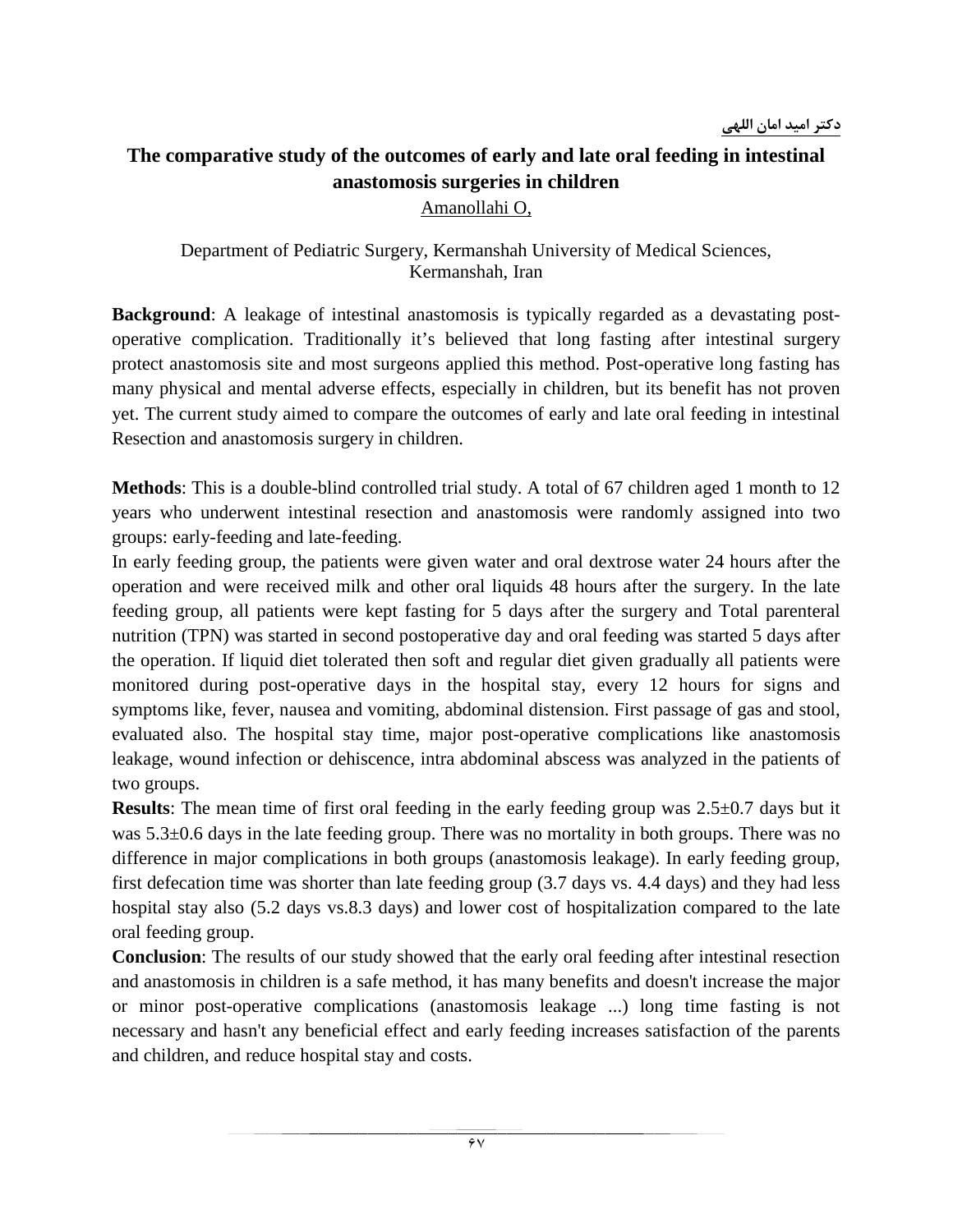### **Abdominal teratoma in a non palpable undescended testes: Case Report**

### Farhood P, Ghavami Adel M, Farhood P

Department of Pediatric Surgery, Tehran University of Medical Science, Tehran, Iran

Cryptorchidism at birth is common and has been reported to occur in as many as 3.4% of fullterm male newborns. The association of malignant tumors with undescended testes is reported to be 5 to 48 times more common than in the scrotal testis. Testicular tumors are most frequently associated with intraabdominal undescended testes.

Pediatric testicular neoplasms are rare, accounting for only 1% of all pediatric solid tumors, with an annual incidence of 0.5–2 per 100,000 prepubertal males. Little is known, however, about the pathologic condition and the cause of intraabdominal testicular (IAT) tumors in children.

Primary testicular tumors may be grouped into either germ cell or non-germ cell tumors, testicular teratomas being a subset of the former. These neoplasms can affect children of any age, but are more commonly diagnosed in the postpubertal population. It seems that that before the testis descending through the inguinal ring during the seventh month of gestation, fetal testicular teratomas develop in a similar manner as retroperitoneal teratomas. Therefore, the germ cell theory may also explain the tumorigenesis of IAT tumors.

Here we explain a 12 years old boy that was explored for left non palpable testis. We found a solid mass and histopathology revealed mature tratoma. Postoperative follow up for hCG and aFP was normal. And two years after excision of his tumor no recurrence is found.